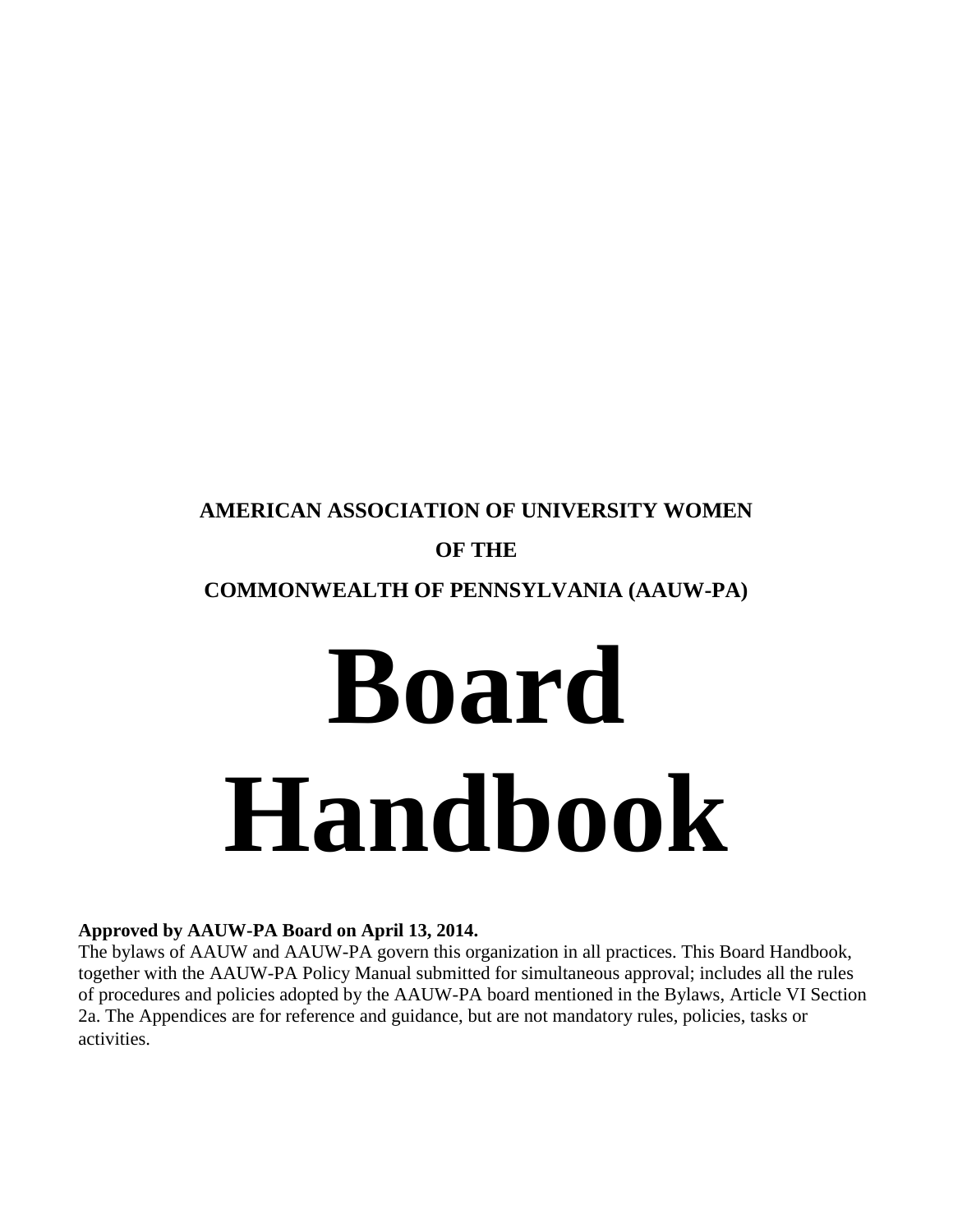# **Table of Contents**

| Ι.    |  |  |  |  |  |
|-------|--|--|--|--|--|
| Ш.    |  |  |  |  |  |
| Ш.    |  |  |  |  |  |
| IV.   |  |  |  |  |  |
| V.    |  |  |  |  |  |
| А.    |  |  |  |  |  |
| В.    |  |  |  |  |  |
| 1.    |  |  |  |  |  |
| C.    |  |  |  |  |  |
| D.    |  |  |  |  |  |
| Ε.    |  |  |  |  |  |
| F.    |  |  |  |  |  |
| VI.   |  |  |  |  |  |
| VII.  |  |  |  |  |  |
| VIII. |  |  |  |  |  |
|       |  |  |  |  |  |
|       |  |  |  |  |  |
|       |  |  |  |  |  |
|       |  |  |  |  |  |
|       |  |  |  |  |  |
|       |  |  |  |  |  |
|       |  |  |  |  |  |
|       |  |  |  |  |  |
|       |  |  |  |  |  |
|       |  |  |  |  |  |
|       |  |  |  |  |  |
|       |  |  |  |  |  |
|       |  |  |  |  |  |
|       |  |  |  |  |  |
|       |  |  |  |  |  |
|       |  |  |  |  |  |
|       |  |  |  |  |  |
|       |  |  |  |  |  |
|       |  |  |  |  |  |
|       |  |  |  |  |  |
|       |  |  |  |  |  |
|       |  |  |  |  |  |
|       |  |  |  |  |  |
|       |  |  |  |  |  |
|       |  |  |  |  |  |
|       |  |  |  |  |  |
|       |  |  |  |  |  |
|       |  |  |  |  |  |
|       |  |  |  |  |  |
|       |  |  |  |  |  |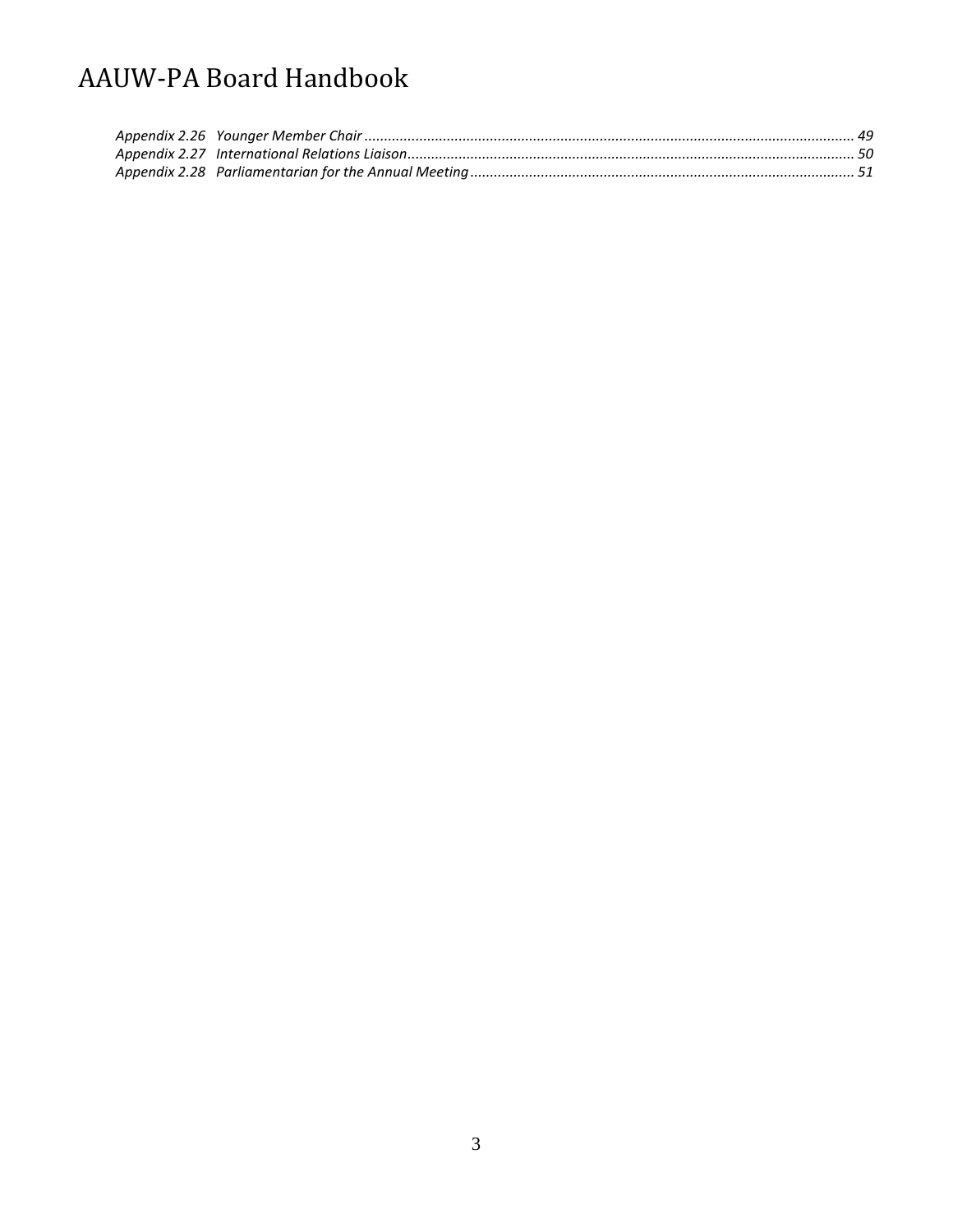# <span id="page-3-0"></span>**I. WELCOME**

Welcome to the AAUW-Pennsylvania State Board. This handbook provides guidelines to enable the board to function effectively and provides a better understanding of the interactions among all of the board positions. Although each person has specific assigned responsibilities as a board member, the common goals for the full board include the following:

- 1. Establish and implement the state strategic plan.
- $2<sub>1</sub>$ Communicate national and state programs to the branches.
- 3. Assist branches.
- 4. Transact all business for the state

# <span id="page-3-1"></span>**II. STATE BOARD COMPOSITION**

The AAUW-PA board consists of elected and appointed officers. As described in the bylaws, the elected officers or co-officers are the President, Program VP, Membership VP, Secretary and Finance Officer. These officers comprise the voting members of the Executive Committee. The appointed officers fulfill the functions of administrative director and public policy, and such other functions as deemed necessary by the PA Executive Committee. The term of appointed officers ends with that of the President, so that the incoming President and Executive Committee may modify the board composition if desired.

In addition to the elected and appointed officers, some members serve as off-board coordinators and support. For example, the Immediate Past President typically serves one year after tenure but does not attend the first (July) board meeting after her term. Other functions can be "on board" or "off board" at the discretion of the President and the rest of the Executive Committee.

Typically the President fills the board and off-board appointed positions after considering suggestions and advice from other board members.

Although the state bylaws list some optional appointed officers (AAUW Funds, District Coordinator or College/University Chair, etc.), there are other key positions not mentioned. Bylaws Chair, *Keystoner* Editor, Website Coordinator, Conference Registrar, Visibility and Outstanding Woman Chairs are examples of critical areas to be covered either on-board or off-board.

# <span id="page-3-2"></span>**III. GENERAL BOARD MEETING FORMAT**

A. The state board meets at least three times annually to plan, coordinate, communicate, and celebrate AAUW activities in the state, to conduct the business of AAUW-PA and to support the Pennsylvania branches**.** In recent years, the January meeting has been held telephonically. This works best when sufficient pre-work and reports have been completed and disseminated.

For efficiency, the board relies on reports submitted electronically by members several days in advance of the meeting. This enables other board members to review, email questions, and be prepared. It also facilitates use of the "consent agenda" rules and expedites approval of non-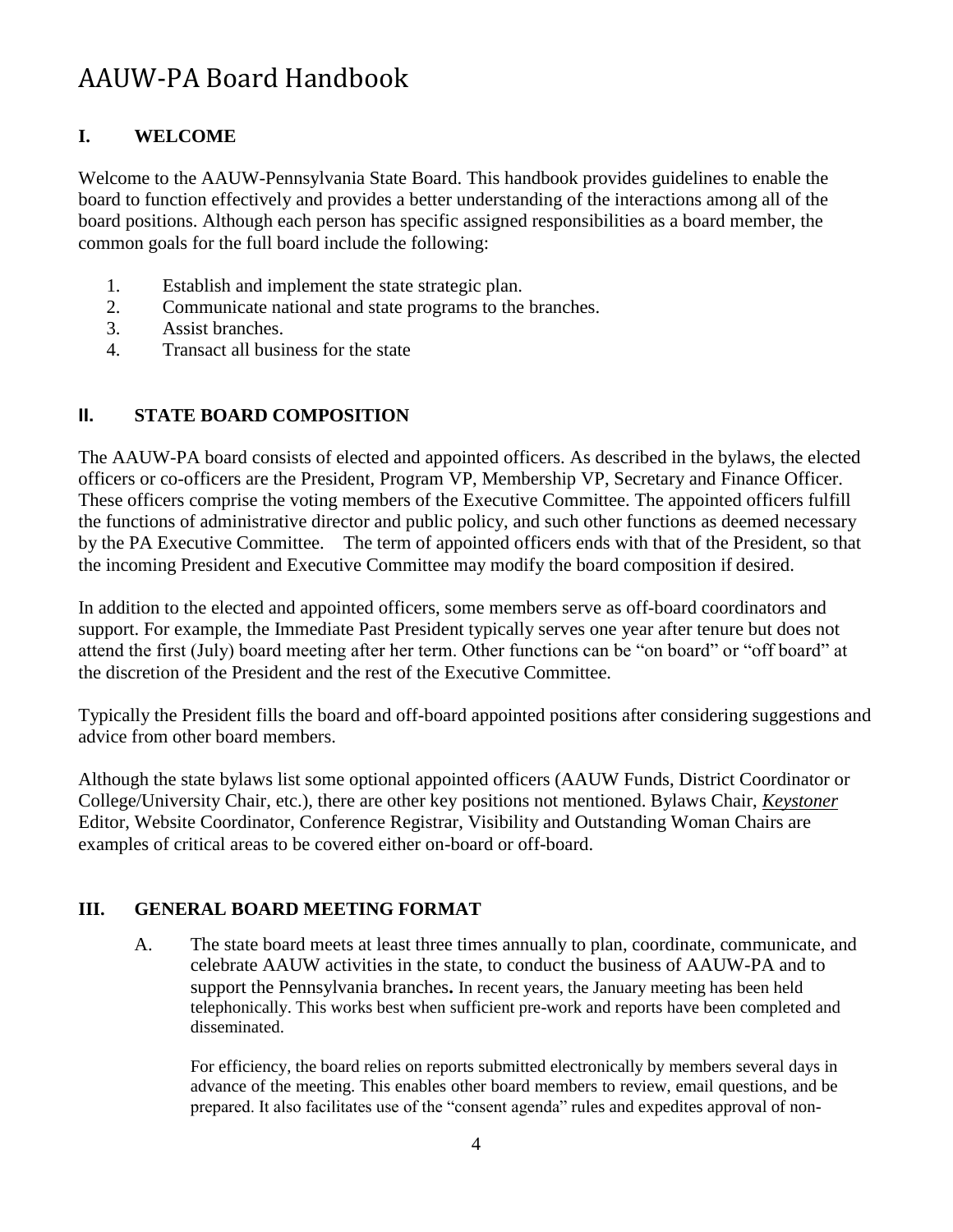controversial items. This can be done by the President grouping items that contain information only or items previously agreed upon, and asking the board whether they would like to approve those items as a group by general consent or whether any of those items need further discussion or editing. If any member wishes to discuss one of the items, that discussion should be held before the vote is taken. Otherwise, the vote on that matter should be postponed.

For items that require action between board meetings, the President calls for an Executive Committee vote to be sent to the Secretary. The majority decision is binding and then reported at the next board meeting. At her discretion, prior to that vote, the President may solicit input from all board members and others.

Details of some of the actions and activities at each of the meetings are listed in Appendix 1 to help new board members.

B. At the Summer/July meeting in the first year of a President's term, the board needs to get to know each other and to discuss priorities for the next two years (which will become the strategic plan). Each year, the board uses this time to reach a common understanding on the needs of the branches and identify statewide or district priorities. The board also discusses and approves a budget for the year. This meeting typically also starts conversations about the April annual meeting topics and speakers and any state-sponsored meetings for the fall. Board members of the nominating committee are appointed at this meeting, and questions for Conversations with branches in September are chosen.

The Summer meeting sometimes surrounds a member retreat (previously called a Leadership meeting, but all branch members are invited). Typically the topics for the retreat are chosen by the President. . In years with a national convention or significant new policies, the summer retreat communicates that information. The Administrative Director and/or District Coordinators will attempt to communicate the same information to branches that are not represented, sometimes by providing a CD or copies of handouts. The board may elect to not have a member retreat depending upon plans for District or other meetings.

- C. The Fall/October meeting continues the work started in the summer. The board considers whether any changes to awards and recognitions are needed. Speakers and a theme for the upcoming annual meeting are discussed, as are any state fall meetings. Sites for the annual meeting 18 months later are identified so that proposals from those sites can then be investigated by the conference coordinator.
- D. The Winter/January meeting finalizes most items for the Annual Meeting, the nominations, the elections process, and questions for Conversations with branches in February. The board may vote on state recognitions at this meeting.
- E. The Spring/April board meetings focus on the annual meeting logistics and final details and then a debrief of board members afterwards.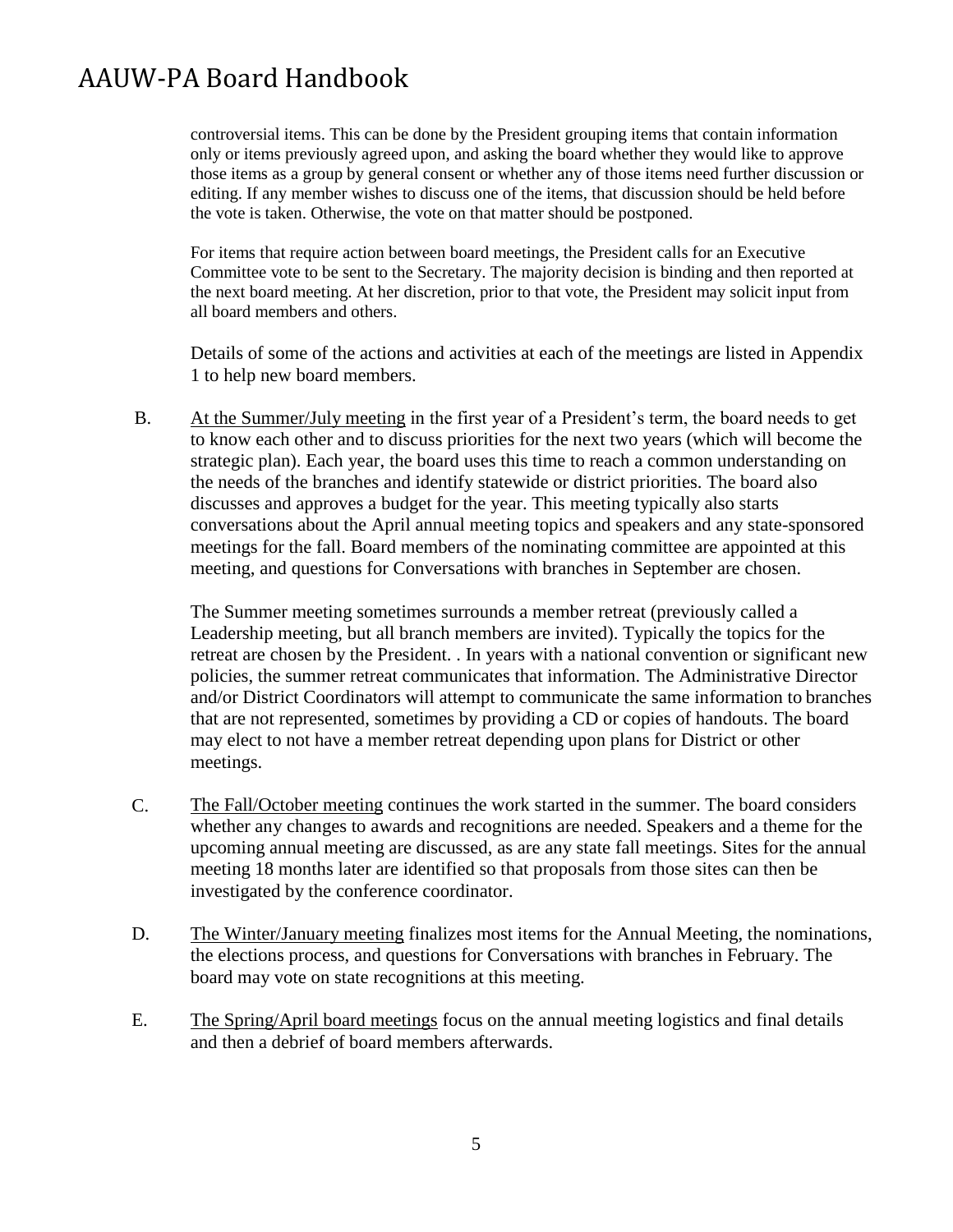# <span id="page-5-0"></span>**IV. GENERAL RESPONSIBILITIES OF BOARD MEMBERS**

A. Board members share responsibility for the health and vitality of AAUW-PA, communication with branches and national, and support and encouragement to the PA branches. The board upholds the AAUW-PA rules and bylaws, including compliance with direction from national and focus on the AAUW mission.

Board members prepare for board meetings, participate fully in the discussions, vote at meetings, write reports in a timely fashion for the board meetings and the membership meeting as needed, keep appropriate records and mentor their successors as needed. In addition, each board member will hold conversations with branches on board-selected topics during the year to add personal contact and encouragement for their assigned branches, and to build enthusiasm for state and national priorities.

- B. Each board member also serves as coordinator for a specific function. Some of the tasks and activities performed by previous incumbents are included in Appendix 2 as a guide and support to newer members. Each member is responsible for maintaining relevant information about their function on the AAUW-PA website and for encouraging publicity on Facebook and in print where appropriate.
- C. Each board member should have:
	- 1. The Board Handbook
	- 2. The AAUW-PA Policy Manual
	- 3. A copy of the annual meeting yearbook, preferably for two or more years to keep as a reference.
- D. The board members should be familiar with the state website and Facebook as well as the national website.
- E. The Administrative Director will provide a list of board members and "counterparts" for branch presidents, finance officers, and so on. We have now established Gmail addresses for board positions, so that the address listed online will not be a personal address and the Gmail address will be transferred to the new position-holder for continuity.
- F. The Membership VP submits a listing of the membership categories and dues to confirm understanding of all board members at the July meeting. In addition, programs such as the Emerging Leader Intern, Give a Grad a Gift, and Student Affiliate and e-Student Affiliate should be included in the board member orientation.
- G. While not mandatory, all board members are strongly encouraged to make a donation to the AAUW Funds in their own name each year so that the board has 100% participation.
- H. Board members should return all pertinent documents and materials associated with the office position to the state board at the end of their term of office.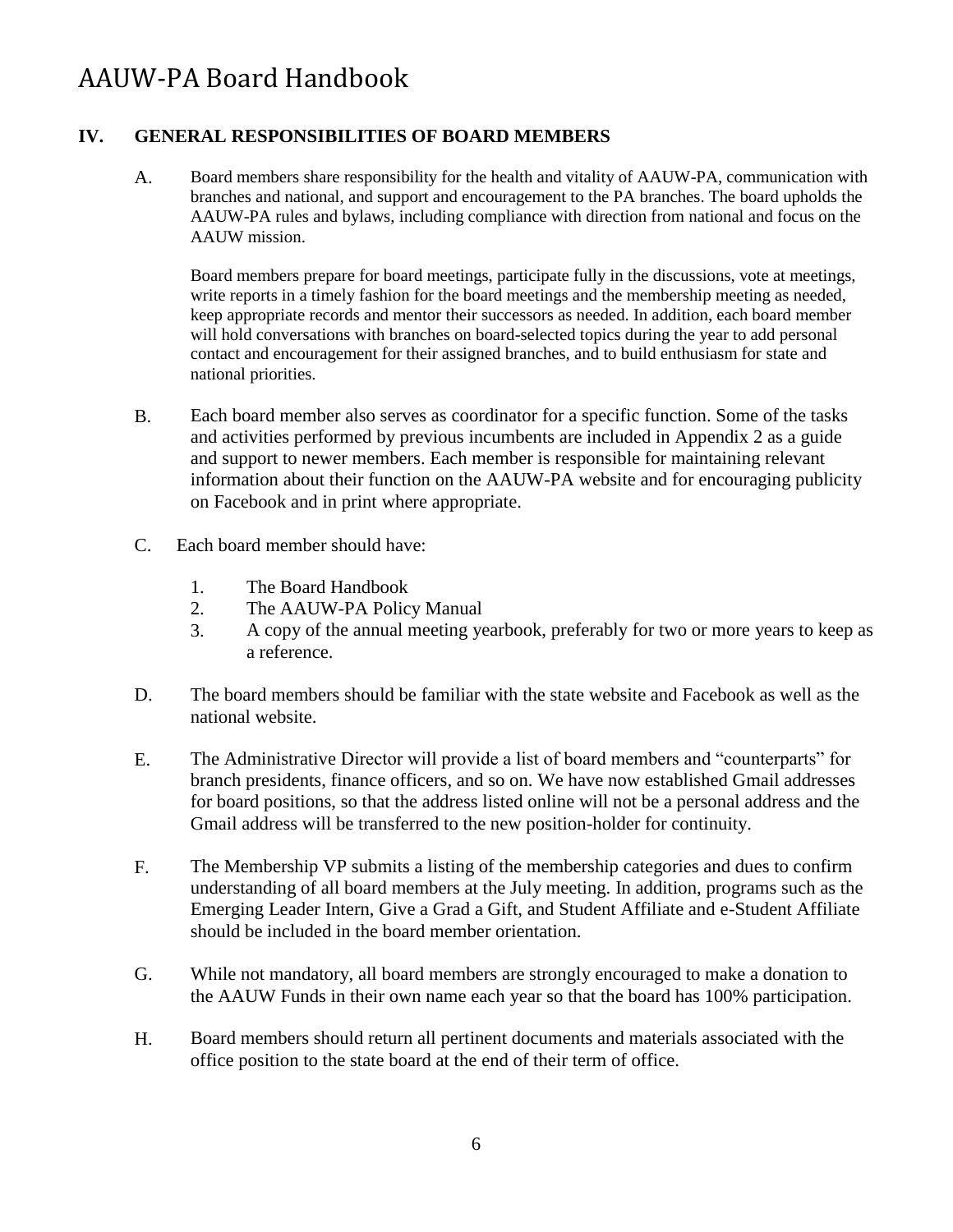# I. **Recommended Format for Board Reports:**

For greater relevancy to colleagues and to avoid simply listing what has been done since the last board meeting, the two questions below regarding your area of responsibility can be the basis for the written report:

- 1. What AAUW news (initiatives, successes, debates, issues) from other levels of the organization (national, regional, district, branch) should the board know about?
- Are there opportunities, questions, problems, or areas of concern that board discussion can help with or on which board action needs to be taken? 2.

A written report is not necessary if there are no action items or relevant news for other board members. If a written report would be useful, circulate it by e-mail several days ahead of the meeting.

# <span id="page-6-0"></span>**V. EXPENSES AND REIMBURSEMENT POLICIES AND PROCEDURES**

- <span id="page-6-1"></span>A. The Budget Process
	- 1. All expenses must be pre-approved and/or pre-budgeted, except for the expenses related to the July board meeting and retreat, which will be planned by the board in the prior year but only approved by the new board during their budget deliberations.
	- 2. Recently we have used a budget approach of budgeting known, planned actions, expenses, and mailings and approving an unallocated amount for "future use." This has provided flexibility to the board and Executive committee to allocate funds within the parameters of the net cash inflow/outflow expected by the board.
	- 3. The Finance Officer will ask each board member for expenses for planned activities and then develop a proposed budget together with the President for presentation and deliberation at the board meeting. Expenses may include postage, supplies, copies, long distance charges, or a teleconference service.
	- 4. Board members who have committees must pay travel expenses and meals for committee members at the rate established for state meetings from their assignedfunction budget allocation. For reimbursement, committee meetings must have prior approval by the President and Finance Officer.
- <span id="page-6-3"></span><span id="page-6-2"></span>B. Expense Reimbursement Policy
	- 1. General Guidelines
		- a. Board meeting Expenses: All board members and off-board coordinators invited to the meeting are reimbursed for travel, shared accommodations, and meals necessary to attend the required board meetings and annual meetings.
		- Expenses must be submitted on the designated expense report available from the Finance Officer. b.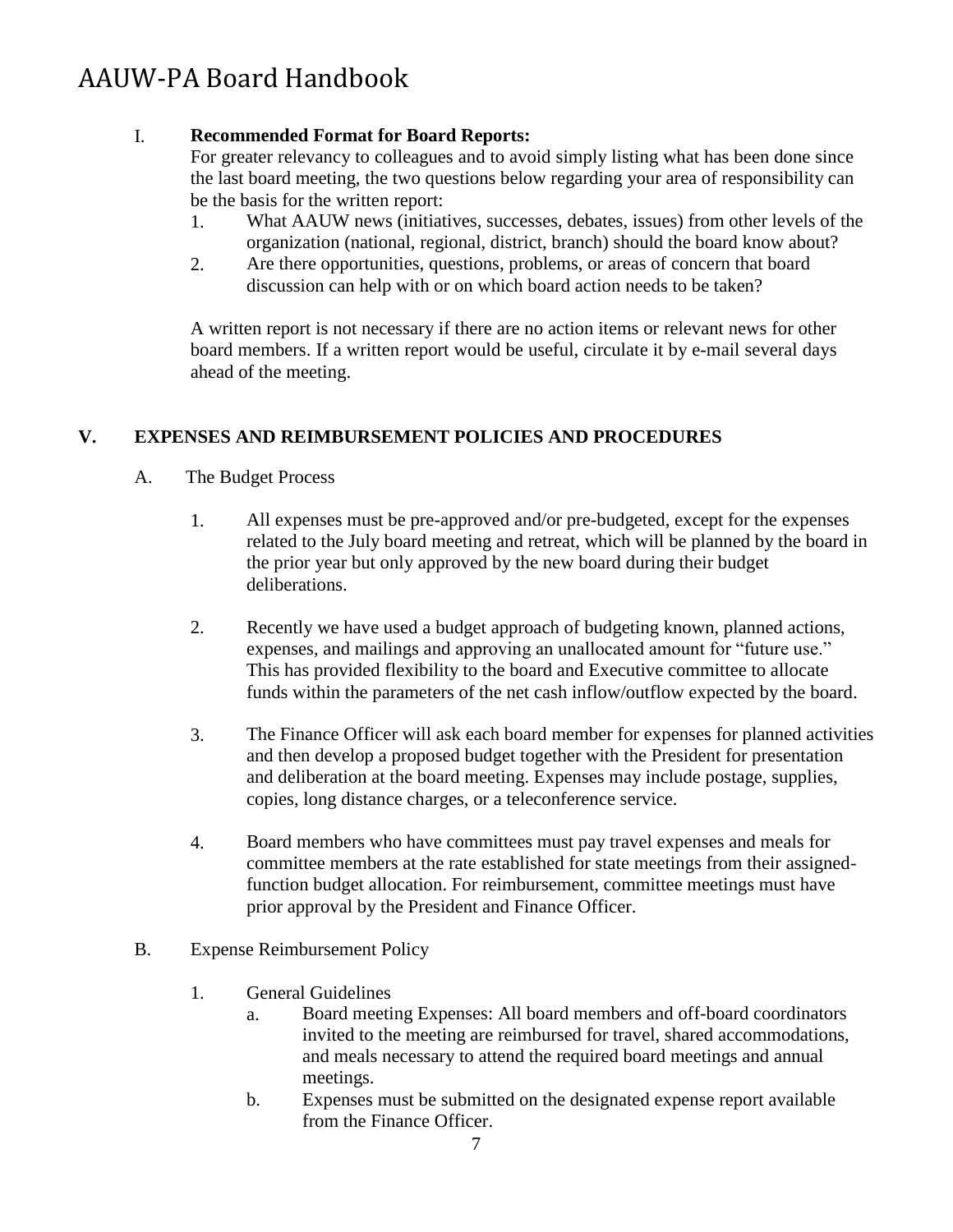- c. Receipts: No receipts are needed for amounts under \$25, mileage, or tolls. All other expenses submitted for reimbursement must be accompanied by receipts. Electronic copies of receipts and expense reports are accepted.
- The Finance Officer or the President must approve all expenses for payment. d.
- Expenses in excess of budgeted amounts will be considered individually. e.
- Expenses of incoming board members who attend the board meeting preceding the state annual meeting will be paid as part of the transition process. f.
- While recognizing that expenses such as child or parent care, job time loss, or personal property loss may occur, the state cannot assume responsibility. g.
- Board members are encouraged to send expense vouchers to the Finance Officer promptly following the incurrence of expenses. h.
- Board members leading district meetings may have their expenses reimbursed; those participating on the same basis as branch members will not be reimbursed. i.
- Every effort should be made to submit expenses in the fiscal year (July 1- June 30) during which they are incurred. If this is not possible, please notify the Finance Officer so that she may accrue an estimate for such expenses. Without such notification, expenses for one fiscal year will only be paid during the next year under extraordinary circumstances. j.
- 2. Authorized travel
	- a. Travel expenses will be paid roundtrip from the place of residence or from the current location to the meeting location, whichever is the shorter distance, at the board-approved rate.
	- Carpooling is expected whenever possible. b.
	- Flying is discouraged, but exceptions will be allowed, pending approval of the Executive Committee. c.
	- The Finance Officer will review IRS rates for travel for both non-profit and business usage, and recommend a reimbursement rate to be approved by the board from time to time. d.
- 3. Room accommodations
	- a. For board meetings and annual meetings, hotel rooms will be direct billed to AAUW-PA.
	- Board members are expected to share double accommodations. Upon request, single rooms can be reserved with half the cost being paid by the board member ("the single supplement). b.
- 4. Meals
	- a. If necessary, meals en route to or from board or committee meetings are limited to one meal each way and will be reimbursed at the rate of \$5.00 for breakfast, \$5.00 for lunch and \$10.00 for dinner.
	- Meals during sessions requiring board members' attendance will be paid. **For dinners that are a la carte, AAUW-PA will cover \$25 of food costs to each board member and coordinator participant invited. Participants are** b.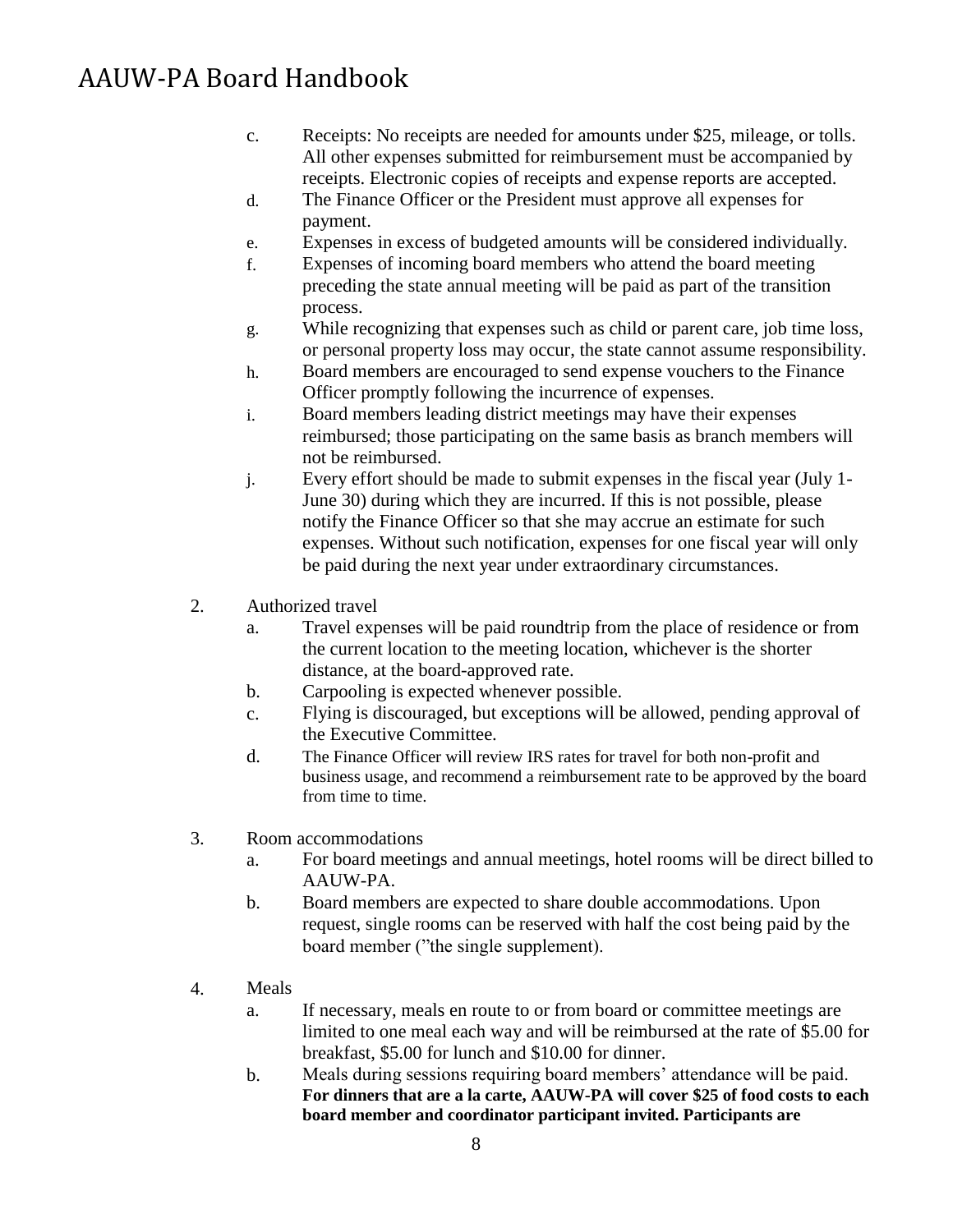#### **responsible for any dinner costs in excess of \$25 and for any alcoholic beverages consumed.**

- Anyone on a restricted diet shall notify the administrative director so that these needs can be considered in the menu planning. c.
- C. Nominating and Elections Committee

<span id="page-8-0"></span>Committee members or alternates elected during the district caucuses will need to attend the annual meeting to verify the electoral vote. These participants will be reimbursed for travel, one night shared accommodation, and meals during the period they are rendering services in the same manner as board members.

D. Help Around the Corner Program

<span id="page-8-1"></span>If a branch requests support through Help Around the Corner, the state board will allocate funds for travel (at the state approved rate) and other expenses as needed, provided that it will not place undue constraints on the fiscal situation of the state.

- <span id="page-8-2"></span>E. State-sponsored Meetings
	- 1. Budget
		- a. The board must balance its desire for member attendance and participation at meetings with the costs of the meetings.
			- 1) Typically the July retreats are offered with two members per branch free; other members are welcome but must pay the cost of the lunch, including tax and tip. AAUW-PA thus absorbs costs for materials, speakers, meeting room, coffee and snacks upon arrival, and any AV needs.
			- District meetings are budgeted at \$250 each, with members paying any additional costs or providing potluck meals. 2)
			- Lobby day may require a room and snacks budget to coordinate advocacy efforts. 3)
			- The meeting length determines some of the costs. The board should decide whether to budget the meeting as breakeven or to subsidize some of the expenses during the budget process. The Program VP and board will then need to determine the registration fees to charge to cover the remainder of the costs. 4)
			- Because any meeting success is contingent upon the number of participants, the board should consider the total committed expenses as well as the projected attendance levels. 5)
		- b. The Program VP will be responsible for establishing expense reimbursement guidelines for annual meeting workshop leaders and speakers. Reimbursement may include mileage, meal(s), fee/honorarium, supplies, lodging and a token gift of appreciation. .
		- The Program VP should put the details of reimbursement for presenters into an email or letter so that there is no confusion about what costs will be paid c.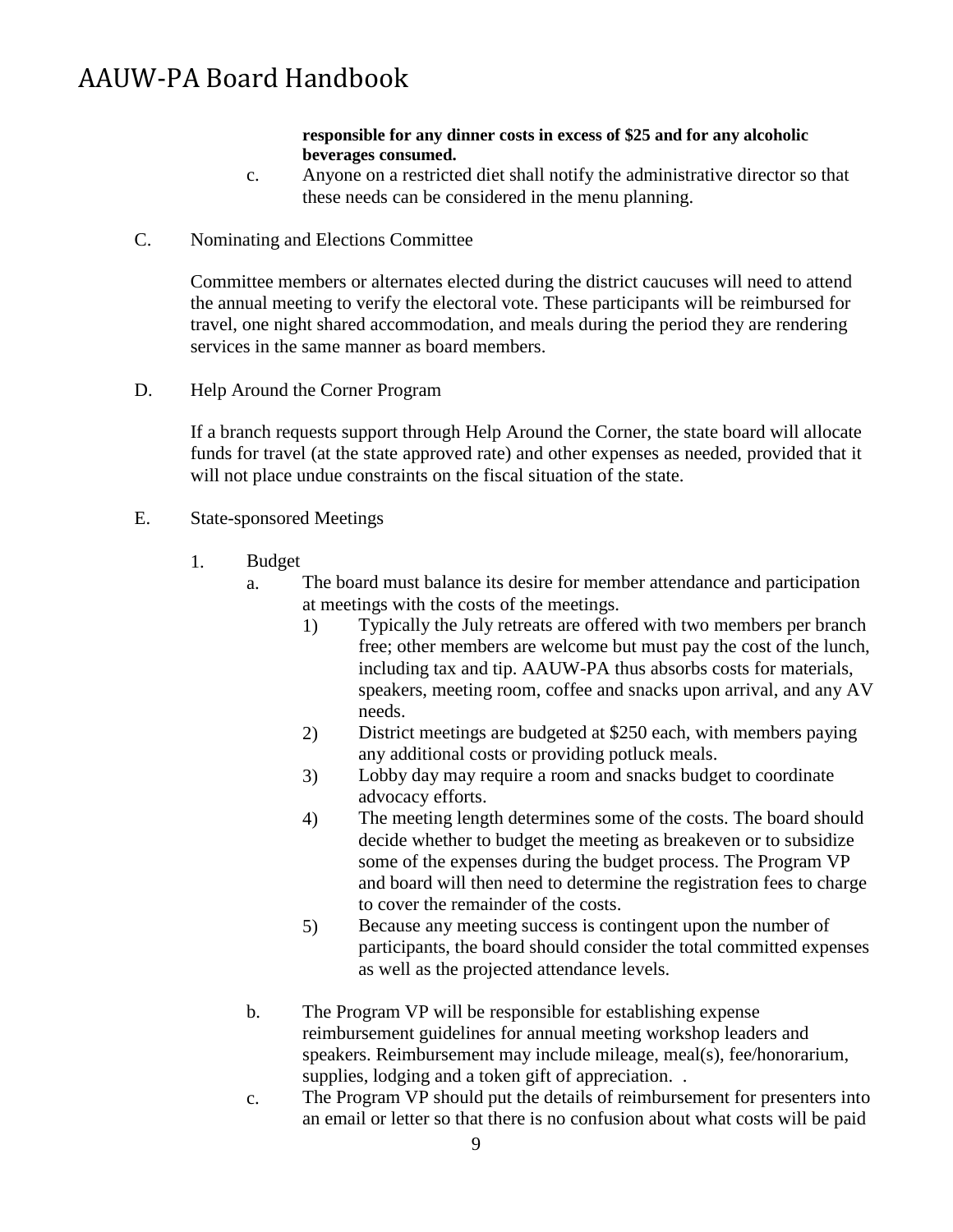by AAUW-PA. Recent meetings have relied on volunteer presenters to keep expenses as low as possible.

- 2. State board members and off-board coordinators
	- a. No honorarium will be paid to state board members or off-board coordinators for leadership responsibilities or presentations at statesponsored meetings.
	- Off-board coordinators who are invited to participate in board meetings will have their expenses paid in the same manner as board members. The convention registrar specifically will have expenses reimbursed in the same manner as board members. b.
	- The Administrative Director will distribute materials following the annual meeting and retreat to branches unable to attend. c.
- <span id="page-9-0"></span>F. Other Budgeted Expenses
	- 1. National convention
		- a. Expenses of the President and the second representative, chosen by the board, shall be paid within the budgeted amount for travel, registration, and hotel. The representatives are responsible for their own meal expenses.
		- At the discretion of the board, the expenses budgeted for a second attendee may be split between several board members. No other reimbursements for attendees will be made. b.
	- 2. Get-Out-the-Vote
		- a. It is anticipated that the public policy budget will require additional funding in even-numbered years for voter education.

#### <span id="page-9-1"></span>**VI. PROTOCOLS FOR ELECTRONIC MEDIA, EMAIL AND PRIVACY**

The board follows the same protocols as recommended statewide and included in the AAUW-PA Policy Manual. Any email lists are maintained and used only for AAUW-related purposes.

The board strongly encourages all branches to use electronic media, including emails, websites, and Facebook to communicate events and advocacy and to outreach within their communities and friends.

# <span id="page-9-2"></span>**VII. AMENDMENTS TO STATE BOARD HANDBOOK**

This handbook, and any subsection therein, may be amended by a simple majority vote of the board of directors, provided the board is given thirty (30) days notice prior to the vote on the proposed changes. If previous notification has not been given, a two-thirds vote of members attending the regularly scheduled board meeting will be necessary for adoption.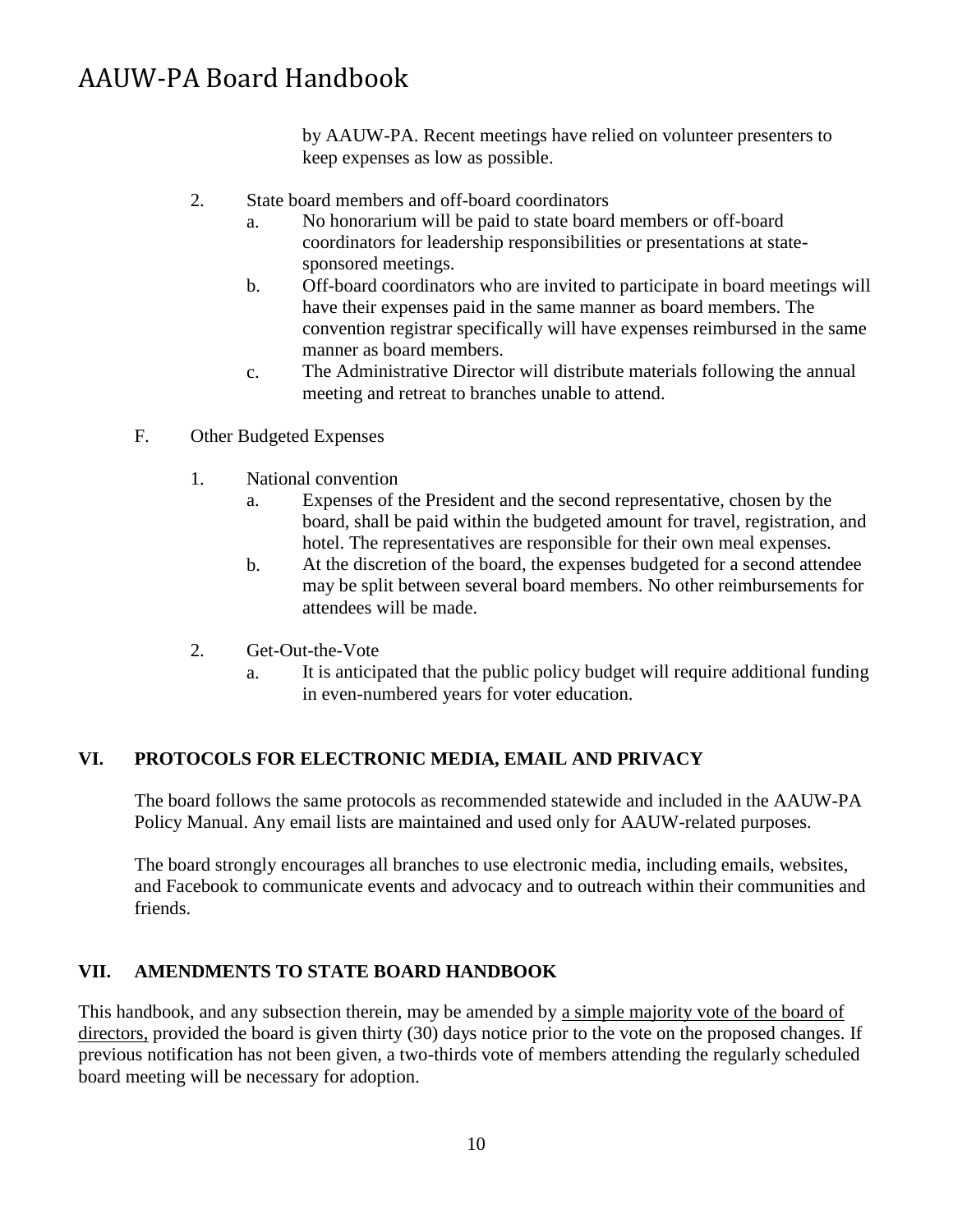# <span id="page-10-0"></span>**VIII. APPENDICES**

# <span id="page-10-1"></span>**APPENDIX 1: Suggested items to cover at Board meetings**

## **Summer Meeting**:

- 1. Update State board names, positions, and contact list.
- 2. Orient new board members.
- 3. Determine the year's goals and priorities.
- 4. Plan for state sponsored fall meetings and/or workshops.
- 5. Conduct preliminary discussion on next state annual meeting.
- 6. Approve the budget.
- 7. Elect one board member and alternate to the nominating committee
- 8. Approve the state and board calendars for the coming year.
- 9. Establish deadlines and requirements for *Keystoner* issues.
- *10.* Establish deadlines and requirements for *FYI.*
- 11. Take a photo of the new board for Keystoner.

# **Fall Meeting:**

- 1. Review action items and budgets of all board members.
- 2. Determine annual branch and member awards program.
- 3. Decide on topics for September conversations; President will assign branches
- 4. Determine initial state annual meeting arrangements and program.
- 5. Select state /annual meeting site two years in advance.
- 6. Finalize assignments for *FYI* and *Keystoner*.
- 7. Revise annual awards program as needed.

# **Winter Meeting/January:**

- 1. Review all annual meeting and business meeting logistics and program details; make assignments as necessary.
- 2. Accept the report of the nominations committee
- 3. Approve the election process for the annual meeting
- 4. Approve needed bylaws amendments, resolutions, and public policy priorities, to be presented at the annual business meeting.
- 5. Make Conversations assignments.
- 6. Finalize annual awards program.
- 7. Finalize assignments for *FYI* and *Keystoner*.

#### **Spring Meeting** (held the day, morning, or afternoon prior to the state /annual meeting):

- 1. Review last-minute details of state convention/annual meeting program, logistics, and businessto be completed.
- 2. Announce AAUW-PA NCCWSL scholarship winners.
- 3. Finalize assignments for *FYI* and *Keystoner*.

# **Post Annual Meeting: Brief discussion of lessons learned from the annual meeting and thoughts to improve further for the next meeting.**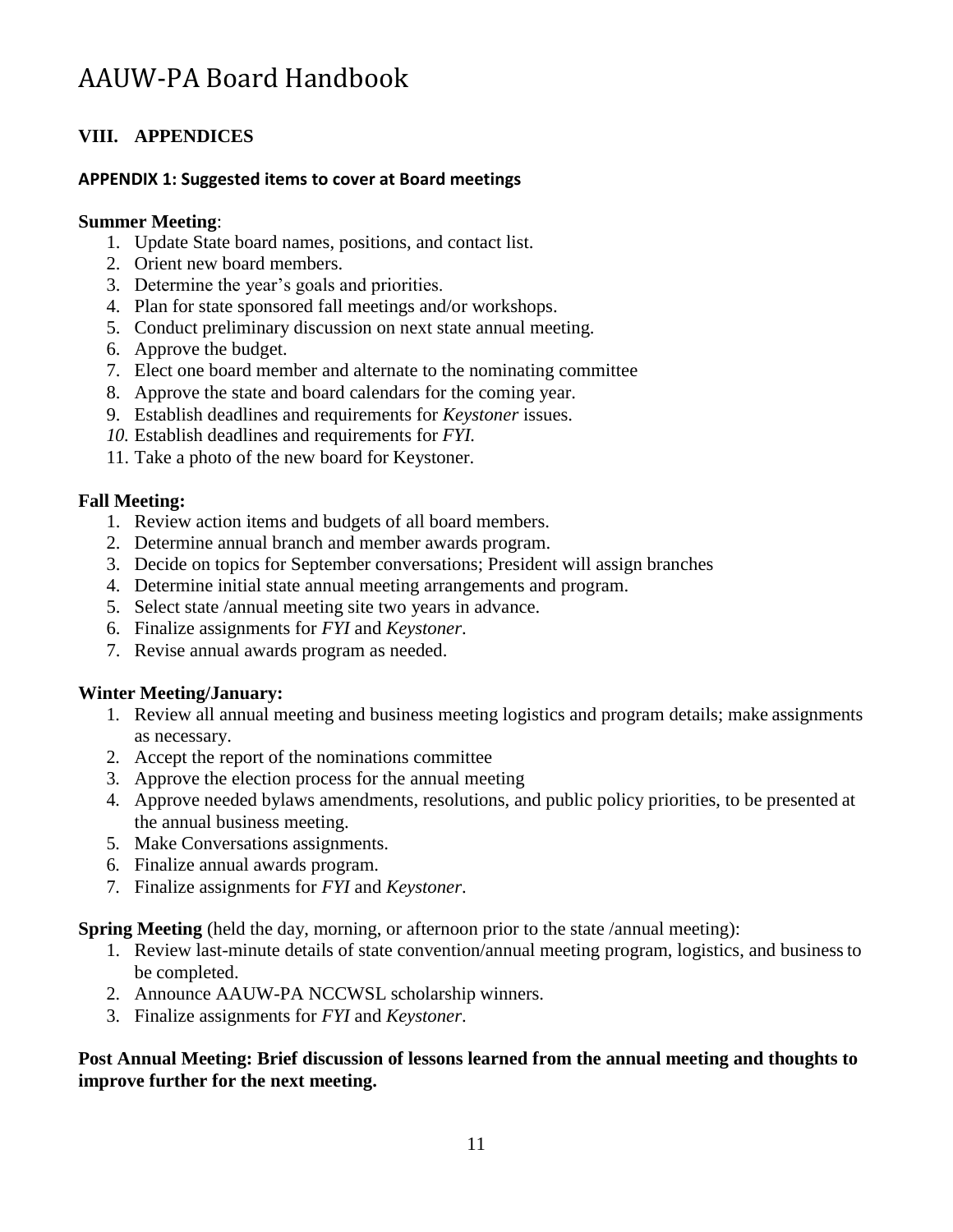# <span id="page-11-0"></span>**APPENDIX 2: Job Descriptions of all Officers and Chairs**

## <span id="page-11-1"></span>**Appendix 2.1 President**

The president is responsible for **directing, coordinating, and overseeing the work of the State.** Co-presidents will divide responsibilities in an equitable manner as agreed upon by the co-presidents.

- 1. The President sets the calendar for meetings, the completion schedule for assignments, and develops the agenda for each board meeting. She chairs all board meetings.
- The President recruits members to serve in appointed positions and handles any interpersonal or 2. performance difficulties with the advice of the Executive Committee. She ensures that new board members are welcomed and oriented.
- The president attends biennial national conventions and interfaces with national board and staff on 3. issues and the PA pulse. For example, the national board designates one Director to talk with each state president quarterly to understand activities and concerns.
- The President serves as the official contact for outside organizations. 4.
- 5. The President encourages AAUW-PA members to be active within the total scope of AAUW activities, including discussions of AAUW policies and programs and voting for national directors. The President encourages AAUW-PA members to consider appointment to national committees.
- 6. She oversees the development of the State strategic plan and its implementation.
- 7. She works with board members and off board coordinators to progress the goals of AAUW and AAUW-PA.
- The President is an active participant in planning key state events and the annual meeting. She also 8. sets the topics for July retreats.
- The President encourages membership growth by working closely with the membership vice president 9. in forming new branches, in increasing and retaining branch membership, and in encouraging member participation in the mission. She also encourages diversity, inclusivity and welcoming behaviors, and encouragement of the branches. She sets a vision to grow membership using tools such as e-branches.
- 10. The President is proficient in the Member Services Database, and submits the names of her board timely to national.
- 11. The President publishes the FYI two weeks following board meetings (distributed by the Administrative Director), and submits a president's message for each issue of the Keystoner.
- 12. The President works with the bylaws chair to determine whether any changes are needed to the state bylaws and to notify branches of changes needed to conform to national. She works with the elections committee to ensure that a viable system for elections is proposed to the board in January.
- 13. The President identifies preliminary topics for the Conversation calls, currently in both September and February, and assigns board and off board coordinators to make the calls. She ensures that the information from the calls is used by the board to strengthen the branches.
- 14. She develops the agenda and script for the state annual business meeting, and reports to the membership on the "State of their state".
- 15. She maintains adequate files and forwards them to successor as soon as possible after the term of office expires.
- 16. She serves as a non-voting member of the board for one year following the term of her office.
- 17. The President encourages the branches to communicate, celebrate, collaborate, and participate at the state level. She marshals resources to help branches who need it, through "Help around the Corner" or other methods.
- 18. As requested and available, she visits branches for meetings, activities, or celebrations.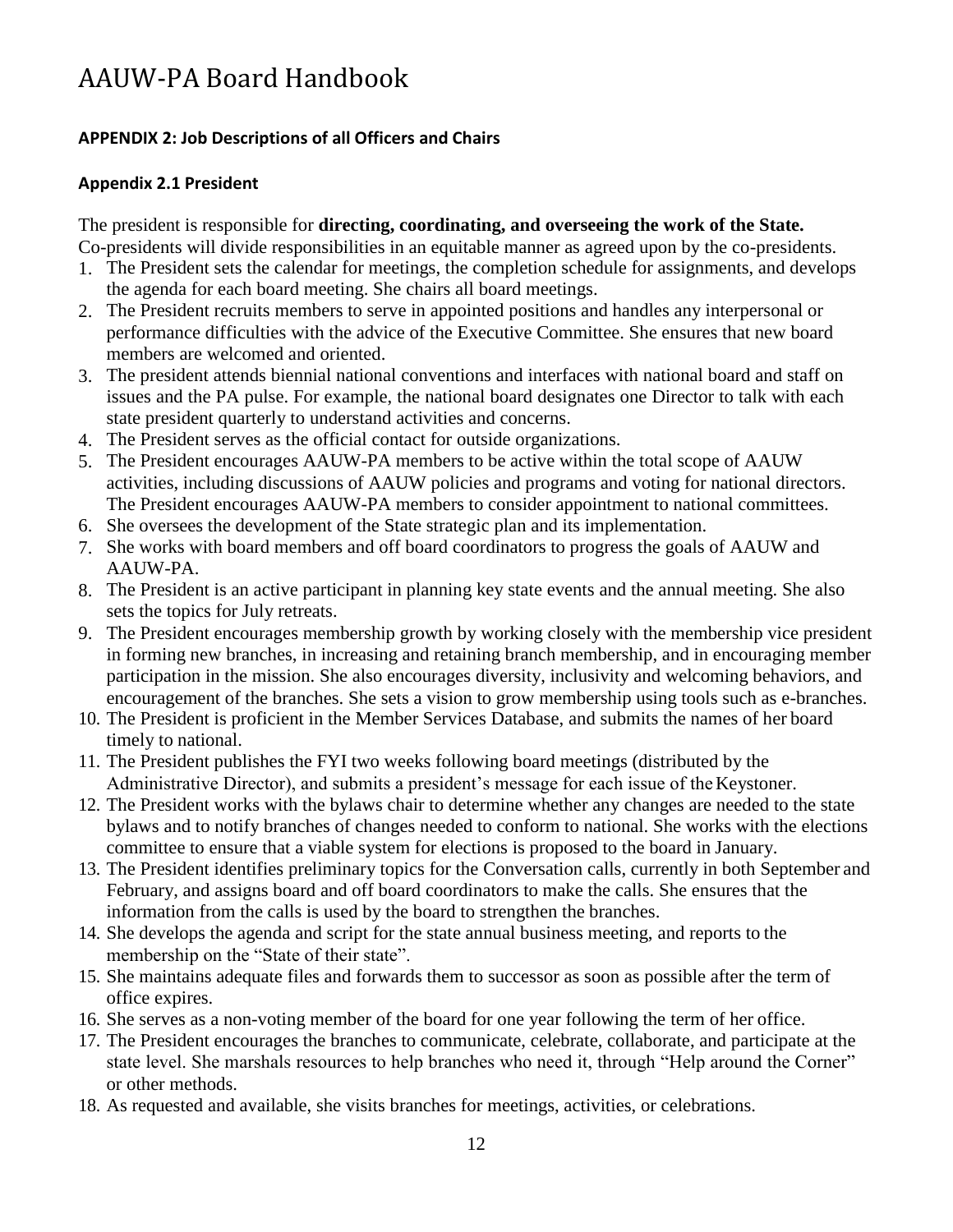## <span id="page-12-0"></span>**Appendix 2.2 Program Vice President**

The Program Vice President (PVP) is responsible for **planning the annual meeting program and for coordinating, implementing and reporting mission-based, programming activities.** Co-PVPs will divide responsibilities in an equitable manner as agreed upon by the co-PVPs. Possible divisions of labor include planning programming for state meetings vs. working with branches on mission-based programs and communications.

#### **Activities and tasks include:**

#### **National**:

- 1. Ensure that the state program complies with national objectives.
- 2. Maintain communication with national staff and program team.

#### **State**:

- 1. Serve as chair of the program development committee.
- 2. Build a cohesive mission-based program section within the state strategic plan.
- 3. Develop areas of programming that incorporate the national emphases on public policy, AAUW Funds, voter education, diversity, educational and workplace equity.
- 4. Integrate program work with other AAUW functions and research.
- Chair the state annual meeting committee to contribute programs and events in keeping with AAUW's 5. mission and themes.
- 6. Help with programs for district meetings and retreats as needed.
- Plan worthwhile community events and/or community projects with the assistance of the program 7. development committee and distribute to branches for implementation.
- Send an annual mailing to branch program vice presidents or branch presidents, which includes highlights 8. of effective projects for branches to replicate.
- Update program information on the state website. 9.
- 10. Write articles for state publications.

#### **Branch:**

- 1. Encourage branches to develop programs and community outreach projects that are mission-based.
- 2. Remind program planners of website links to national mission-based priorities and programs in a box.
- 3. Support branch program planning in areas of mission-based interest to members, such as educational equity, public policy, diversity, voter education, equal pay, and AAUW Funds.
- Coordinate counterpart support to branch program VPs. 4.
- 5. Participate in the state Help around the Corner program.
- 6. Visit branches for meetings or activities that reflect and support overall goals of AAUW.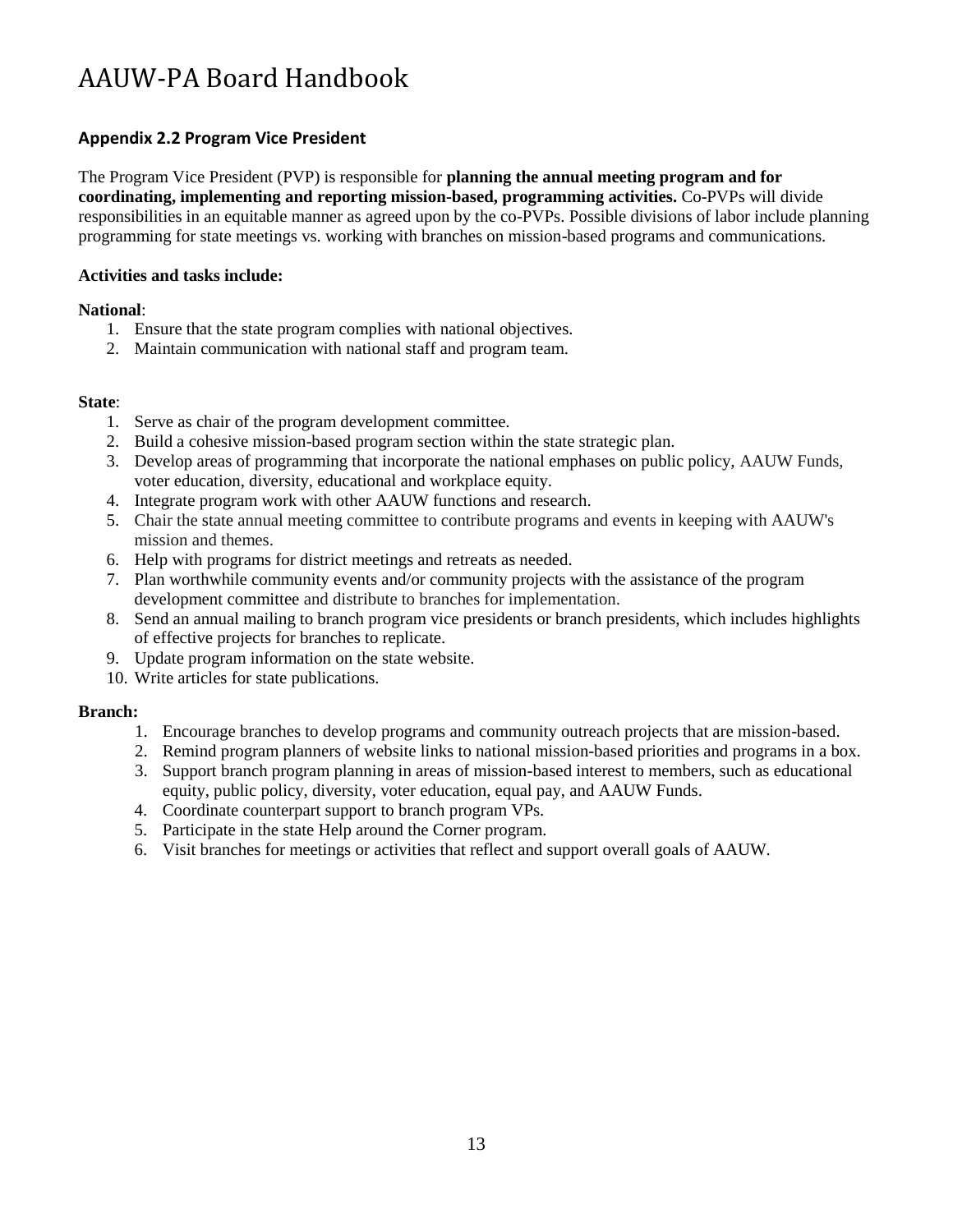## <span id="page-13-0"></span>**Appendix 2.3 Membership Vice President**

The membership vice president (MVP) is specifically responsible for **planning, coordinating, implementing, and reporting membership activities.** Co-MVPs serving on the state board will divide responsibilities in an equitable manner as agreed upon by the co-MVPs.

#### **Activities and tasks include**:

**Plan:**

- 1. Collect information on current membership, membership trends, and target markets for use in planning.
- 2. Work with district coordinators to support branches and their efforts to maintain and growmembership.
- 3. Set goals to determine targets and strategies and outline timelines for the year.
- 4. Work with the College/University Chair and the social media Chair to target higher education institutions for publicity, recruitment and to determine interest in the AAUW Student Affiliate Program.

#### **Coordinate:**

- 1. Coordinate the work and focus of the membership committee with other committees, working to develop and participate in a marketing plan that produces programmatic and membership activities.
- Solicit members for the membership committee to participate in specific aspects of the membershipmarketing plan. 2.
- Delegate specific responsibilities to membership committee members and other board officers and members. 3.

#### **Implement:**

- 1. Set up an e-mail listserv of branch MVPs and presidents for future contacts.
- 2. Send a letter of introduction (contact information, goals, short resource list, etc.) to branch MVPs.
- 3. Maintain contact with branch MVPs and the national membership team.
- 4. Route information about prospective AAUW members to the appropriate branch MVP.
- 5. Provide information about PA Members-at-Large to appropriate branches.
- 6. Work with the membership committee to identify recruitment techniques and opportunities and follow through with programs.
- Work with branch MVPs on development and implementation of orientation activities for new members as provided in the *Best Practices for Branch Survival*. 7.
- Announce to branches that submission for the branch spotlight and Branch highlights awards are available on the state website and are due by February 15. Collect submissions and compile a summary for the Annual meeting yearbook. 8.
- Keep a tally of branch recruitment levels. 9.
- Maintain a file listing successful branch recruitment efforts. 10.
- Offer assistance to branches that are considering disbandment. Maintain a disbanded branch file listing reasons for the loss. 11.
- Provide membership materials to branch MVPs. 12.
- Visit branches for meetings or activities as requested, if available. 13.

#### **Report:**

- 1. Report to the board on membership trends, plans, and projects.
- $2<sup>2</sup>$ Assist in the compilation of state and national surveys and reports such as the February 1 count. Send the state membership report to the editor of the Yearbook for the annual State business meeting.
- Work with the Finance Officer to provide a list of membership categories and dues to board members and branches. 3.
- Interpret state and national membership policies for branches. 4.
- Submit a membership article to each issue of the *Keystoner.* 5.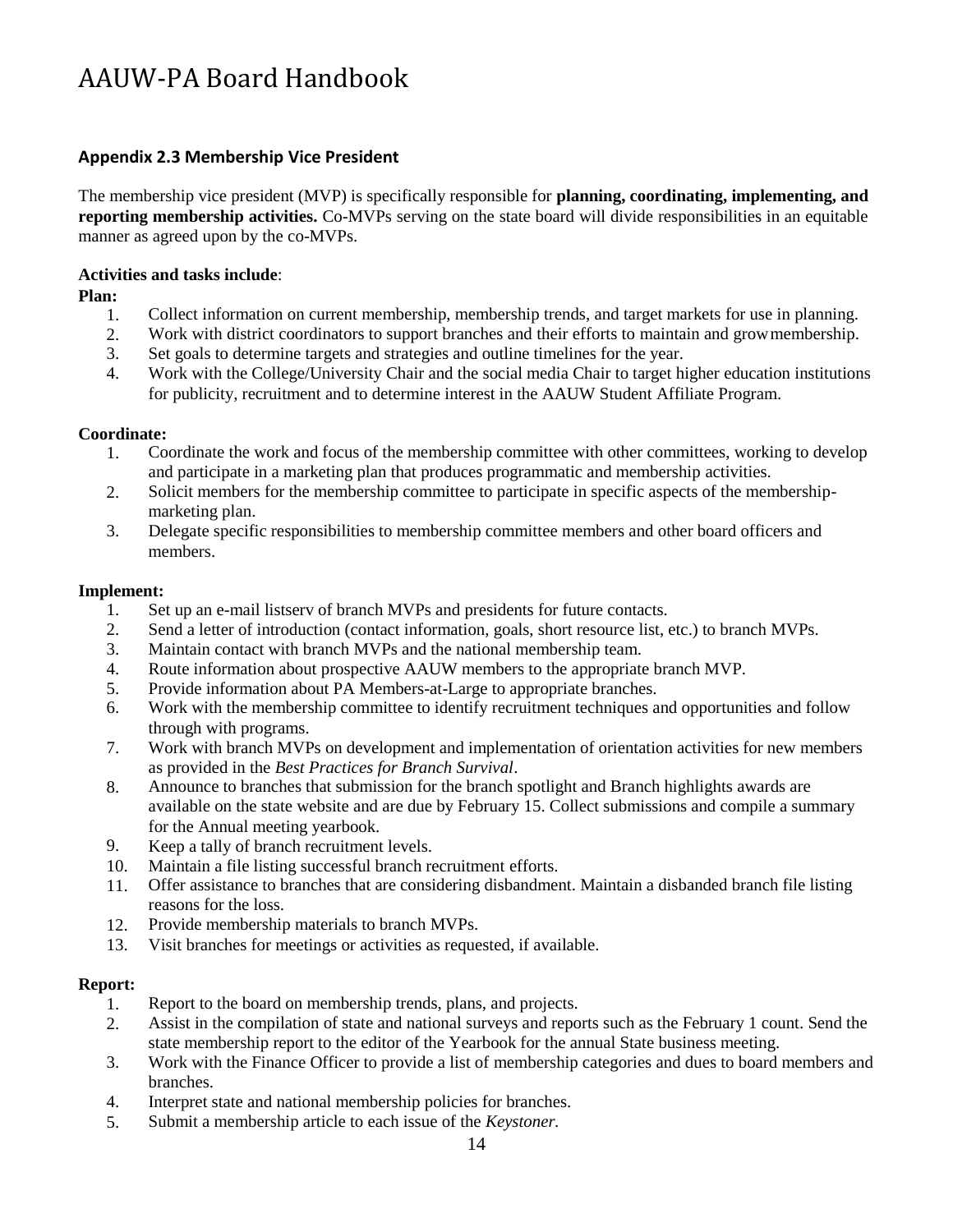# <span id="page-14-0"></span>**Appendix 2.4 Secretary**

**T**he secretary is specifically responsible for **keeping the official records of the state.** Co-secretaries serving on the state board will divide responsibilities in an equitable manner as agreed upon by the co-secretaries. **Activities and tasks include**:

#### **State:**

- 1. Keep a record of all meetings of the state, the board of directors, and the executive committee.
- 2. Assist the president if requested by providing informal board meeting notes within one week of the meeting.
- Send each board member a copy of minutes from all board meetings 3.
- Send the annual meeting minutes to the appointed reviewers within two months of the meeting, and then submit the minutes for board review and then publication in the next annual meeting yearbook. 4.
- Record written votes of members of either the board of directors or the executive committee between meetings, as specified in the state bylaws. 5.
- Maintain access to all documents and records pertaining to the state. 6.
- Handle official state correspondence as directed by the president or authorized by board action. 7.

## **AAUW-PA Archives:**

- 1. Keep a copy of the AAUW-PA memorandum of Agreement with the State Archives on file and transfer it to the next secretary.
- Maintain an updated newspaper-clipping notebook of Pennsylvania branch activities. 2.
- Share copies of outstanding or unique clippings with national AAUW. Send copies of any AAUW news printed in PA media to national. 3.
- Gather materials (only two-dimensional objects) annually for deposit in the AAUW archives. Such items may include the annual business meeting Yearbook, copies of the *Keystoner*  issues for the year, minutes from board and state business meetings, newspaper clippings about State activities, and such other items as designated by the board or the president. 4.
- Cull archival materials as determined by storage space limitations. 5.
- Act as liaison between the state board and the Pennsylvania Historical and Museum Commission. 6.
- 7. Save and deposit all board materials for proper storage with the Pennsylvania State Archives. They can be reached at [ra-statearchives@state.pa.us,](mailto:ra-statearchives@state.pa.us) and their website is <http://www.phmc.state.pa.us/bah/dam/mg/mg350.htm>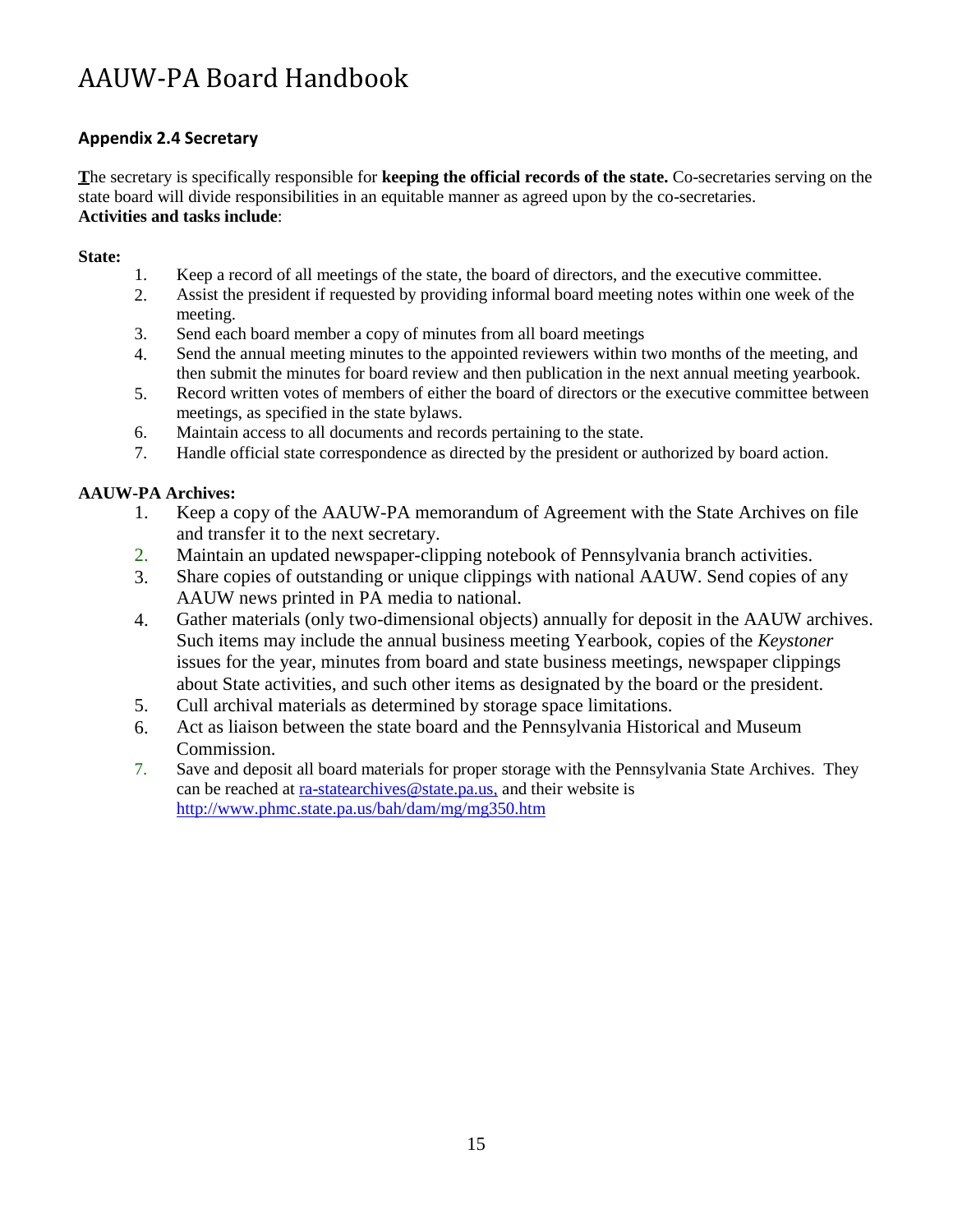# <span id="page-15-0"></span>**Appendix 2.5 Finance Officer**

The finance officer (FO) is specifically responsible for **planning, directing, and documenting the financial matters of the State.** Co-FOs serving on the state board will divide responsibilities in an equitable manner as agreed upon by the co-FOs.

# **Activities and tasks include**:

# **Plan:**

- 1. Prepare a proposed annual budget for approval at the summer board meeting, using actual expenditure figures from the previous year and the anticipated income and expenses noted by board members. (Note: Plan for electoral/GOTV activities in the even numbered years.)
- 2. Submit state financials (net cash inflow/outflow and asset balances) for the last fiscal year, the budget, and recent actual for publication in the annual meeting yearbook. Answer any questions members might have at the annual meeting
- Provide financial reports for board meetings and as requested. Review expenses related to 3. annual meetings to assist in the development of the budget and the registration fee.
- Compare membership figures with the MVP, and then provide them to the Secretary, and 4. AAUW Funds Chair (to calculate per capita contributions) before the State annual meeting.

# **Direct:**

- 1. Chair the Finance Committee.
- 2. Instruct board members on completion and submission of reimbursement vouchers.
- 3. Receive, review and sign all vouchers, checking that all adhere to the adopted budget.
- 4. Post expenditures to the proper assigned function or line item account.
- 5. Issue checks in payment of bills incurred by the state.
- 6. File tax returns as required by law.
- 7. Collect, reconcile and deposit branch membership dues.
- 8. Review liability insurance policy options each year and purchase a policy for AAUW-PA.
- 9. Renew bulk mailing permit each year when due.

# **Document:**

- 1. Maintain an accurate record of the financial status of the state.
- 2. Maintain a finance ledger, posting all expenditures by assigned function and line item.
- 3. Monitor and review bank account and investment balances and interest rates.
- 4. Submit records at the end of the two-year term on which the newly elected FO will perform the required peer audit.
- 5. Send a copy of the year-end budget to the *Keystoner* editor following the summer board meeting.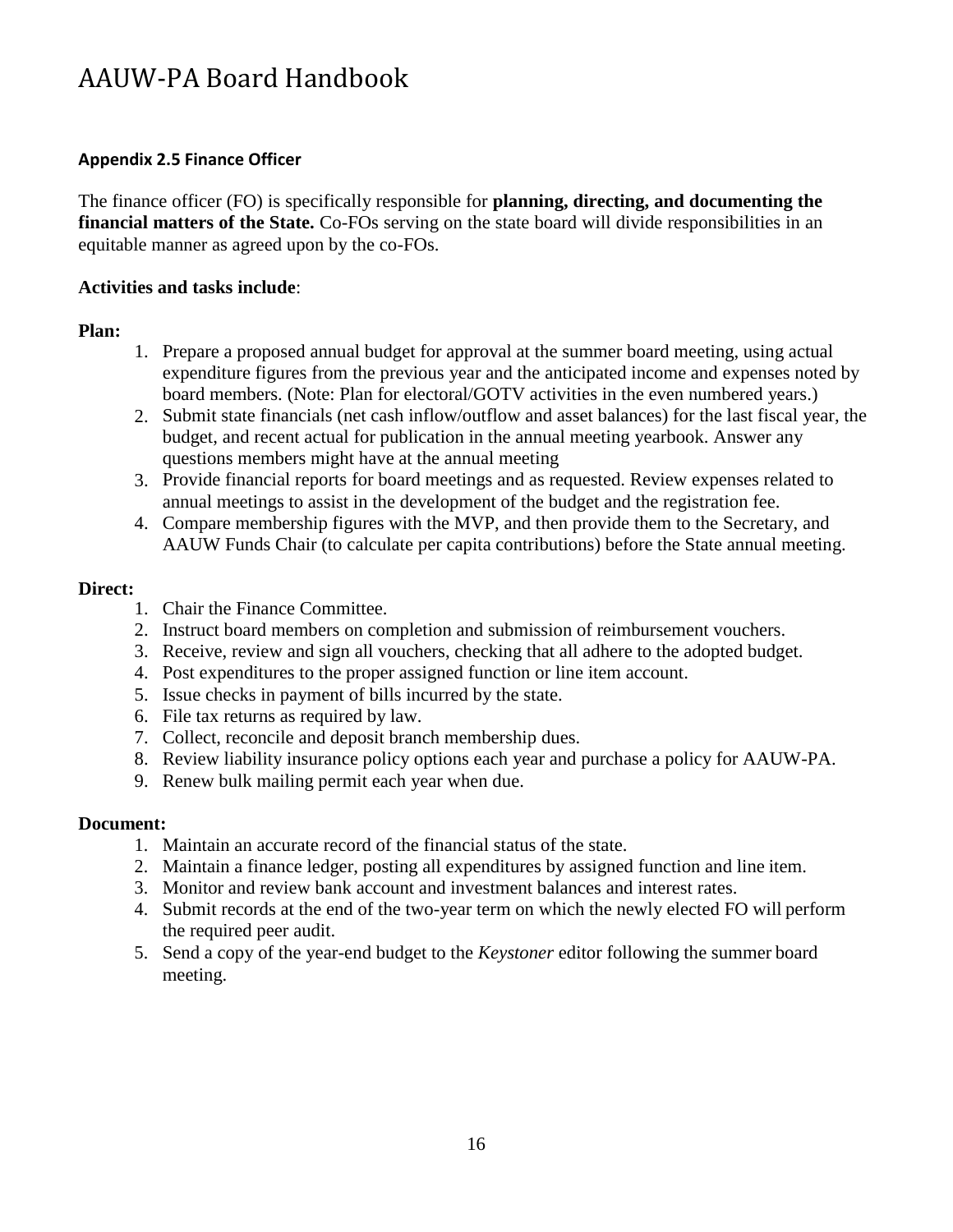# <span id="page-16-0"></span>**Appendix 2.6 (a) Administrative Director**

The administrative director is appointed by the president to assist in discharging administrative duties. The administrative director is a member of the state board. In addition to compliance with the General Responsibilities of Board Members, the administrative director is specifically responsible for **assisting the president in whatever manner will be most helpful. Responsibilities include but are not limited to the following**:

# **State Board Meetings**:

- 1. Arrange hotel location reservations, meeting rooms, meals and all other necessities for board meetings. Evaluate the meeting location for future use.
- 2. Notify board members as directed by the president, distribute agenda and other meeting related reports, and send travel instructions and other information.
- Aid the president in developing and tracking the "To Do" list begun at board meetings. 3.
- Collect materials distributed at board meetings and send them to any members unable to 4. attend.
- Review, with the president, the minutes from the board meeting before circulation to the full 5. board.
- Prepare the four post-board meeting mailings (*FYI*) to branch presidents with information from 6. the state president and other members of the board. Send these mailings in electronic form to the website coordinator for uploading to the AAUW-PA website.
- 7. Notify branch presidents and board members that the *FYI* is ready to be viewed online and send a hard copy to those branch presidents who request it.

# **Mailing Lists and Address Labels:**

- 1. Compile lists of branch officers and committee chairs submitted by branch presidents on the national officer forms or state branch officer forms.
- 2. Provide labels for board members as requested for mailings to branch counterparts.
- 3. Provide electronic contact lists of branch counterparts to board members.

# **Stationery***:*

- 1. Maintain an adequate supply of stationery and envelopes and distribute them to board members as needed (preferably at meetings).
- 2. Keep a record of supplies used to allow for adequate reordering of supplies.

# **Business Cards and Name Badges***:*

- 1. Place orders for name badges for state board members.
- 2. Oversee business cards for board members by printing them for each board member or by providing templates and business card stock to board members who prefer to print the cards themselves.

# **Annual Business Meeting/Biennial Convention:**

- 1. Prepare the convention/annual meeting yearbook.
- 2. Mail official packets to branch presidents unable to be at the annual meeting/convention.

# **Finance Committee**:

1. Serve as a member of the finance committee.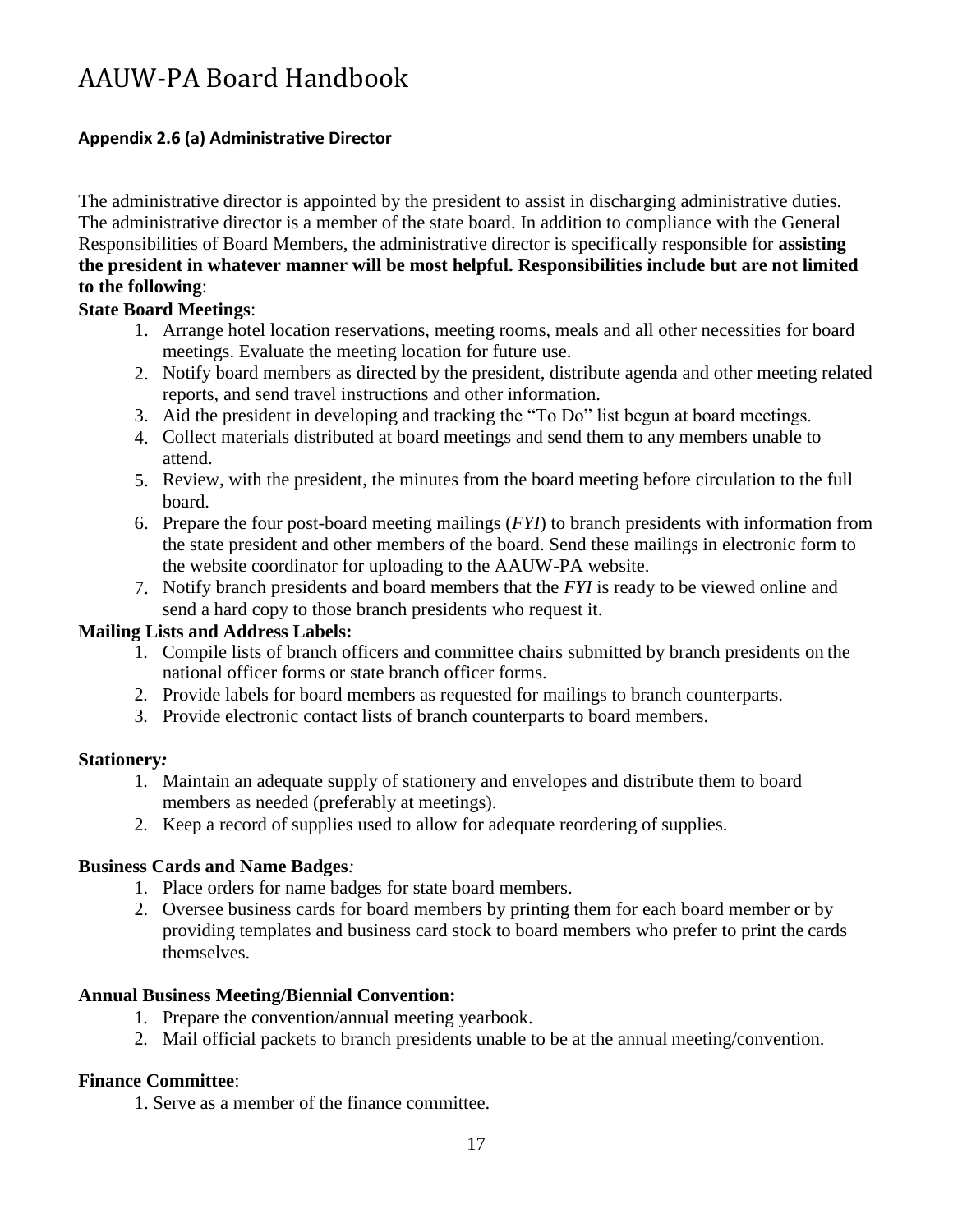## <span id="page-17-0"></span>**Appendix 2.6 (b) Administrative Director - Generic Calendar**

#### **June**

- 1. Have state name pins made.
- 2. Encourage board members to make their own business cards using supplied templates or print the business cards for board members.
- 3. Contact hotel to finalize needs for summer board meeting.
- Make arrangements for board meeting dinner off site if necessary. 4.
- 5. Prepare for July retreat.
- Collect July agenda and a new board of directors list from the president and any other board 6. reports and distribute to board members at least one week prior to meeting.
- Ask board members for stationery and/or label needs. 7.
- 8. Prepare and print tent cards for new board members.
- 9. Continue to collect branch officer forms (BOFs) and enter data.
- 10. Prepare mailing labels.

#### **July**

- 1. Contact hotel about two weeks before board meeting with final room count, a rooming list, meal count, and AV needs. See contract for details.
- Attend July board meeting. 2.
- 3. Bring state pins, if available, and blank business card stock.
- 4. Bring Board Box to meeting.
- Distribute stationery, envelopes and labels (if asked). Bring extra stationery. 5.
- Mail board-meeting materials to absent members. 6.
- 7. Continue to collect branch officer forms and enter data. Continue board counterpart lists.
- 8. Prepare *FYI* for posting and mailing.

#### **August**

1. Continue to collect branch officer forms and enter data.

#### **September**

- 1. Contact hotel to finalize needs for fall board meeting.
- 2. Make arrangements for board meeting dinner off site if necessary.
- 3. Collect October agenda and any board reports and email to board members at least one week prior to the meeting.
- 4. Update board list if necessary.
- Ask board for stationery and/or label needs. 5.
- 6. Continue to collect branch officer forms and enter data.

#### **October**

- 1. Contact hotel about two weeks before board meeting with final room count, a rooming list, meal count, and AV needs.
- Attend October board meeting. 2.
- 3. Bring Board Box to meeting.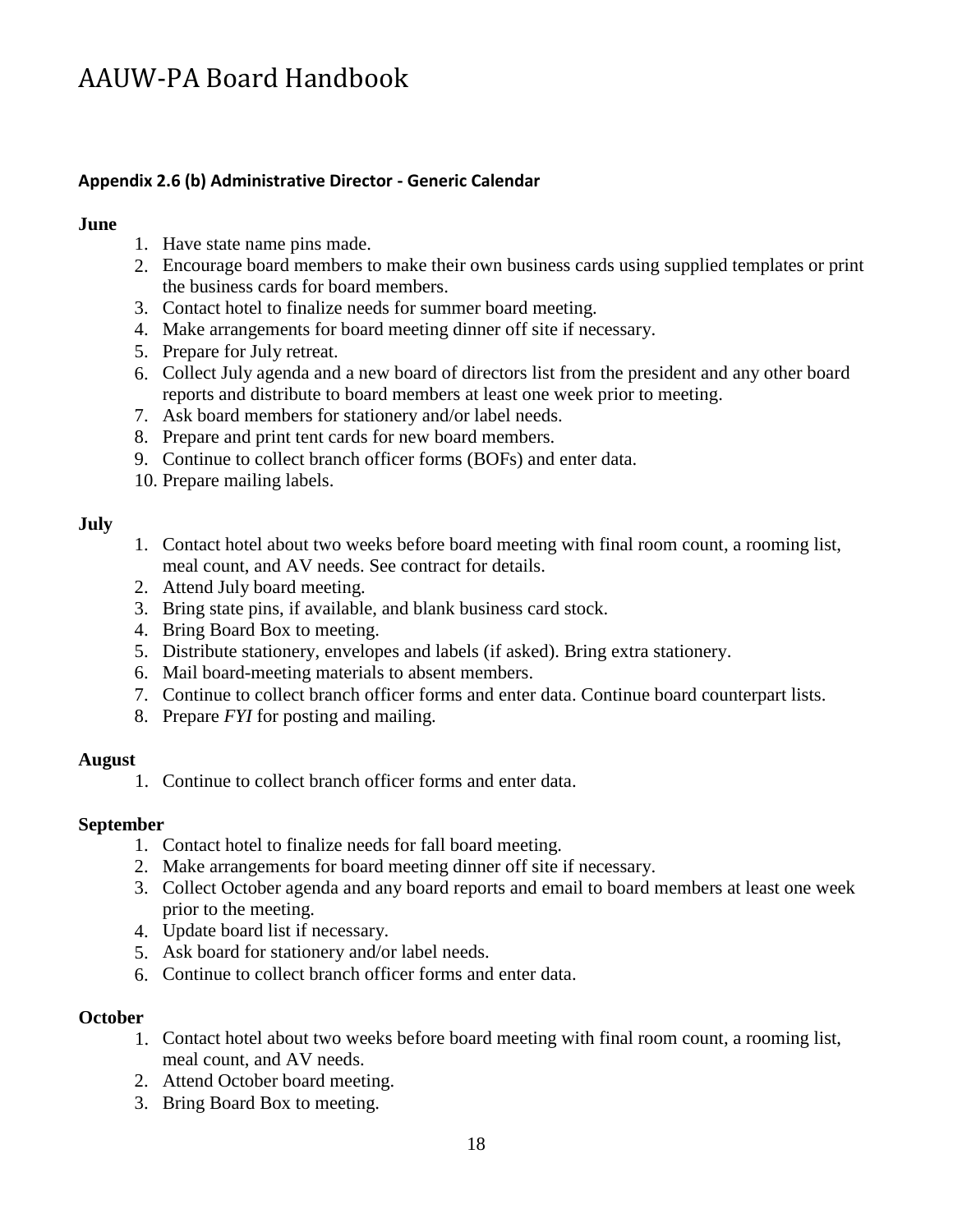- 4. Bring state pins, if available, and business card stock.
- 5. Distribute stationery supplies. Have extra on hand.
- 6. Prepare *FYI* for board members and branches.
- 7. Continue to collect branch officer forms and enter data.

#### **November**

- 1. Contact hotel to discuss needs for winter board meeting.
- 2. Make arrangements for board meeting dinner off site if necessary.

## **December**

- 1. Collect January's agenda and any board reports and email to board members at least one week prior to meeting.
- 2. Ask board for stationery/label needs.

## **January**

- 1. Contact hotel about two weeks before board meeting with final room count, a rooming list, meal count, and AV needs.
- 2. Collect January agenda and any board reports and email to board members at least one week prior to the meeting.
- Confirm arrangements for off-site dinner if necessary. 3.
- 4. Bring Board Box to meeting.
- Distribute stationery, envelopes and labels (if asked). Bring extra stationery. 5.
- Mail board-meeting materials to absent members. 6.
- 7. Prepare *FYI* for posting and mailing.

#### **February**

- 1. Prepare *FYI* for posting and mailing if not done in January.
- 2. Send Branch Leaders' Meeting information to branches (maybe in *FYI*).
- 3. Begin work on annual meeting Yearbook.
- 4. Contact hotel for summer board meeting.

#### **March**

- 1. Continue work on annual meeting Yearbook.
- 2. Contact board members who may need certificates printed for convention.

# **April**

- 1. Approve final draft of Yearbook and send to printer.
- 2. Print Spotlight, Outstanding Woman, AAUW Funds, Membership, and Branch Recognition certificates.
- Collect convention board meeting agenda and any board reports and email to board members 3. at least one week prior to meeting.
- 4. Prepare administrative director's board report.
- Distribute stationery, envelopes and labels (if asked). Bring extra stationery. 5.
- Mail board-meeting materials to absent members. 6.
- 7. Prepare *FYI* for posting and mailing.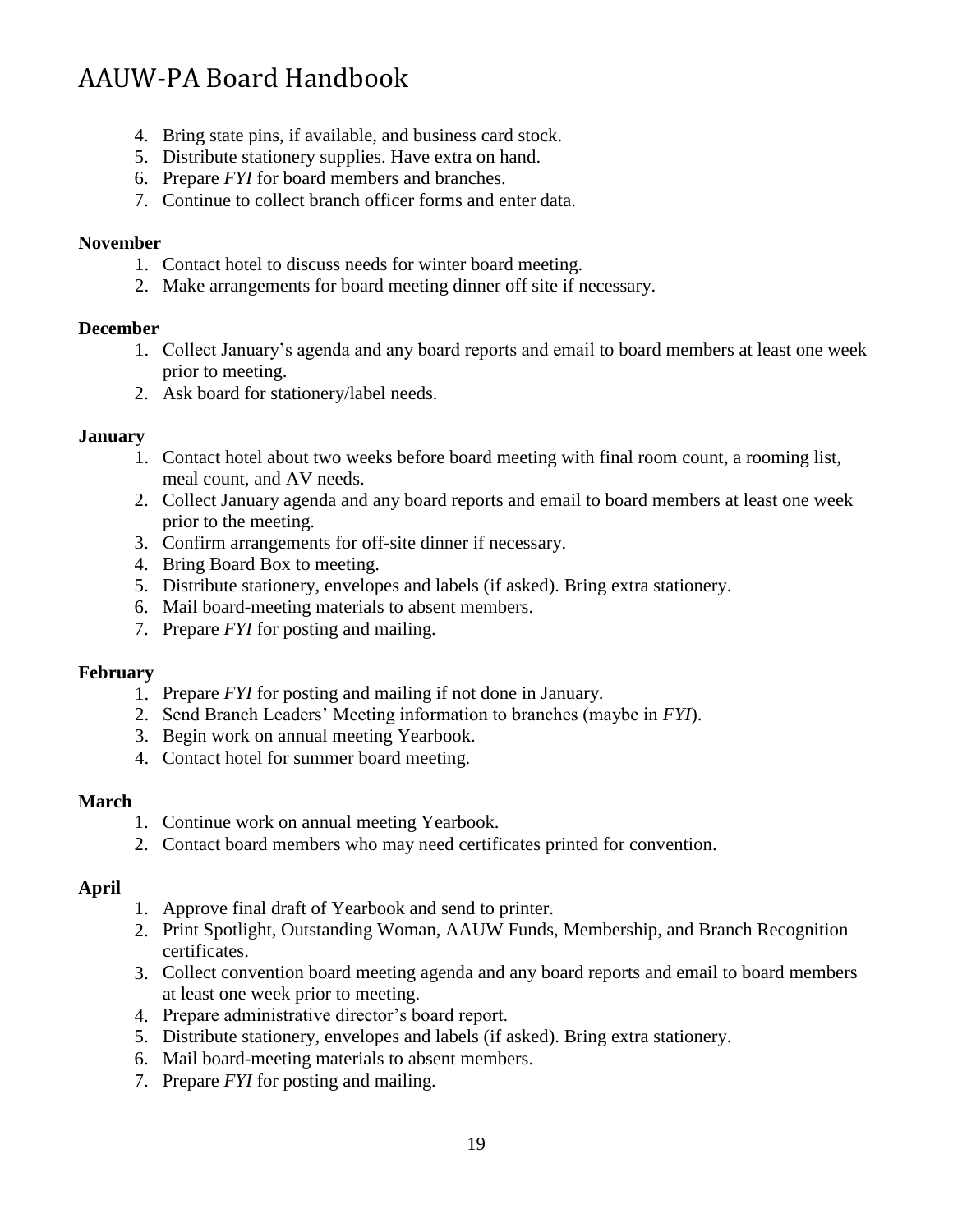# **May**

.

- 1. Prepare post-convention mailing to branches if necessary.
- 2. Begin collecting and entering data from branch officer forms.
- 3. Make board counterpart lists and mailing labels for each office listed on the form.
- 4. Contact state president for her board of directors' list. Check for accuracy. Prepare board of directors' list for each board member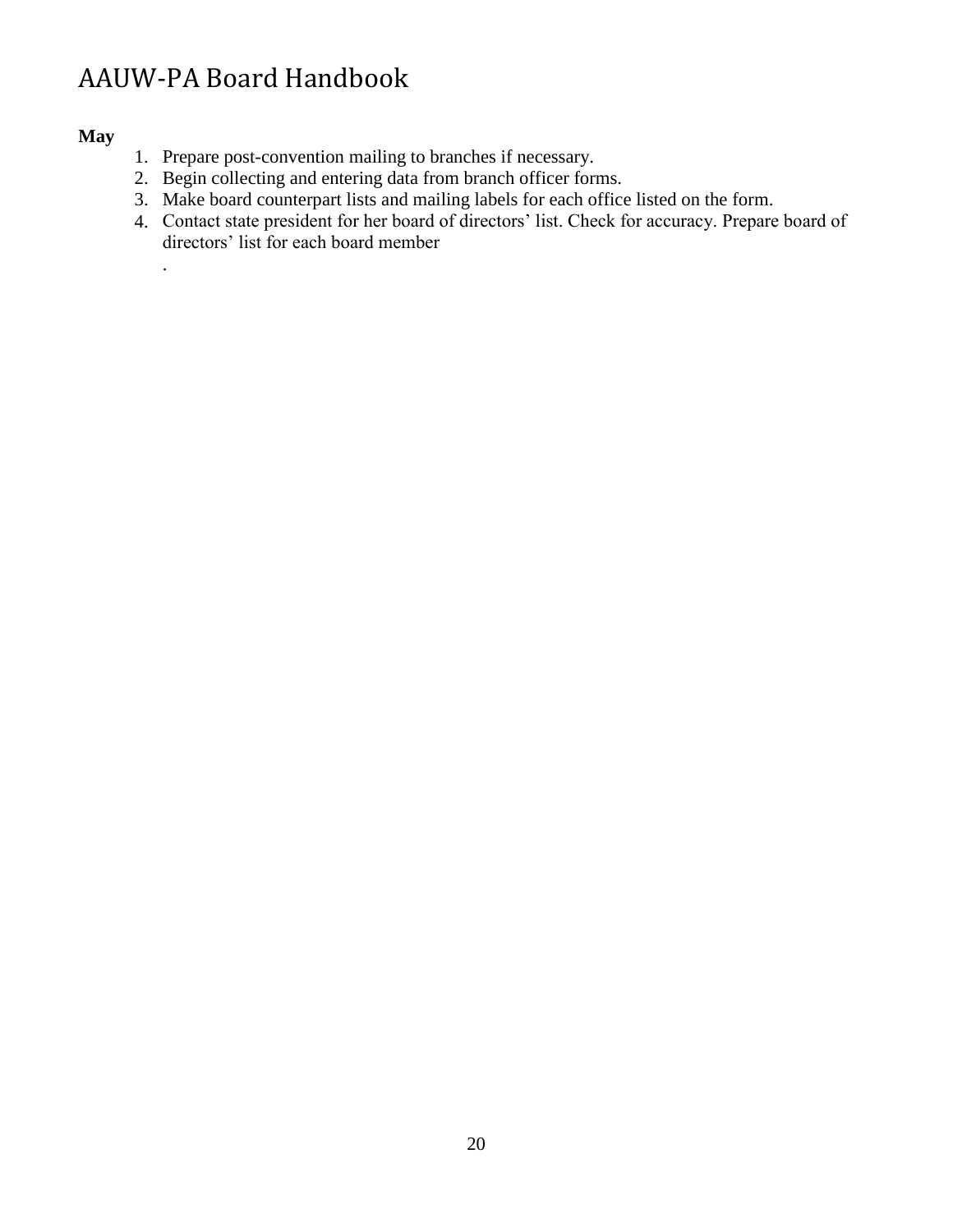# <span id="page-20-0"></span>**Appendix 2.7 Public Policy Chair**

The public policy chair is specifically responsible for **working with the national public policy committee and staff and directing AAUW public policy action in Pennsylvania.** Co-chairs serving on the state board will divide responsibilities in an equitable manner as agreed upon by the co-chairs. Possible divisions of labor include internal vs. external or Voter Education vs. other responsibilities.

# **Responsibilities include but are not limited to the following**:

# **State-level Coordination of Public Policy Initiatives:**

- 1. Encourage public policy action on the state level and coordinate such activities which may include but are not limited to contacting legislators, conducting issue or candidate forums, organizing letter-writing campaigns, or coordinating lobbying efforts by members, etc.
- 2. Plan for electoral Get-Out-The-Vote (GOTV) activities in the even-numbered years.
- Coordinate and initiate AAUW-PA's participation in cooperative action with other 3. organizations on shared issues and that are identified in AAUW-PA Public Policy Priorities.
- Represent AAUW-PA's positions appropriately before civic and governmental bodies and the 4. public.
- 5. Initiate measures for the biennial adoption of the state public policy principles and priorities in accordance with state bylaws and consistent with AAUW's mission.
- 6. Schedule and conduct public policy committee meetings. The public policy committee is comprised of state board members having program responsibilities with public policy implications, including the president (ex-officio), program vice president and District Coordinators, and additional members selected by the chair with board approval.
- 7. Serve on the state program committee, chaired by the PVP.
- 8. Help plan state and regional meetings.
- Encourage and organize state public policy awards at the state annual meeting. 9.

# **PA-Member Education on Public Policy Issues:**

- 1. Identify and track state legislation related to the public policy priorities.
- 2. Notify branches and members of public policy issue alerts via email.
- 3. Update public policy information on the state website.
- 4. Write articles for state publications.
- 5. Participate in the state Help Around the Corner program.

# **Support for Branch Public Policy Actions:**

- 1. Provide orientation for branches and newly appointed branch public policy chairs.
- 2. Develop branch public policy programming materials.
- 3. Disseminate national public policy materials and opportunities.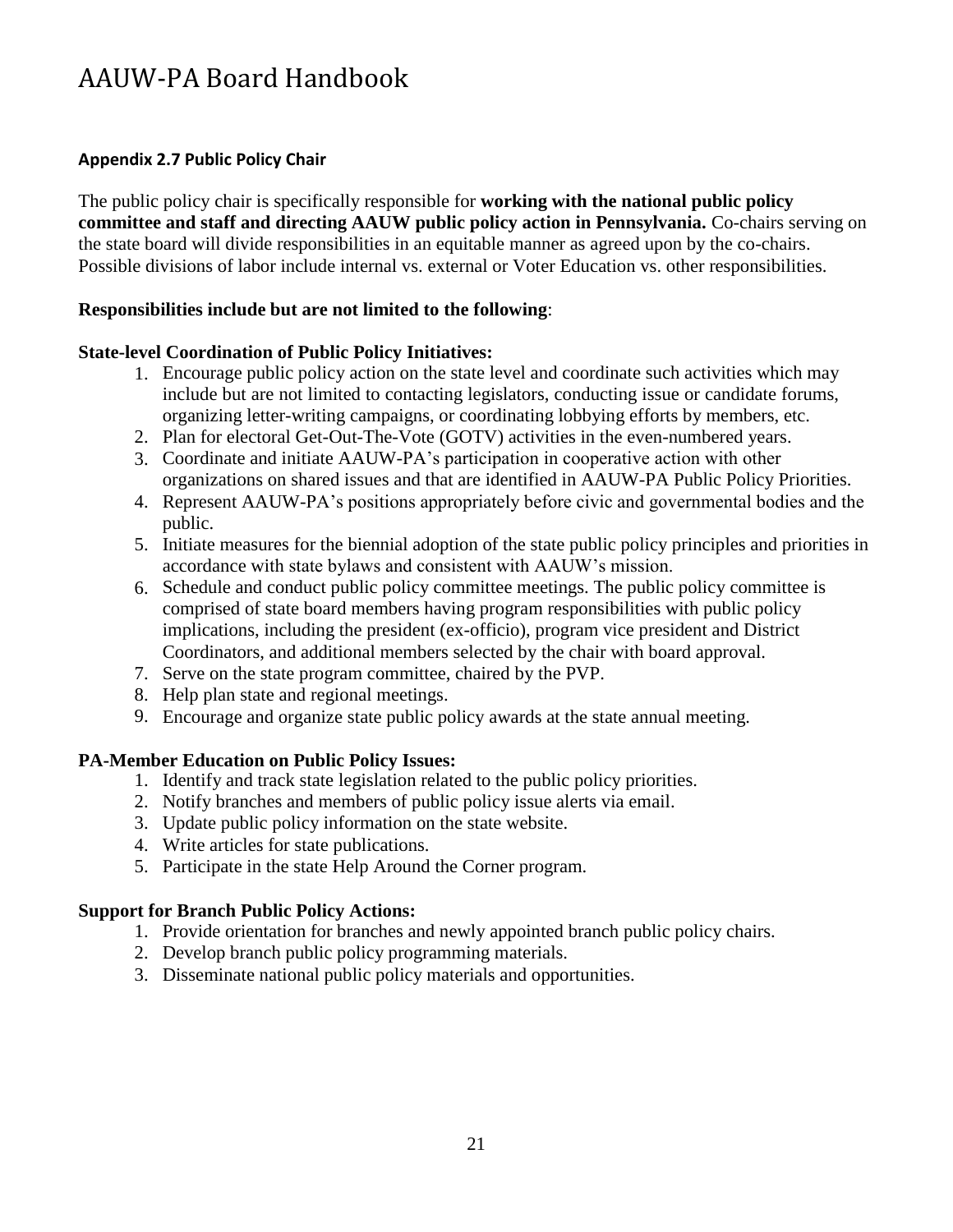# <span id="page-21-0"></span>**Appendix 2.8 AAUW Funds Chair**

# **(FORMERLY EDUCATIONAL FOUNDATION CHAIR and LEGAL ADVOCACY FUND LIAISON)**

The AAUW Funds chair is specifically responsible for **working with branches and the state board to promote the mission, research, and programs of the AAUW Funds and to oversee AAUW fundraising activity in the state.**

Co-chairs serving on the state board will divide responsibilities in an equitable manner as agreed upon by the co-chairs. Possible divisions of labor include fundraising vs. communications, or programming vs. statistics, or branch support vs. state activity, etc.

## **AAUW Funds include the following**:

AAUW Funds (General support), Educational Opportunities Fund (Fellowships and Grants), Eleanor Roosevelt Fund (Research program), Leadership Programs Fund, Legal Advocacy Fund, Public Policy Fund

## **Responsibilities include but are not limited to the following**:

#### **General:**

Adhere to AAUW Funds contribution deadlines, fiscal management policies and charitable tax laws.

## **State:**

Fundraising and Recordkeeping:

- 1. Collect, record, and announce State contributions to the Funds.
- 2. Complete the Contribution report forms.
- 3. Calculate top ten branches in total contributions and per capita contributions for the AAUW Funds recognition year and provide certificates to qualifying branches.
- 4. Compile information for Convention/Annual Meeting Yearbook.

#### Programming:

- 1. Serve on the state program development committee, chaired by the PVP.
- 2. Work with other state board members and committees to integrate AAUW Funds research, programs and fundraising efforts with other state priorities as appropriate.
- 3. Help plan state and regional meetings.
- 4. Provide to the appropriate branch chairs and state board members the list of Pennsylvania fellows and litigants and contact them as necessary.
- Arrange for litigants and/or fellows to make presentations at state conventions or other state 5. meetings.
- 6. Provide information about AAUW Funds, research, and program information through *Keystoner* articles and the State website.

# **Branch Support:**

Fundraising and Recordkeeping:

- 1. Encourage branches and individuals to support AAUW Funds research and programs.
- 2. Serve as a consultant to branch AAUW Funds chairs in areas of fundraising, planning, and goal setting.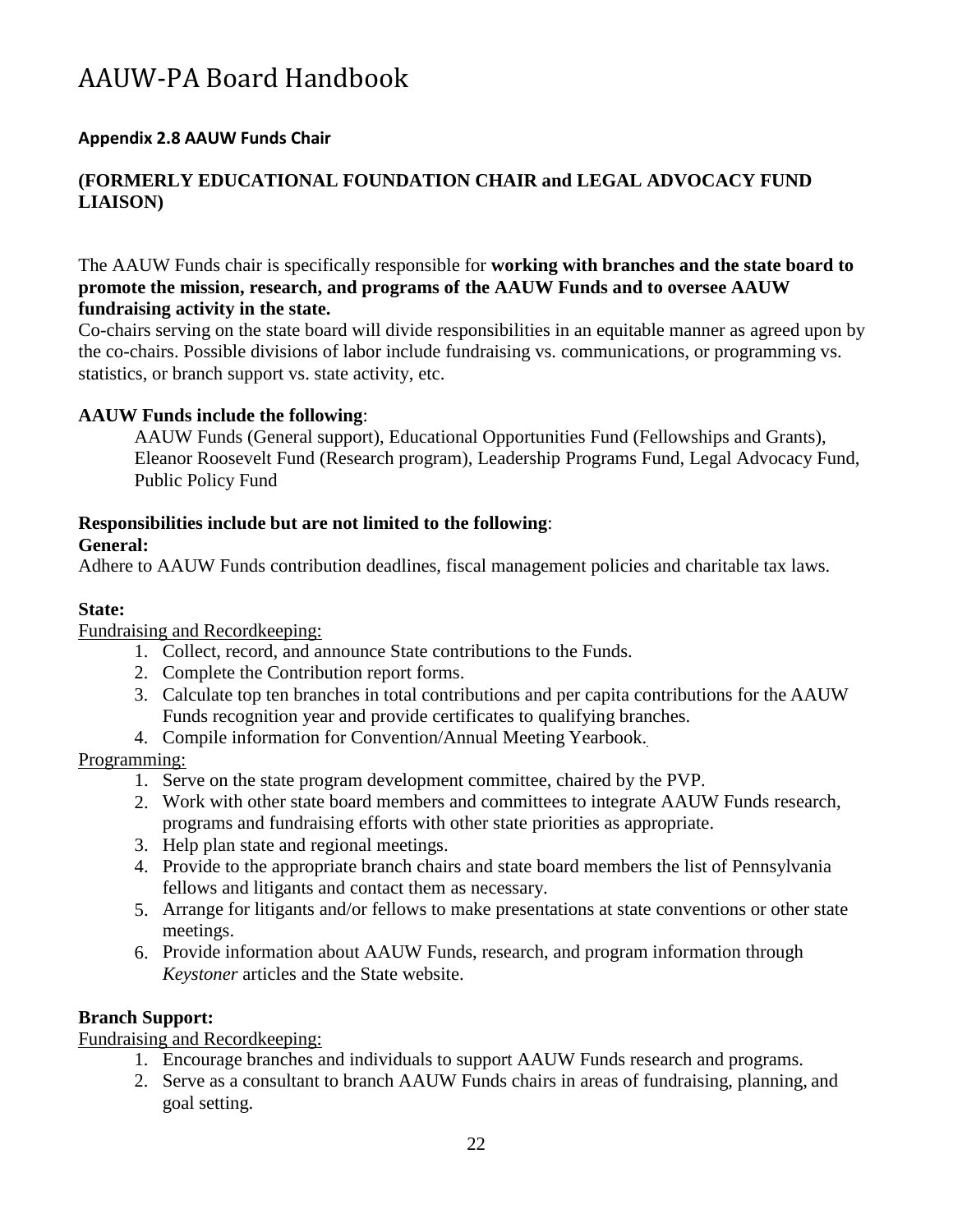- 3. Visit branches, especially new branches, when requested, to provide assistance or present a program.
- Maintain regular contact (at least quarterly) with branches through the *Keystoner*, *FYI*, and 4. individual mailings.
- Encourage branch AAUW Funds chairs to track the contributions of individual branch 5. members to the extent possible and submit a copy of the contribution report form to the State AAUW Funds chair.
- 6. Collect AAUW Funds contributions from branches and forward them to the AAUW Development Office.
- 7. Review AAUW Funds reports on branch contributions for accuracy and request that discrepancies be addressed.

# Recognition:

- 1. Provide recognition of branch achievements, activities, and donations at board meetings and at the State convention/annual business meeting and through *Keystoner* articles*.*
- 2. Provide Educational Foundation Honoree certificates to qualifying branches as requested.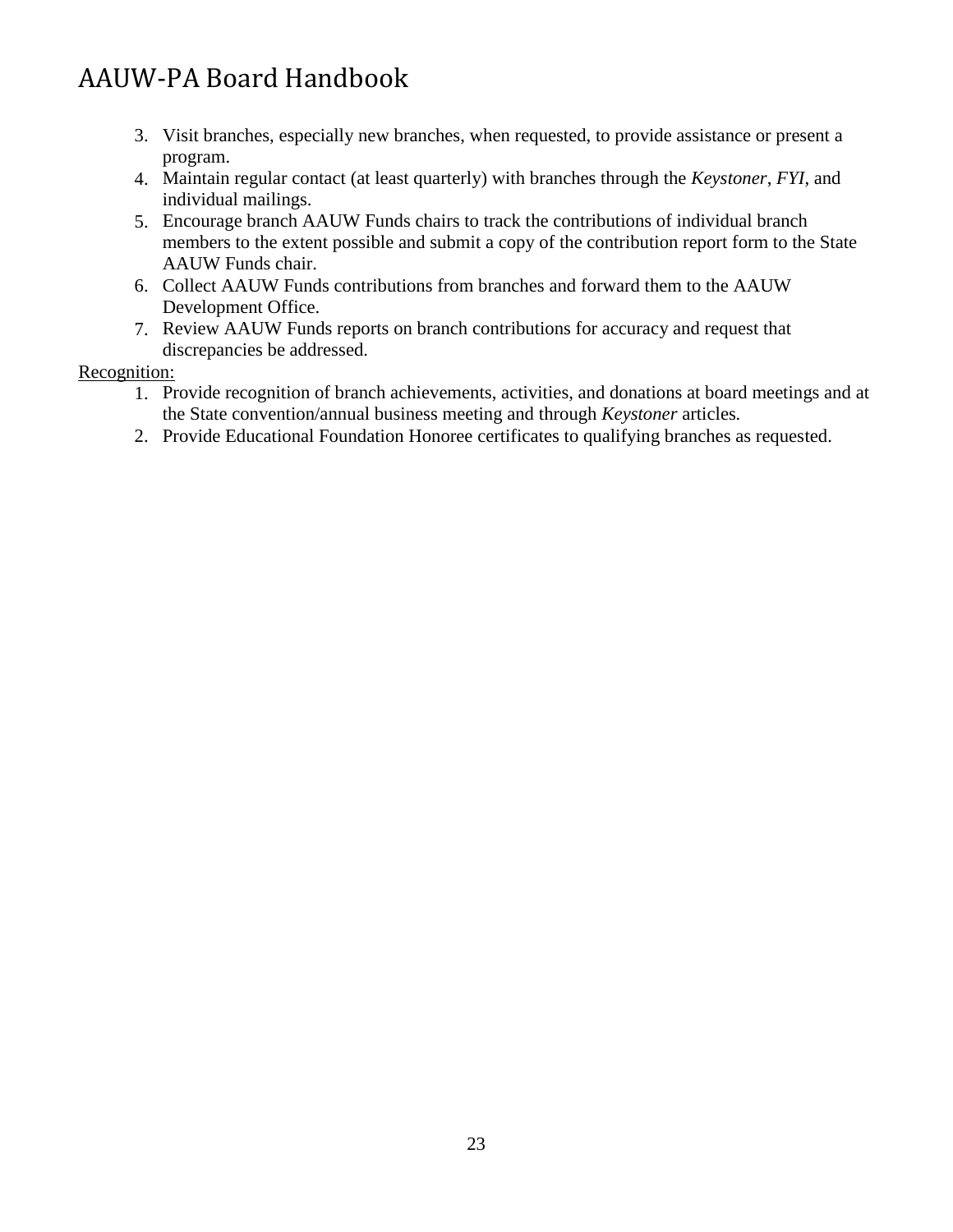# <span id="page-23-0"></span>**Appendix 2.9(a): District Coordinator**

The District Coordinator or the branch liaison is specifically responsible for **communication between the state board and particular branches in PA**. The District Coordinator is a resource person, coordinator, and advocate for the branches. Each District Coordinator, appointed by the state president, will serve a two-year term on the state board.

# **Activities and tasks include**:

- 1. Convey branch concerns to the state board and information and requests from the state board to the branches.
- Establish communication with one person, called the branch representative, from each branch. 2. The representative is most typically the branch president, but may be any branch member who is on the branch board or is a branch officer.
- Facilitate branch activity by serving as a primary source of AAUW–PA information. 3.
- Provide information regarding noteworthy branch activities within the district to the *Keystoner* 4. editor and to the AAUW-PA website coordinator.
- 5. Try to have each branch visited by a District Coordinator or AAUW-PA state board member during the two-year term. For efficiency, this visit could be a joint meeting of multiple branches.
- 6. Participate in the Help Around the Corner program.
- Chair the district caucus meeting at the annual state meeting or biennial state convention. 7. During this meeting, the district representative to the state nominating committee is elected and other district business is conducted.
- 8. Serve on the state program development committee.
- 9. Organize the biennial regional meeting.
- 10. Elicit programming ideas from branches for state convention.
- 11. Participate in the planning and completion of state meetings as requested.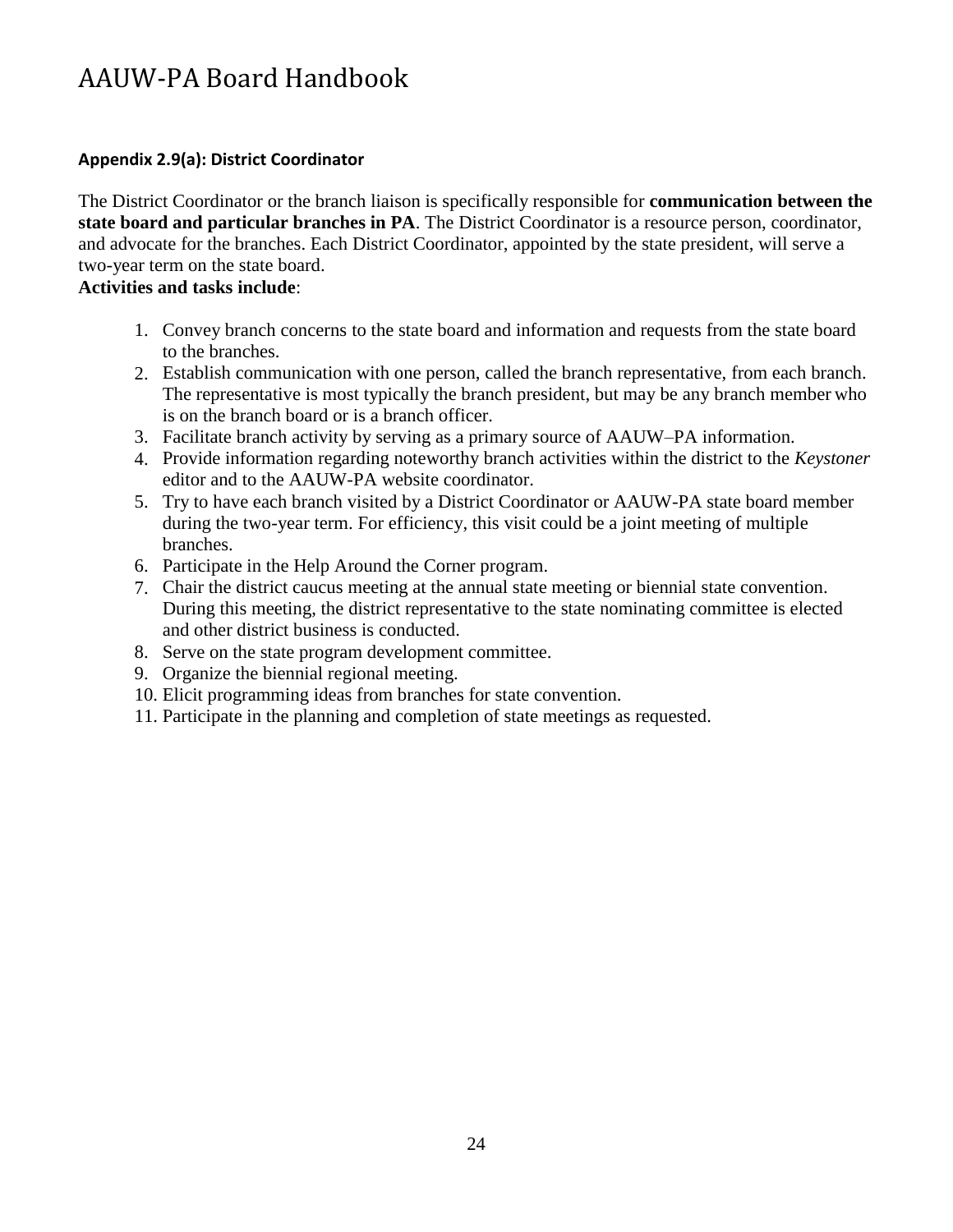# <span id="page-24-0"></span>**Appendix 2.9(b): District Coordinator: 2-Year Calendar**

| Year 1           | <b>Activity:</b>                                                               |
|------------------|--------------------------------------------------------------------------------|
| July             | Attend State board meeting and summer Leaders' Meeting                         |
|                  | Correspond with designated branches to introduce self and share info           |
| August           | from board meeting                                                             |
| September        | Query branches regarding concerns to be shared with AAUW-PA board              |
| October          | Attend State board meeting                                                     |
| October          | Share info from State board meeting with designated branches                   |
| January          | Query branches regarding concerns to be shared with AAUW-PA board              |
| January          | Attend State board meeting                                                     |
| January          | Share info from State board meeting with designated branches                   |
| January          | Encourage branches to participate in AAUW-PA award programs                    |
|                  | (Outstanding Woman, Gateway to Equity, Branch Recognition, etc.)               |
| January-February | <b>Conversations Calls</b>                                                     |
| March            | Encourage attendance at AAUW-PA Annual Meeting                                 |
| April            | Query branches regarding concerns to be shared with AAUW-PA board              |
| April            | Attend State board meeting and Annual Meeting; lead district caucus            |
| April            | Encourage attendance at the AAUW national convention                           |
| April            | Share info from State board meeting with designated branches                   |
| May              | Install branch officers at designated branches as requested                    |
| June             | Begin planning regional meeting (reserve meeting space; find speakers)         |
| Year 2           | <b>Activity:</b>                                                               |
| July             | Attend State board meeting                                                     |
|                  | Correspond with designated branches to introduce self and share info           |
| July             | from board meeting                                                             |
| August           | Continue planning for designated regional meeting (meals, equipment)           |
| September        | Query branches regarding concerns to be shared with AAUW-PA board              |
| October/November | Hold regional meeting                                                          |
| October          | Attend State board meeting                                                     |
| October          | Share info from State board meeting with designated branches                   |
| January          | Encourage branches to participate in AAUW-PA award programs                    |
|                  | (Outstanding Woman, Gateway to Equity, Branch Recognition, etc.)               |
| January          | Query branches regarding concerns to be shared with AAUW-PA board              |
| January          | Attend State board meeting                                                     |
| January          | Share info from State board meeting with designated branches                   |
| January-February | <b>Conversations Calls</b>                                                     |
| March            | Encourage attendance at AAUW-PA annual meeting                                 |
| April            | Attend AAUW-PA annual meeting; lead district caucus                            |
| May              | Install branch officers at designated branches as requested                    |
| June             | Encourage branch members to attend summer retreat                              |
|                  |                                                                                |
| <b>Ongoing</b>   | Complete committee work as assigned<br>Encourage invitations to visit branches |
|                  |                                                                                |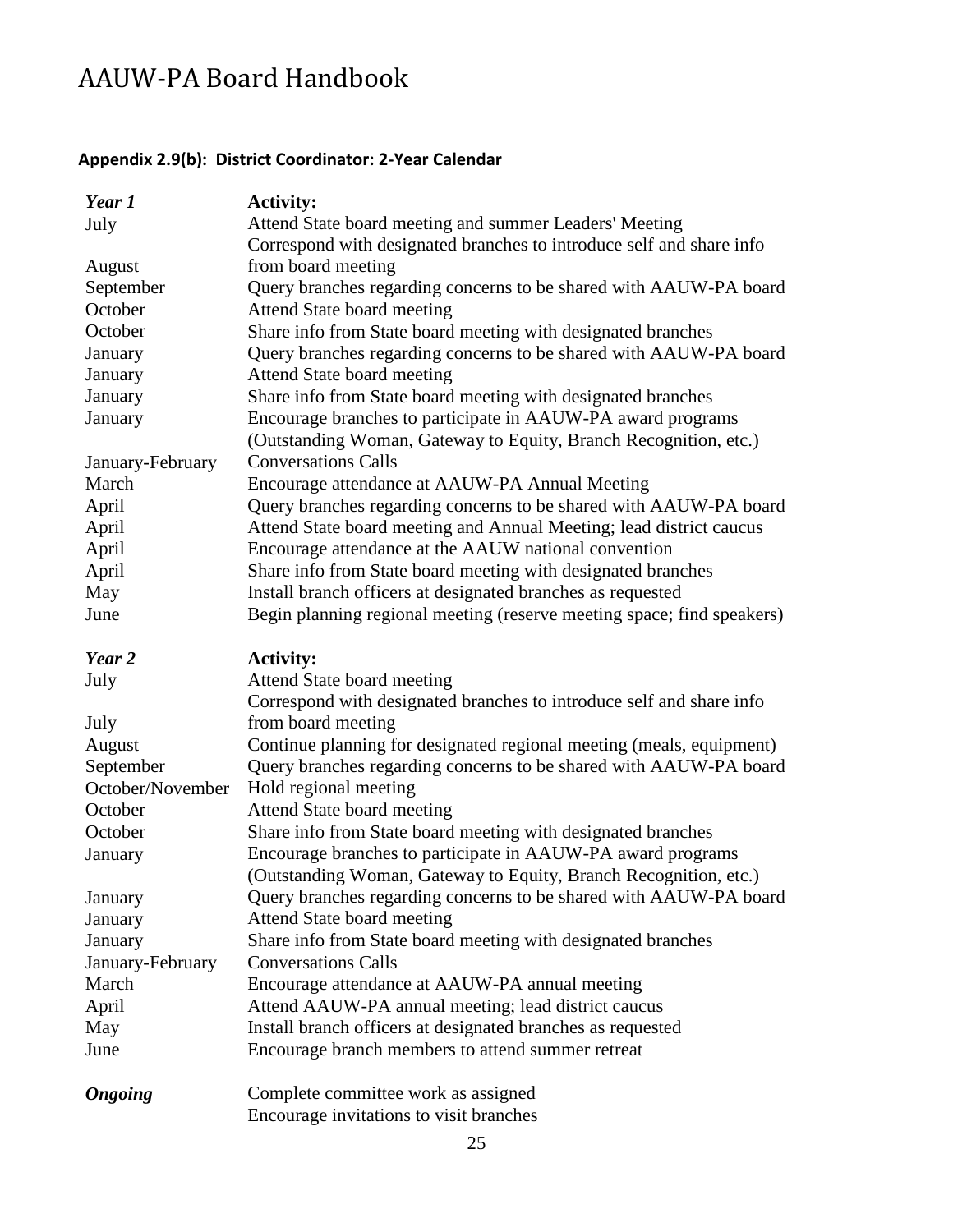# <span id="page-25-0"></span>**Appendix 2.10 (a): College/University Liaison**

In addition to compliance with the General Responsibilities of Board Members, the College/University (C/U) liaison (also known as the C/U Relations Chair) is specifically responsible for **serving as the link between AAUW-PA and the higher education community.** This often includes recruiting and retaining C/U partner members in PA, encouraging and supporting student affiliates, facilitating the formation and registration of AAUW Student Organizations, helping C/U representatives and branch C/U liaisons, and increasing AAUW's visibility on campuses.

Co-chairs serving on the state board will divide responsibilities in an equitable manner as agreed upon by the co-chairs; possible divisions of labor include working with C/U partners vs. student affiliates and student organizations or serving as branch liaison vs. C/U liaison.

## A complete job description is at:

<http://www.aauw.org/resource/state-collegeuniversity-cu-relations-chair-position-description/>

# **Related Positions:**

- 1. The state C/U liaison is a member of the AAUW-PA membership team and reports to the Membership Vice President. The position of C/U liaison may be on board or off board.
- 2. Each college or university that is a partner member has **up to two C/U representatives**  appointed by **the campus president** to serve as the point person on campus. Basic information for C/U representatives is at: [http://www.aauw.org/resource/guide-for-cu-reps/.](http://www.aauw.org/resource/guide-for-cu-reps/) **Note:** It is helpful if the designated person is a women's center director or other person who has the commitment and time to advocate for AAUW issues and to promote programs (rather than a Provost, for example).
- 3. Each branch is encouraged to have a **branch C/U liaison** who communicates with local colleges and universities, recruits and retains C/U partner members in her community, and helps to increase AAUW's visibility on local campuses. A complete job description is at: [http://www.aauw.org/resource/branch-collegeuniversity-cu-relations-chair-position](http://www.aauw.org/resource/branch-collegeuniversity-cu-relations-chair-position-description/)[description/.](http://www.aauw.org/resource/branch-collegeuniversity-cu-relations-chair-position-description/) **Note:** 1) It is critical that the branch C/U liaison be properly listed on the Branch Officer Forms (not as, e.g., education chair) so that the name of the branch C/U chair will be made available to the state C/U liaison. 2) The campus C/U representative is sometimes also the branch C/U liaison.

#### **Resources:**

- 1. Good resources for recruiting and retaining C/U partner members and student affiliates are all at or linked from: <http://www.aauw.org/membership/college-university-partner/>
- 2. Brochures are available on the aauw.org website or may be ordered in quantity from Shop AAUW.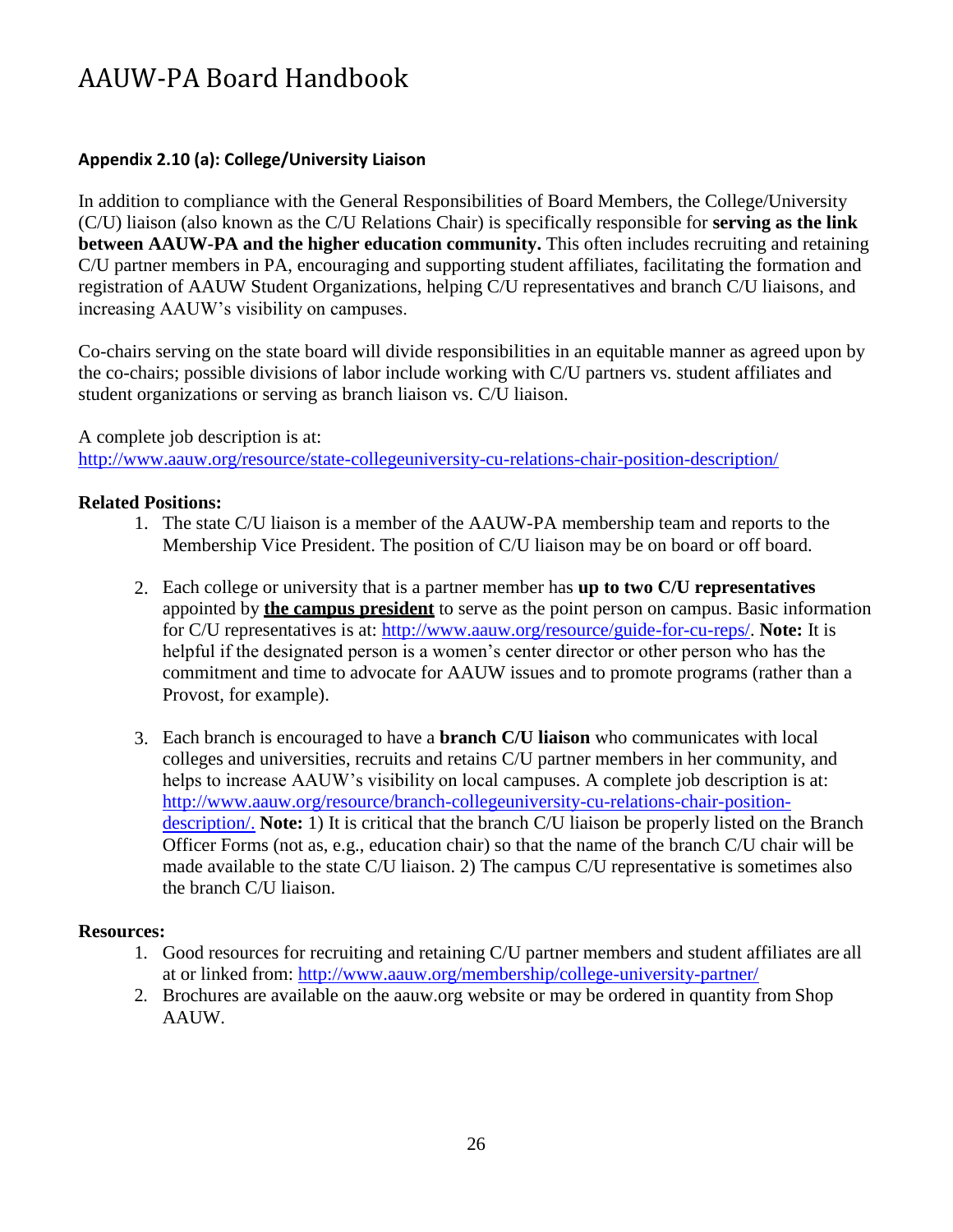# <span id="page-26-0"></span>**Appendix 2.10 (b): College/University Liaison - Calendar**

**Overview of Activities:** In general, the year follows the schedule below:

Summer:

*General:*

- 1. Develop goals for the program for the following year.
- 2. Ensure that the AAUW-PA strategic plan/vision statement includes increasing the number of partner members and deploying AAUW programs to campuses.
- Ensure that the AAUW-PA budget includes funding for at least four NCCWSL scholarships. 3.
- Consider joint programs with a campus—perhaps a meeting on campus or support of an 4. AAUW-mission-based campus activity. Such activities may include promotion of voter education and Get-Out-the-Vote activities (perhaps in cooperation with the League of Women Voters), Elect Her-Campus Women Win, \$tart \$mart, additional funding from branches for NCCWSL, and/or recognition of Equal Pay Day.
- 5. Update the Opportunities for Students files, the website content, and the NCCWSL information and application.

*Connections to the campus representatives:*

- 1. Work with C/U campus personnel to educate them regarding the advantages of membership and the programs that benefit faculty and students. Benefits can be found at: <http://www.aauw.org/membership/college-university-partner/>
- 2. Urge the campus to renew/join.
- Encourage them to connect with branch C/U liaisons. 3.
- Promote the E-SAF (electronic student affiliate) program that is free to undergraduates at C/U 4. partner members.
- Work with the AAUW-PA board to determine the focus for work with C/U member 5. institutions for the year (for example, increase the number of Student Organizations, NCCWSL attendance, or \$tart \$mart workshops, etc.).

#### *Connections to the branches:*

- 1. Obtain list of NCCWSL attendees who have agreed to speak with branches; promote them to branches as speakers.
- 2. Notify branch C/U liaisons and/or branch presidents that you are available as a resource.
- 3. Promote the state's Emerging Leader Internship program.

# Fall:

*General*:

- 1. Assess progress of goals set.
- 2. Celebrate successes.
- 3. Take corrective measures if needed.

#### *Connections to the campus representatives:*

- 1. Welcome new partner members and renewals.
- 2. Follow up with campuses that have not renewed—generally, it is an oversight if they have not. **Note:** If a C/U partner member has not renewed by November 30, its membership will lapse.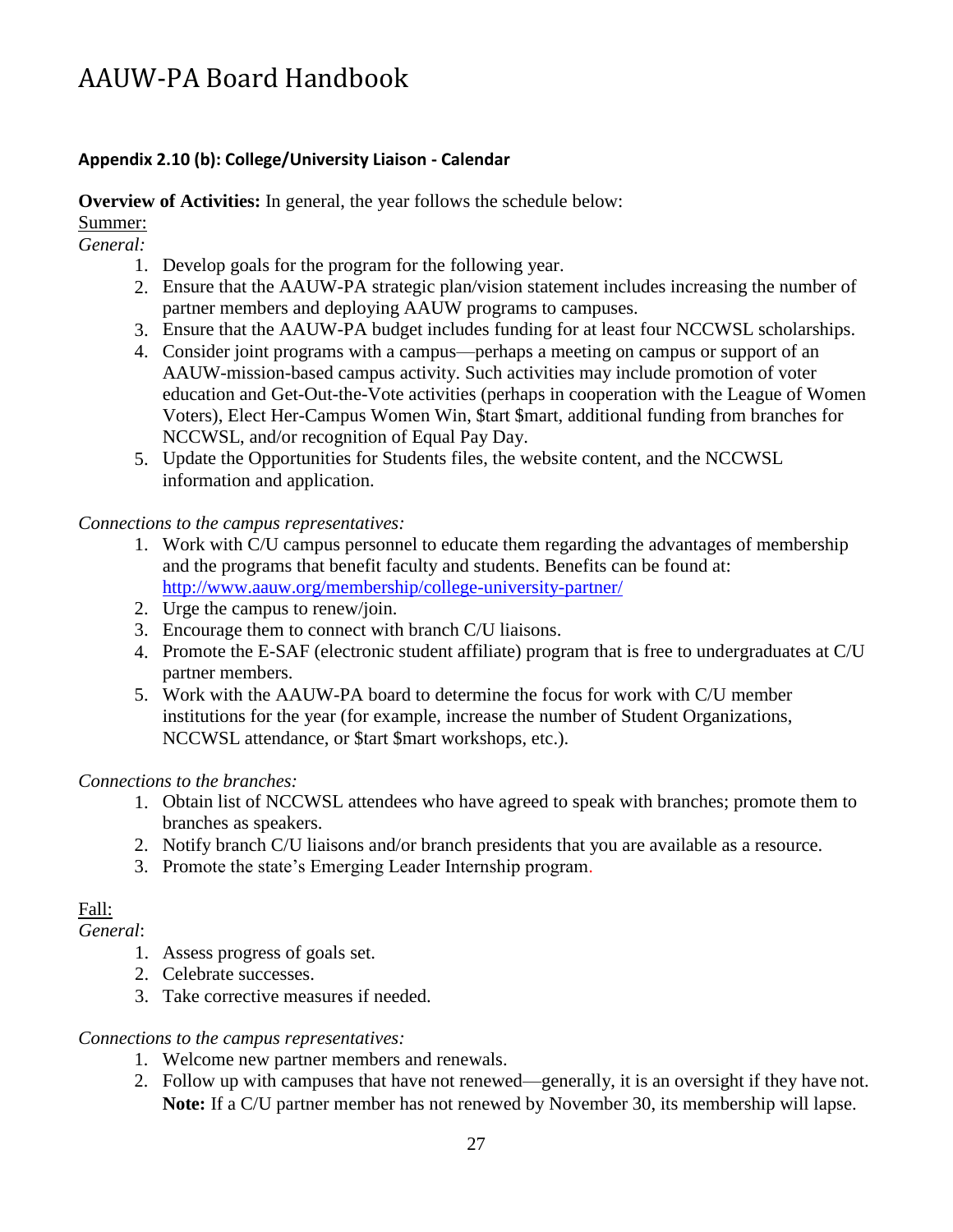- 3. Provide information on where most relevant information can be found on the AAUW website, including upcoming fellowship and grant deadlines.
- 4. Encourage applications for the Campus Action Project grants.
- 5. Promote the state's Emerging Leader Internship program.

# *Connections to the branches:*

1. Encourage campus visits by branch C/U relations chairs.

# Winter/spring:

# *General:*

- 1. Continue activities from fall.
- 2. Contact the C/U representatives and the branch C/U liaisons.
- 3. Celebrate successes.
- 4. Develop new liaisons and programs as appropriate for remainder of year and into next year.
- 5. Write the annual report on C/U activities and membership numbers for the annual meeting Yearbook.

# *NCCWSL:*

- 1. Promote heavily NCCWSL attendance, AAUW-PA grants, and branch support.
- 2. Promote discounts available to partner members.
- 3. Enlist three additional state members to serve on NCCWSL grant award committee; at least one of them should also be on the state board.
- 4. Award AAUW-PA NCCWSL grants.
- 5. Stay in touch with scholars.

# Throughout the year:

# *General:*

- 1. Regularly review the C/U materials on [http://www.aauw.org](http://www.aauw.org/)
- 2. Include an informative article in each *FYI*.
- 3. Include an informative article in each *Keystoner*.
- 4. Work with website manager to keep related material up-to-date.
- 5. Answer emails completely and in a timely fashion.
- 6. File reports with the state board for every board meeting.

# *Connections to the campus representatives and branches:*

- 1. Stay in communication with branch C/U relations chairs and campus C/U representatives.
- 2. Involve the branch college/university chairs in developing and strengthening the relationship between the local college/university and local branches, state board, and national organization.

# *Connections to national:*

- 1. Correspond with the program associate for C/U relationships and various staff members at the national level.
- 2. Work with them to make sure you get list of branch C/U representatives and other information you need.
- 3. Help them troubleshoot problems you have identified.

In addition to compliance with the General Responsibilities of Board Members, the College/University (C/U) relations chair is specifically responsible for **serving as the link between AAUW and the higher**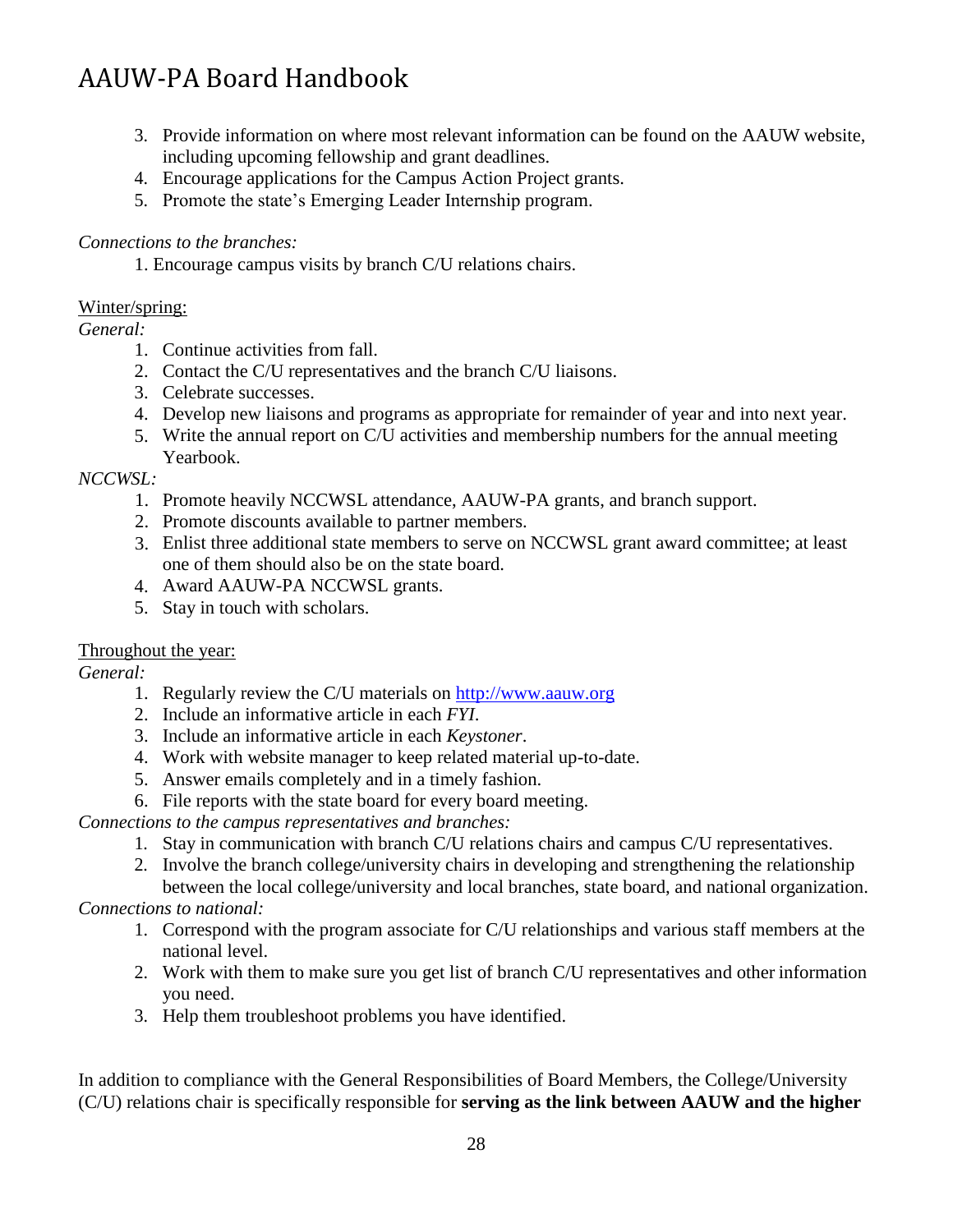**education community to recruit and retain C/U partner members in PA and to increase AAUW's visibility on campuses.** Co-chairs serving on the state board will divide responsibilities in an equitable manner as agreed upon by the co-chairs. Possible divisions of labor include C/U partners vs. Student Affiliates or branch liaison vs. C/U liaison.

A complete job description is at:

[http://www.aauw.org/member\\_center/branches\\_states/upload/state\\_CURelationsChair.pdf](http://www.aauw.org/member_center/branches_states/upload/state_CURelationsChair.pdf)

## **Related Positions:**

- 4. The state C/U relations chair is a member of the AAUW-PA membership team and reports to the Membership Vice President. The position may be on board or off board.
- 5. Each college or university that is a partner member has **a C/U representative** appointed by **the college president** to serve as the point person on campus. A complete job description is at: [http://aauw.org/member\\_center/branches\\_states/upload/CURepresentative.pdf](http://aauw.org/member_center/branches_states/upload/CURepresentative.pdf) **Note:** It is helpful if the designated person is a women's center director or other person who has the commitment and time to advocate for AAUW issues and to promote programs (rather than a Provost, for example).
- Each branch is encouraged to have a **branch C/U relations chair** who communicates with 6. local colleges and universities, recruits and retains C/U partner members in her community, and helps to increase AAUW's visibility on local campuses. A complete job description is at: [http://www.aauw.org/member\\_center/branches\\_states/upload/branch\\_CURelationsChair.pdf](http://www.aauw.org/member_center/branches_states/upload/branch_CURelationsChair.pdfN)**N ote:** 1) It is critical that the branch C/U relation chair be properly listed on the Branch Officer Forms (not as, e.g., education chair) so that the name of the branch C/U chair will be made available to the state C/U relations chair. 2) Often, the campus C/U representative is also the branch C/U relations chair.

# **Resources:**

- 3. Good resources for recruiting and retaining C/U partner members are at: <http://www.aauw.org/about/join/colleges/index.cfm>
- 4. Be sure to read the two PowerPoint presentations from the 2010 webinars.
- 5. College Recruitment and Retention: <http://www.aauw.org/about/join/colleges/cuRecruit.cfmand> [http://www.aauw.org/about/join/colleges/upload/CUpartnerships\\_recruittips.pdf](http://www.aauw.org/about/join/colleges/upload/CUpartnerships_recruittips.pdf) (You can get to this .pdf file by clicking on the link "Tips for College/University Partner Recruitment and Retention" from the College Recruitment and Retention page of www.aauw.org).
- Brochures are available on the aauw.org website or may be ordered in quantity from Shop 6. AAUW.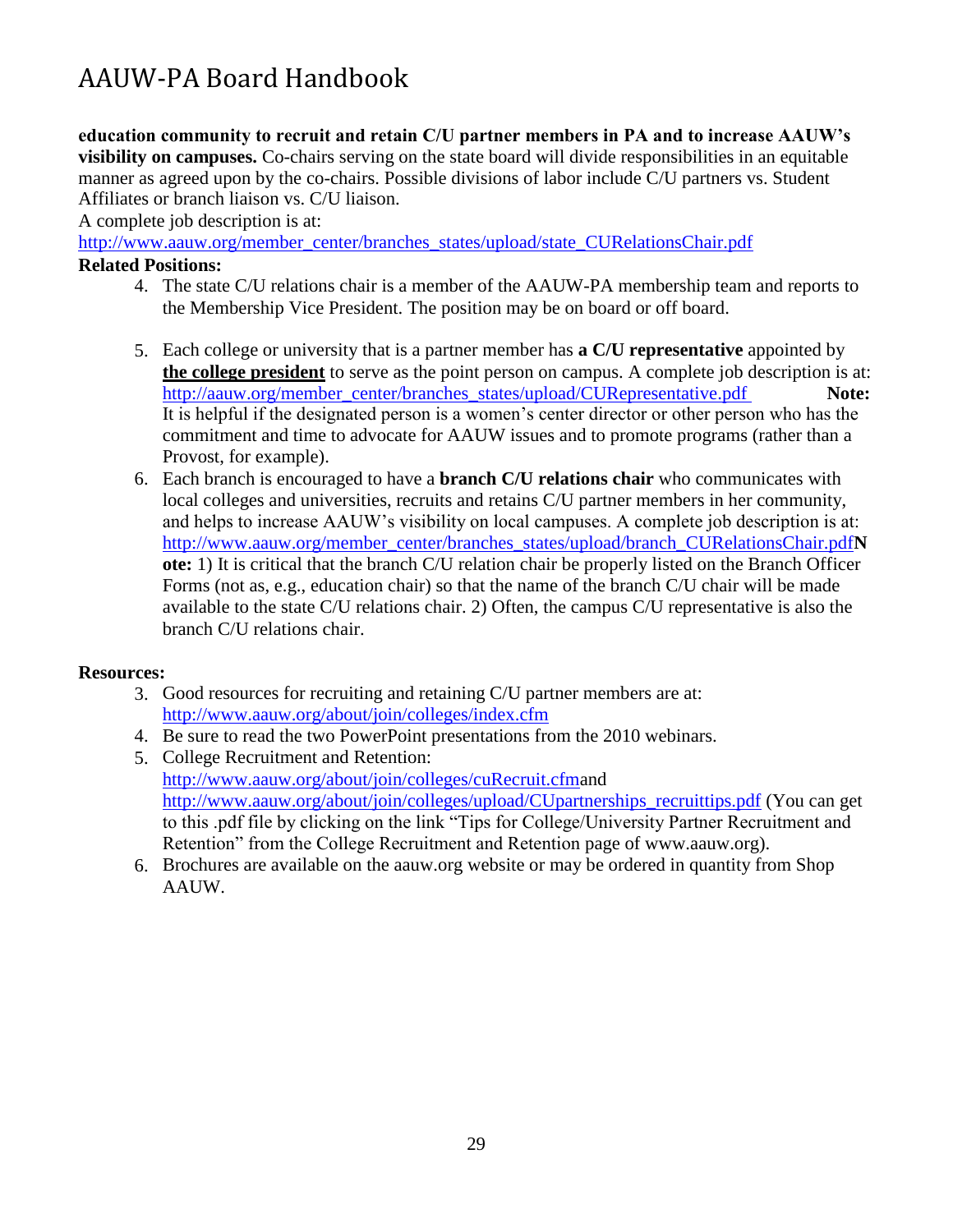## <span id="page-29-0"></span>**Appendix 2.11 Conference Coordinator**

In addition to compliance with the General Responsibilities of Board Members, the State conference coordinator is responsible for **the logistics of the biennial state convention and annual state business meeting in cooperation with the state president, the program vice president, the host branch(es), and the hotel. The main responsibilities are to select a hotel for convention and to make the necessary arrangements, including meeting facilities, meals, registration, etc.** The conference coordinator assists the state president and program vice president in the areas of program and planning, as requested.

## **Activities and tasks include**:

## **Two years prior to the convention date:**

- 1. Investigate and select possible convention sites for the next convention; if possible, the convention site should rotate across the state
- Make a recommendation to the board about the site options; the convention location is chosen 2. by vote of the State Board
- Ask local branch(es) to assist with the logistics of the convention. 3.

#### Facilities:

- 1. One large meeting area for approximately 125 persons for business sessions and special programs
- 2. One large dining room for approximately 125 persons
- 3. Three workshop rooms that will each accommodate  $20 50$  people comfortably
- 4. Meeting room for state board
- 5. Display area for any AAUW Action Funds sales and branch displays
- 6. Hospitality room
- 7. Registration area
- Audio-visual equipment (availability and cost list) 8.

#### **One year prior to the convention date:**

Program:

1. The program vice president, in cooperation with the board, determines the program and may choose a convention theme.

# **Nine months prior to convention:**

1. Name the local arrangements committee and notify them of their expected duties. Duties are determined by the conference coordinator and may change depending on the location of the convention.

# **Five months prior to convention:**

Publicity:

1. Send the convention registration form and room registration information to the *Keystoner* editor. The *Keystoner* editor determines the deadline date.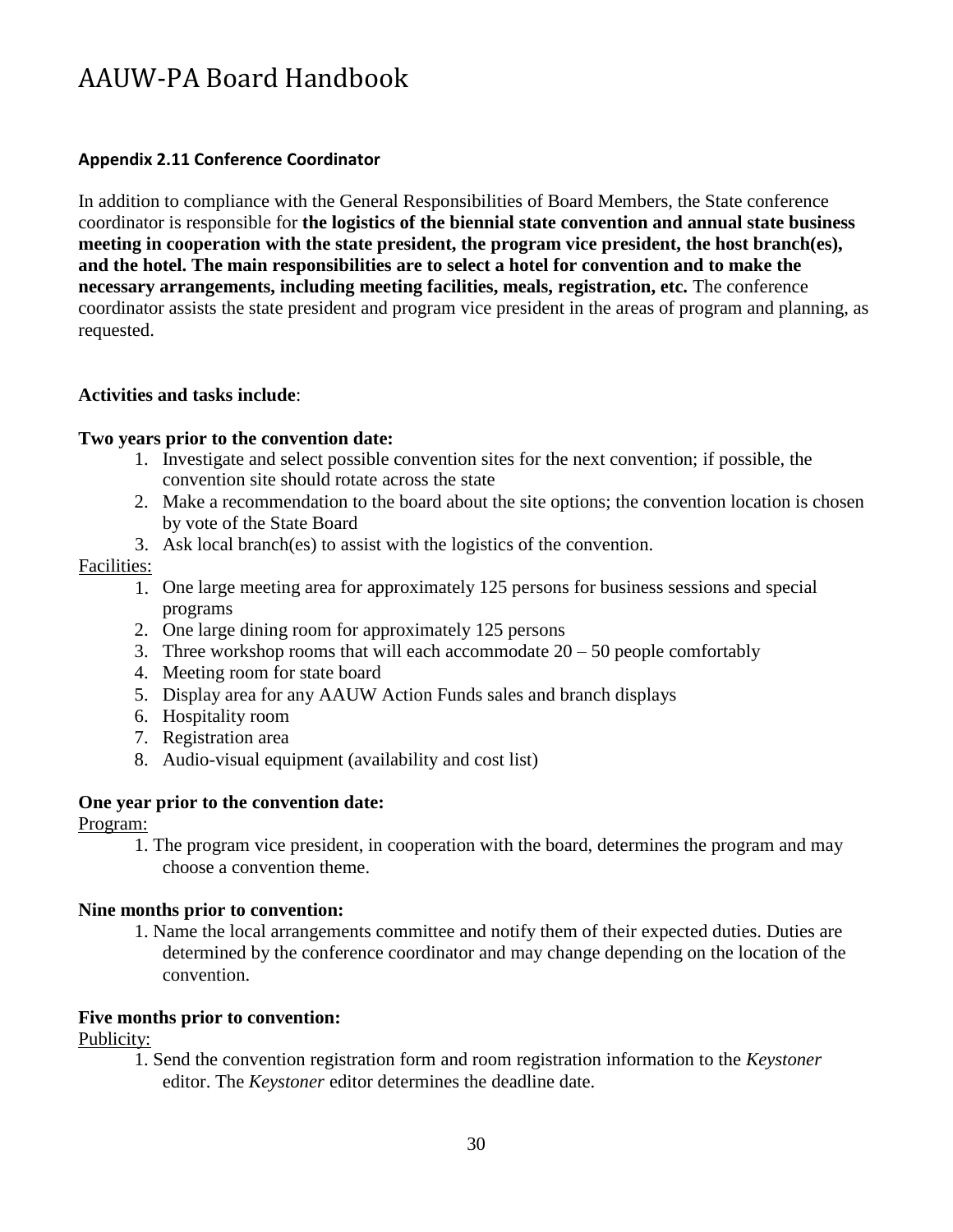# Equipment:

1. Request equipment needed by workshop leaders and the Board.

# **Three months prior to convention:**

Meals:

1. Make final meal selections. Meal selections will be appropriate to the convention length and program and mindful of cost, quantity, and quality of food.

# Equipment:

1. Confirm with the hotel the equipment needed by workshop leaders and the Board.

# **Two weeks prior to convention:**

1. Conference registrar and local committee notify conference coordinator of registration totals.

# **Convention:**

- 1. Supervise implementation of all plans
- 2. During the business session, present the credentials report, which consists of the number of voting members and number of branches represented

# **Two weeks after convention:**

- 1. With the program vice president, evaluate convention using the returned evaluation forms
- 2. Send the convention report to the state president
- 3. Write thank you notes to host branch(es) and the local arrangements committee.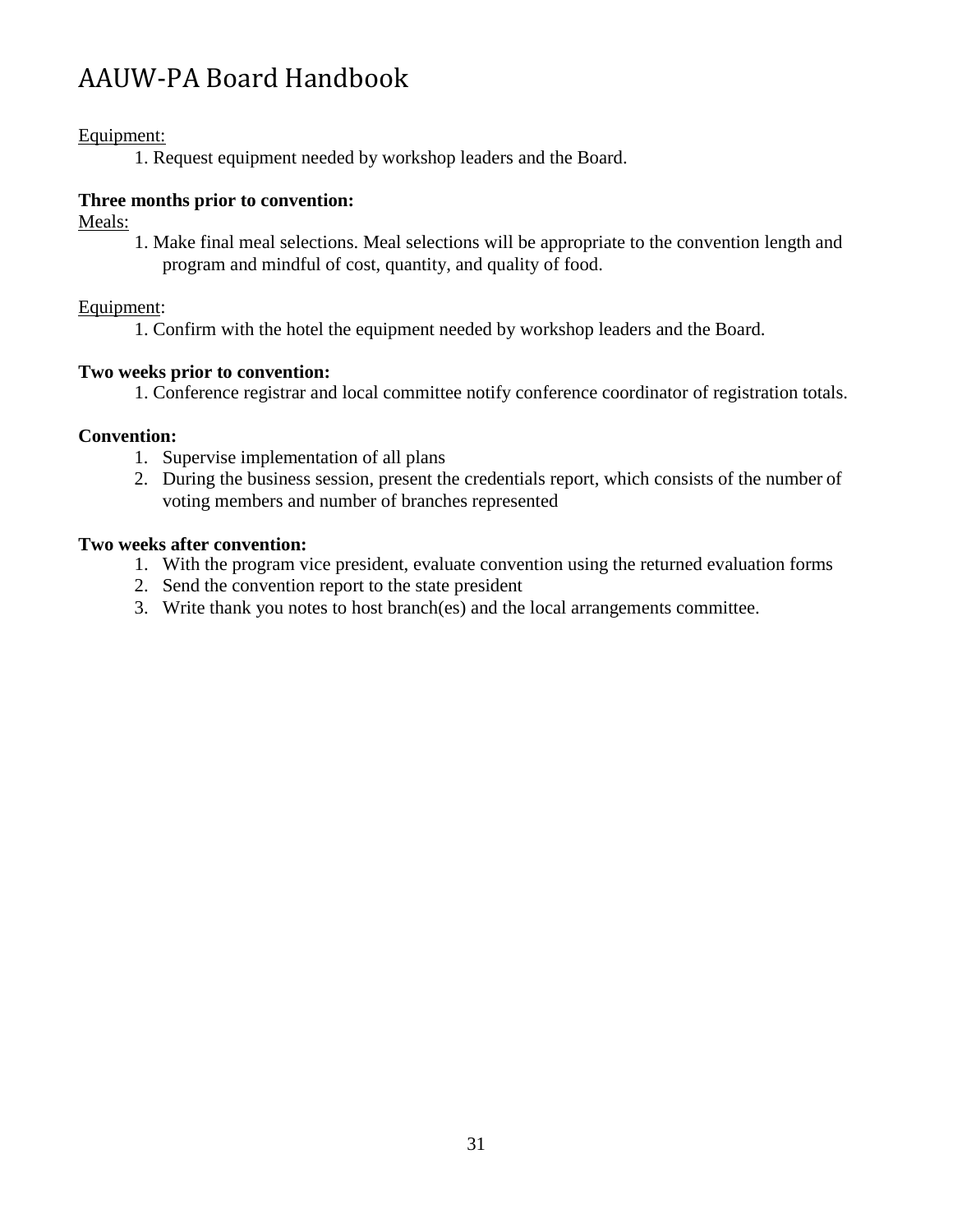# <span id="page-31-0"></span>**Appendix 2.12 Social Media Coordinator**

The Social Media Coordinator works closely with other members of the board on communications and engaging members and the public in mission advocacy, publicizing meetings and events, celebrations, and recognitions.

Activities and tasks include:

- 1. Maintain AAUW-PA presence on various social media, including Facebook and Twitter
- 2. Manage content on AAUW-PA social media sites
- 3. Outreach to branches and support branch efforts to have social media presence
- 4. Promote the use of social media within the organization
- 5. Protect the privacy of members by educating them on "safe settings"
- 6. Educate AAUW-PA members in how to share and like events and pages to support goals of the organization and "go viral"
- 7. Brainstorm and research new social media to spread the word about AAUW/AAUW-PA.

The Social Media Chair will monitor all entries on the AAUW-PA social media pages. Any nonconforming entries will be removed. Non-conforming entries include entries inconsistent with AAUW policies and bylaws, jokes or chain letters, campaign literature, or personal communications.

Branches are encouraged to use the AAUW-PA social media pages to advertise their branch activities that would be of interest to other branches in the state and to coordinate multi-branch activities.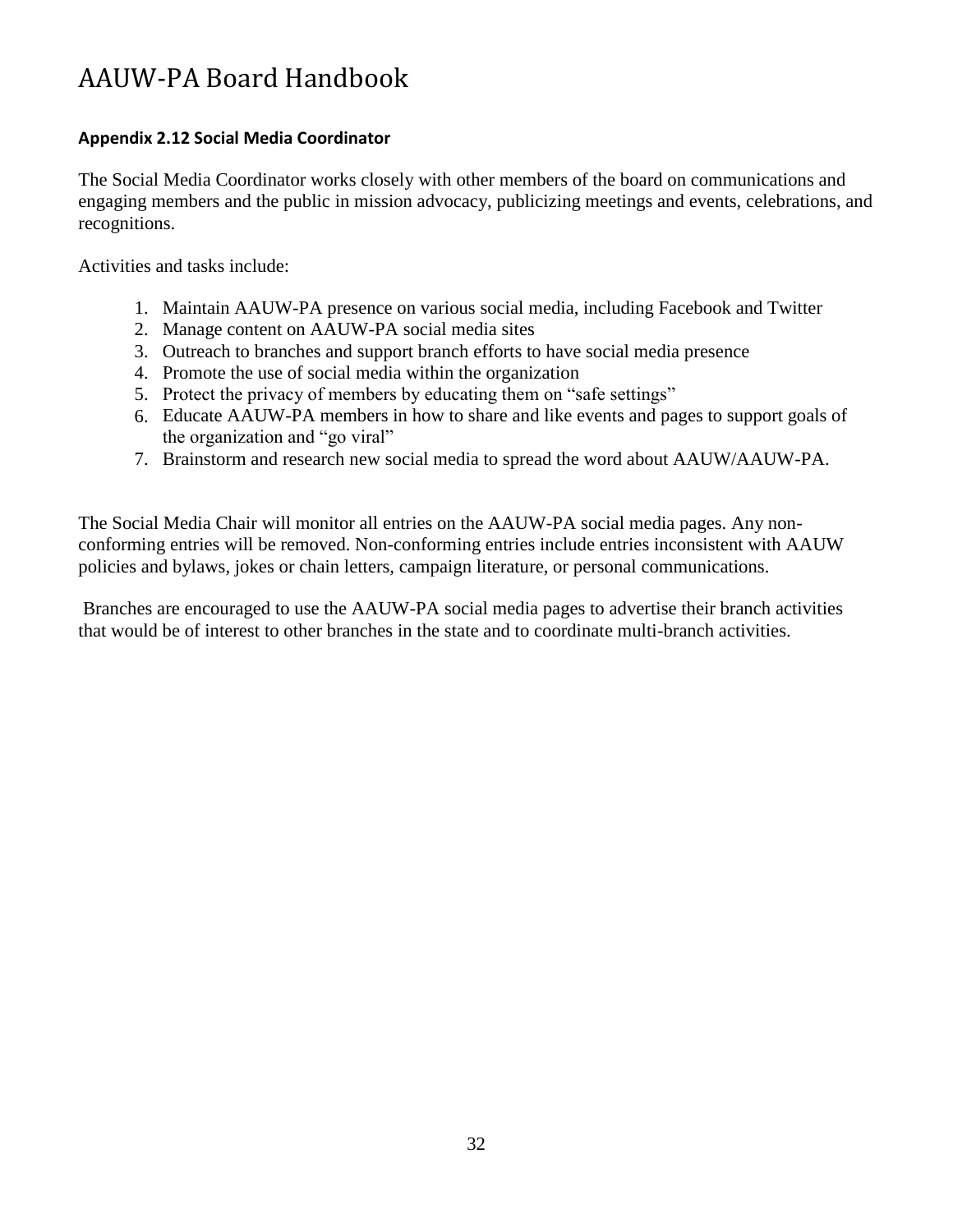# <span id="page-32-0"></span>**Appendix 2.13 Bylaws Chair**

The State bylaws chair is responsible for **ensuring that State and PA-branch bylaws are in compliance with the national bylaws and that branch bylaws are also in compliance with State bylaws.** The bylaws chair may be an off-board position. When warranted, a bylaws committee may be formed and shall consist of the chair and at least two other members.

# **Branch Bylaws:**

- 1. For mandatory branch bylaws changes:
	- The bylaws chair will notify branches when bylaw revisions are made to the national or state bylaws that require changes in branch bylaws in order to bring the branches into compliance. Included in this notification will be details on the changes and the date by which these changes are to be made. Once completed, the branch is required to send a copy of the amended branch bylaws to the state bylaws chair by December 1st. Any changes in the branch bylaws due to changes in the national or state bylaws do not require a vote from the branch membership.
- For non-mandatory branch bylaws changes: 2.

Branches wishing to make non-mandatory changes to their branch bylaws will need to submit the proposed changes to the state bylaws chair for her review and approval before proceeding. Nonmandatory changes require notification of the proposed changes to the branch members and a quorum of branch members present for the vote as specified in the bylaws of the affected branch.

Records: 3.

The state bylaws chair is to maintain records of the status of branches' compliance with both mandatory and any applicable non-mandatory changes and to provide this information to the chair of the national Governance Committee when requested. The state bylaws chair is to keep on file an electronic or paper copy of all branch bylaws in her records.

# **State Bylaws:**

1. For mandatory State bylaws changes:

The president will delegate to the bylaws chair the responsibility for bringing the state bylaws into compliance with the AAUW bylaws after each AAUW convention. Any changes in the state bylaws due to changes in the AAUW bylaws do not require a vote from the members of AAUW-PA.

For non-mandatory State bylaws changes: 2.

The bylaws chair will propose and/or request proposed changes to the AAUW-PA bylaws from the membership of AAUW-PA. Proposals from the membership of AAUW-PA need to be received by December 1st.The state bylaws chair will send all proposed changes to the chair of the national Governance Committee for her review and approval before proceeding. The state bylaws chair will present all proposed changes in state bylaws that the Governance Committee has approved to the state board at the winter board meeting. The bylaws chair will forward a copy of the proposed bylaws changes that the state board has approved to the *Keystoner* editor for inclusion in the issue of the *Keystoner* that precedes the annual State business meeting*.* It is intended that the membership have at least six weeks' notice prior to the annual state convention of any proposed bylaws changes.

Records: 3.

The bylaws chair is required to send the current AAUW-PA Bylaws to the chair of the national Governance Committee and to the state website administrator for posting on the state website, as well as keeping a paper copy of the AAUW-PA bylaws in her records.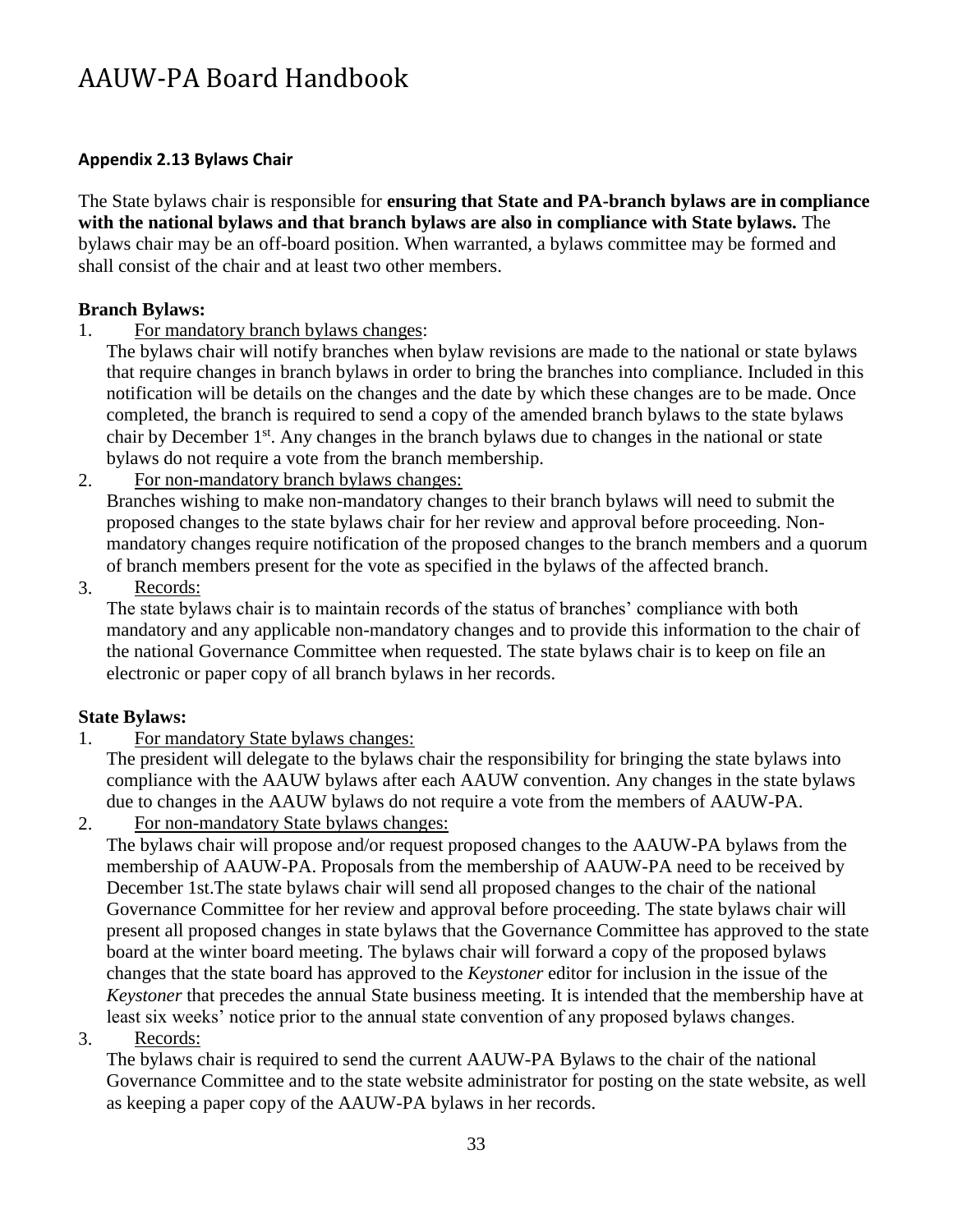# <span id="page-33-0"></span>**Appendix 2.14 Conference Registrar**

The conference registrar supports the coordinator **in processing registrations for convention and the state annual business meeting**. Most work is done during the winter and spring.

# **Responsibilities include but are not limited to the following**:

- 1. Maintain two convention registration lists on Microsoft Excel (or similar spreadsheet program):
	- a. The Master Convention list will include the name, address, branch, district, whether first time at convention, whether outstanding person nominee, special needs, and voting status.
	- b. The Master Event list will include the name, branch, workshops selected, registration status, meals selected, total registration fee, amount due if any, and registration forspecial events such as the AAUW Action Funds walk or other fundraising events. Information on the two forms can be modified in consultation with the conference coordinator.
- 2. Provide printed copies as requested for use at the convention registration desk.
- Confirm registration by e-mail or stamped, self-addressed postcards provided by registrant. 3.
- Contact registrants to clarify discrepancies (i.e., conflicting workshops, payment at odds with 4. the costs of selected options, etc.).
- 5. Collect contributions for any convention-related fundraisers for AAUW Funds and forward them to the AAUW Funds chair for AAUW-PA.
- 6. Copy registration checks and give the checks to the finance officer for deposit into AAUW-PA's checking account.
- 7. Provide printed nametags for all registrants.
- 8. Provide printed labels for all registrant packets.
- 9. Provide printed list of convention registrants with name and branch identification only.
- 10. Provide printed list of first-time convention attendees.
- 11. Attend state convention as a part of the state board. Expenses will be paid. This individual is expected to share a room with a state board member.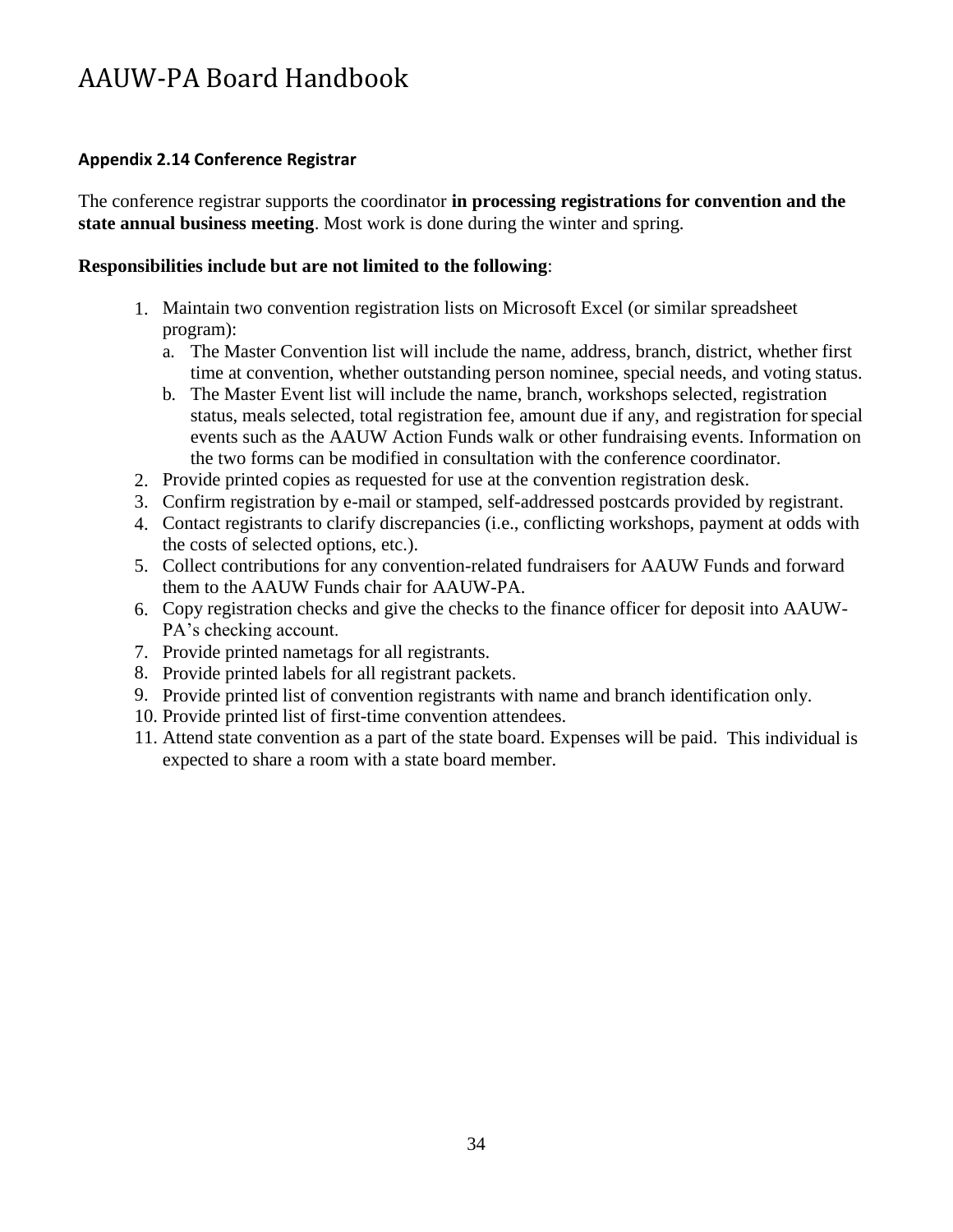# <span id="page-34-0"></span>**Appendix 2.15 Keystoner Editor**

The *Keystoner* editor is specifically responsible for **editing and producing the Pennsylvania everymember publication.**

The editor may appoint a circulation manager to have responsibility for distribution of the *Keystoner.*

## **Responsibilities include but are not limited to the following**:

## **Copy:**

The *Keystoner* is intended for the AAUW member who does not get information by virtue of serving on a branch board. The editor should try to maintain a balance between AAUW, State and branch news in each issue. Consult with the board as to the contents of each issue. Board members are expected to contribute appropriate articles.

- 1. Plan each issue in advance and request articles from appropriate board members and/or guest authors.
- 2. Set copy and mailing deadlines. Allow two to three weeks between mail house and delivery date.
- 3. Reserve the right to edit all copy as to format, style and length.

## **Every Issue Contains**:

- 1. President's column
- 2. Calendar of important upcoming dates
- 3. AAUW Helpline telephone number
- 4. Space on last page for mailing label and AAUW logo

#### **Post-Convention Issue (Summer) Contains**:

- 1. Fall programming information
- 2. State convention summary including AAUW Funds reports, awards, actions taken at the business meeting, and information on new issues when appropriate
- 3. AAUW business meeting or convention announcement

#### **Fall Issue Contains:**

- 1. AAUW national business meeting news annually
- 2. AAUW national convention news as held
- 3. End-of-year financial report

#### **Winter Issue (Pre-Convention issue) Contains**:

- 1. Convention program and registration form
- 2. Convention speakers with photographs
- 3. Hotel and meals information
- 4. Proposed public policy program (even numbered years)
- 5. Resolutions
- 6. Bylaws changes
- 7. Nominating committee report with candidate biographies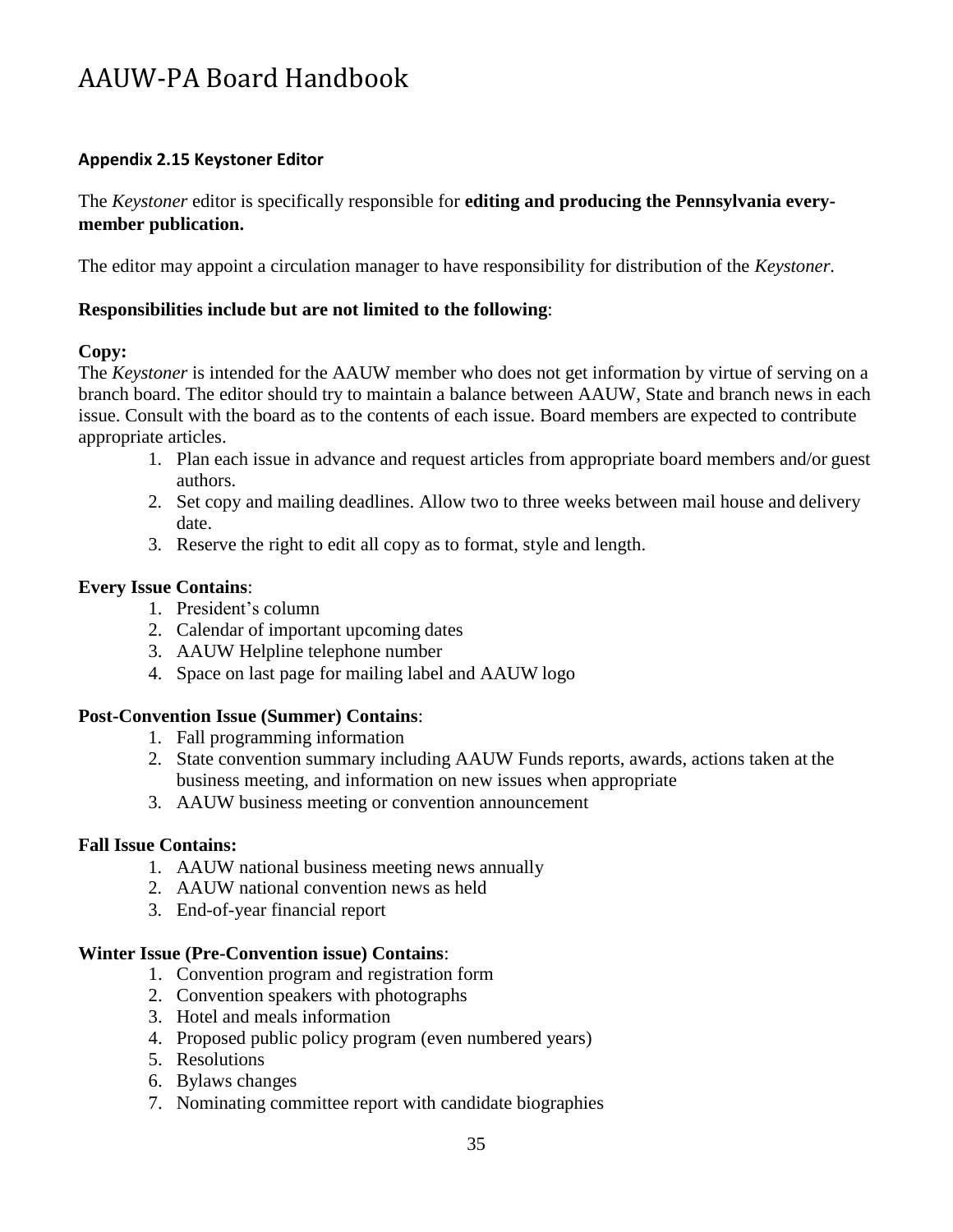# **Editing and Layout**:

- 1. Proofread the issue. Enlist (an)other member(s) to proofread the issue. Make changes as necessary.
- Check with president for comments, suggestions, corrections or additions. 2.
- Arrange for printing. 3.

# **Mailing List:**

- 1. Forward all the notices of new email subscribers to the finance officer so that she can mark them on the list.
- 2. Upon receipt from the finance officer of the name of a new member, invite the new member to join the email list.
- 3. Obtain a copy of the updated State mailing list from the finance officer.

# **Distribution:**

- 1. Order mailing labels from AAUW for AAUW officers and PA college/university representatives.
- Obtain a bulk mail permit and renew it as necessary. Make arrangements for bulk mailing. 2.
- Arrange for delivery of surplus copies. 3.
- Post an electronic copy of the *Keystoner* on the state website or forward to the state website 4. coordinator for posting.
- Send bulk e-mail to those receiving electronic-only distribution of the *Keystoner* alerting 5. them to the new issue posted on the AAUW-PA website.
- Manage and maintain the database of AAUW-PA members for electronic-only distribution 6. of the *Keystoner*.

# **Budget and Payment of Bills:**

- 1. Approve the printer and mail house bills, which are sent to the treasurer, before they are paid.
- Ensure that the bill for the mailing list, if used, is forwarded directly to the State finance 2. officer.
- Request from the finance officer at the appropriate time an advance to pay for the bulk 3. mailing permit and postage for the year's issues.
- Submit vouchers for reimbursement of expenses incurred for the *Keystoner*. 4.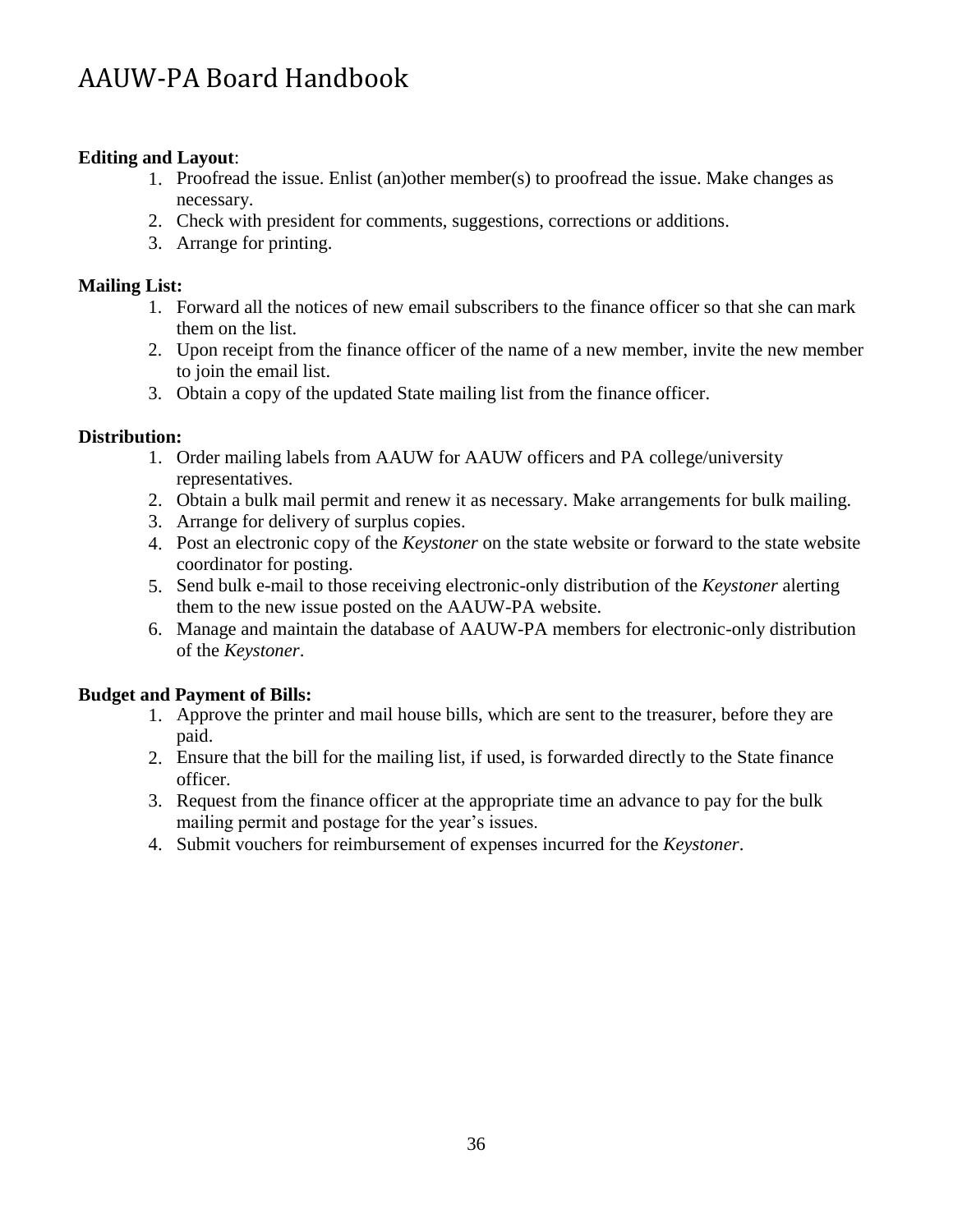# <span id="page-36-0"></span>**Appendix 2.16 Outstanding Woman Award Chair**

The Outstanding Woman (OW) Award chair is appointed by the president and is an off-board position unless the chair also holds another position on the board. In addition to compliance with the General Responsibilities of Board Members, the OW Award chair is specifically responsible for **administering the Outstanding Woman Award process**.

## **Summer:**

- 1. By September 15, update the nomination form. Change the following: date of nomination form, convention/annual meeting year, convention/annual meeting site, person receiving digital pictures, deadlines, and OW Award chair contact information.
- Email or mail updated form to AAUW-PA administrative director and AAUW-PA website 2. coordinator in time for the post-fall-board mailing to branches.

# **February:**

- 1. Branches will submit nomination forms with names of outstanding women and their summaries to the OW Award chair by February 1, unless the board changes the due date.
- Within the parameters of the deadline date, prepare a list of summaries of all outstanding 2. women and email/mail to person preparing the Awards Booklet along with any hard copy/digital pictures received.

## **March:**

- 1. Complete an Outstanding Woman Award certificate for each honoree. Sign all certificates and have the AAUW-PA president sign them.
- 2. Optional: The administrative director may complete the certificates instead of the OW Award chair if the OW Award chair provides the information to the AD in a timely manner.

# **At the Convention/Annual Meeting:**

- 1. In cooperation with the conference coordinator, participate in the Outstanding Woman Award ceremony to announce names of outstanding women present and distribute their certificates.
- 2. Give any undistributed certificates to the administrative director at Convention/Annual Meeting for mailing to branch presidents.

# **After the Convention/Annual Meeting:**

1. A list of the outstanding women will be published in the post-convention issue of the Keystoner and posted on the AAUW-PA website.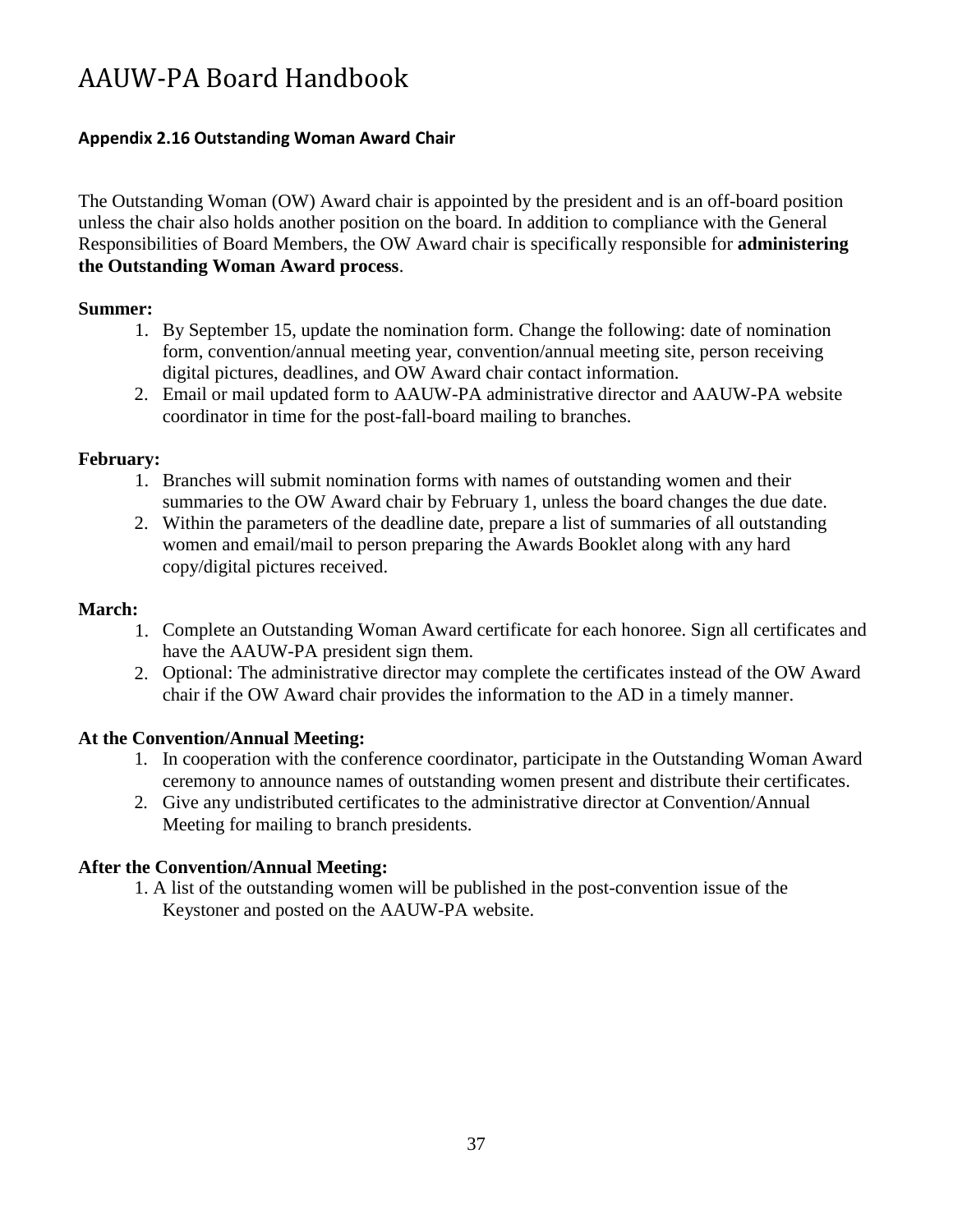# <span id="page-37-0"></span>**Appendix 2.17 Visibility Chair**

The Visibility Chair works closely with the board and branches to encourage news articles on events and activities, press releases on awards and recognitions, and letters to the editor and Op Ed articles related to advocacy issues.

The Visibility Chair supports branch efforts at publicity

The visibility chair provides tips and encouragement to branches and members in their efforts at visibility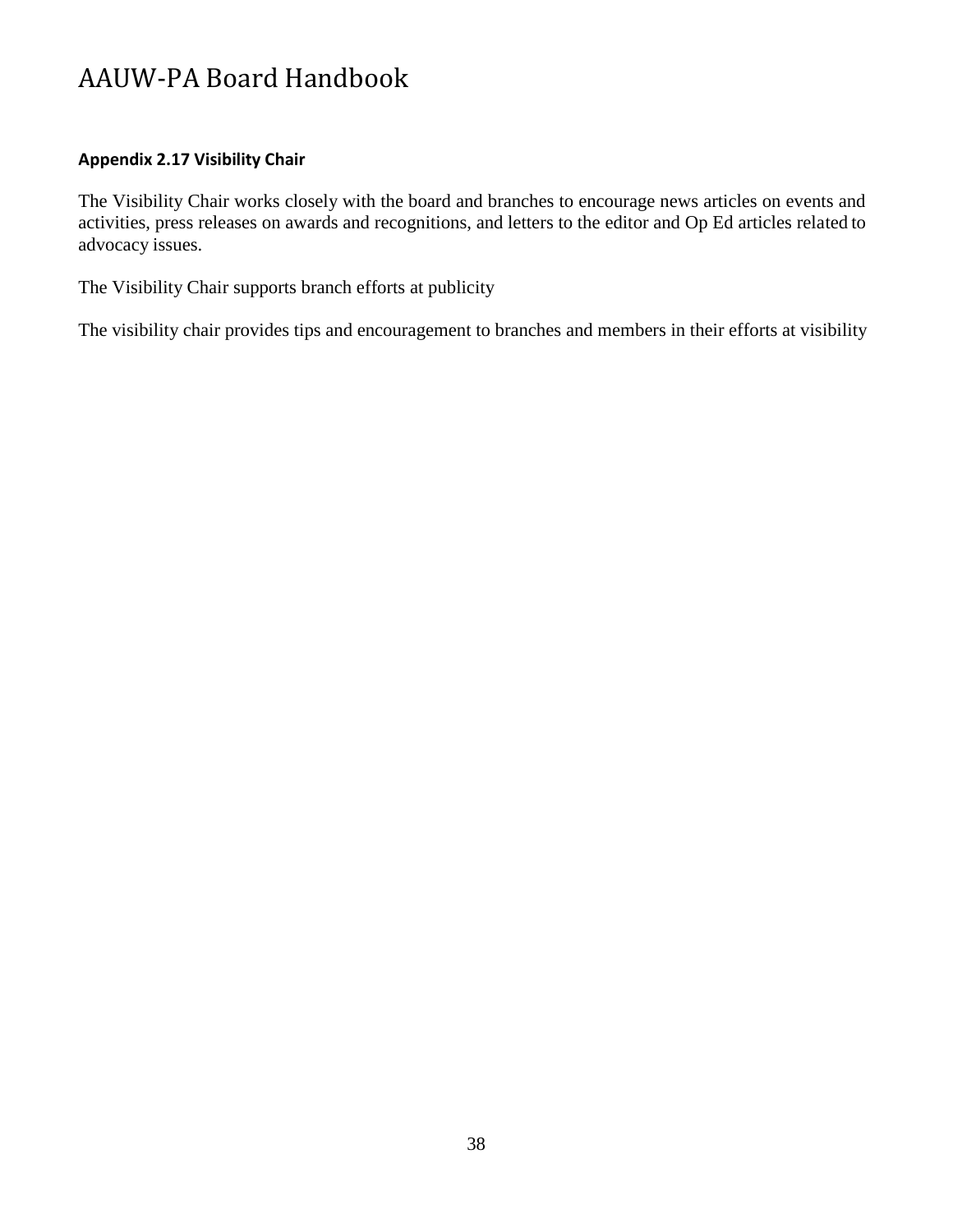## <span id="page-38-0"></span>**Appendix 2.18 Website Coordinator**

The AAUW-PA website is a key communications vehicle internally, a repository of data and forms, and a method for the general public to learn about AAUW-PA.

## **The Website Coordinator**;

Helps with the strategic design and "fresh" look of the website.

Is part of the team to ensure that items are easily accessible.

Notices when the front page is not refreshed several times a month and works with the Keystoner editor and the District Coordinators to create excitement on it.

AAUW-PA Website - [http://aauw-pa.aauw.net](http://aauw-pa.aauw.net/)

**Website Coordinator:** The website coordinator is specifically responsible for **maintaining the website in a manner that is mission-focused, easy to navigate for both current and prospective members and for other visitors, and as current and relevant as possible. Each member** of the board of directors is responsible for updating the content of the pages within her/his purview and forwarding the new content in post-ready condition to the president who will verify it and pass it on to the website coordinator for posting as soon as possible. The website coordinator will ensure that the president and the board are aware of this. A release form must be signed by any non-AAUW person and particularly by a parent of any child who is photographed before the photo is posted.

**Contents:** The state website will be linked to the national website, http://www.aauw.org; branch websites; and websites of like-minded organizations whose missions do not conflict with the AAUW mission or public policy principles and priorities. **The Site Resources group at AAUW:** -places items on the website as instructed

# **The Administrative Director**:

Receives updates from other board members with instructions of what to replace or add and where; Reviews the requests for completeness and passes them along to Site Resources

# **All Board Members**

Review items within their functional responsibility and tell the AD when items need to be changed or deleted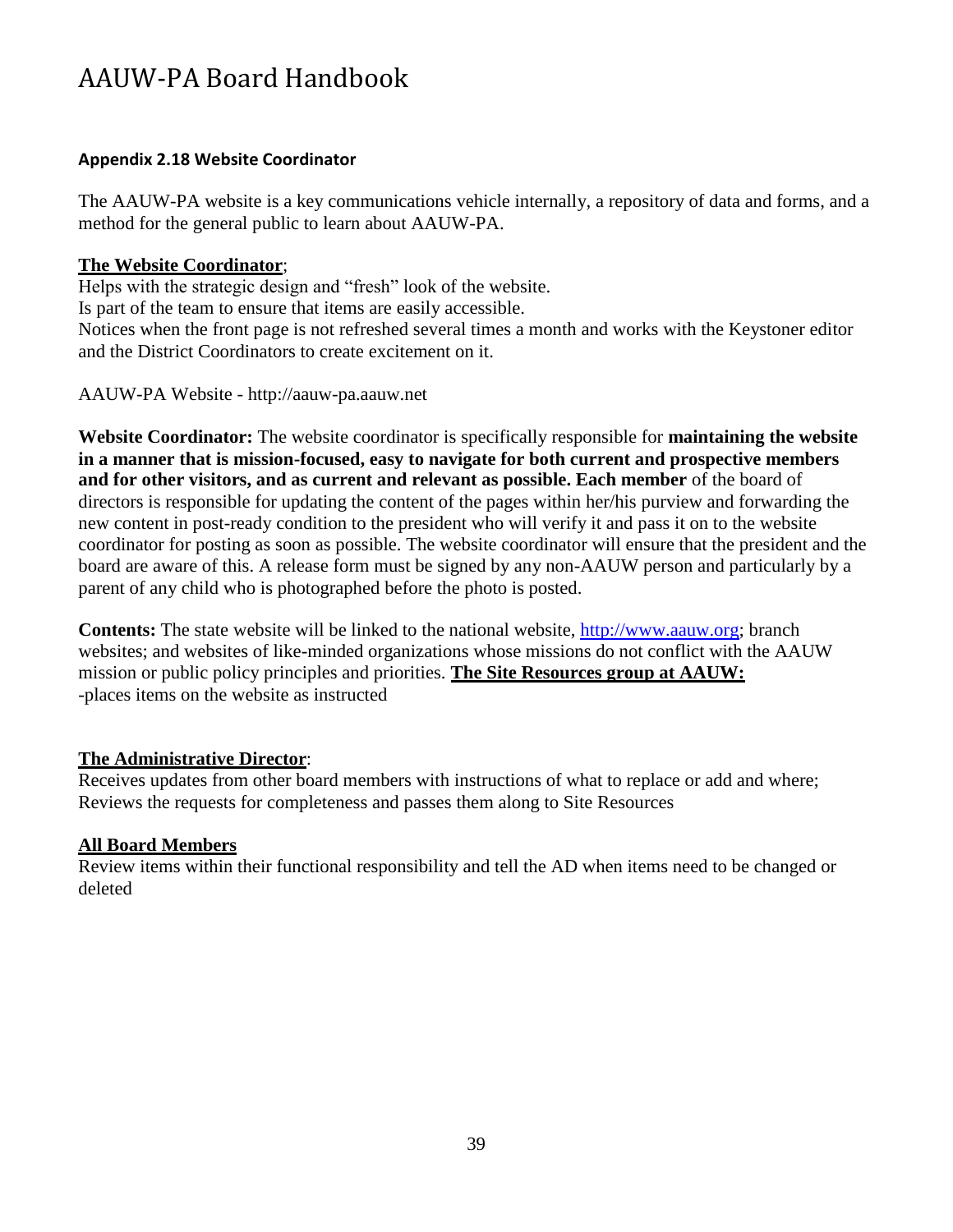## <span id="page-39-0"></span>**Appendix 2.19 Annual Meeting Yearbook Coordinator**

This member supports AAUW-PA by receiving the information for the yearbook, laying out the pages, arranging the printing and delivery to the annual meeting, and (together with the President) deciding upon the number of copies to print.

The yearbook coordinator has also designed a cover for the book consistent with the theme for the meeting chosen by the board.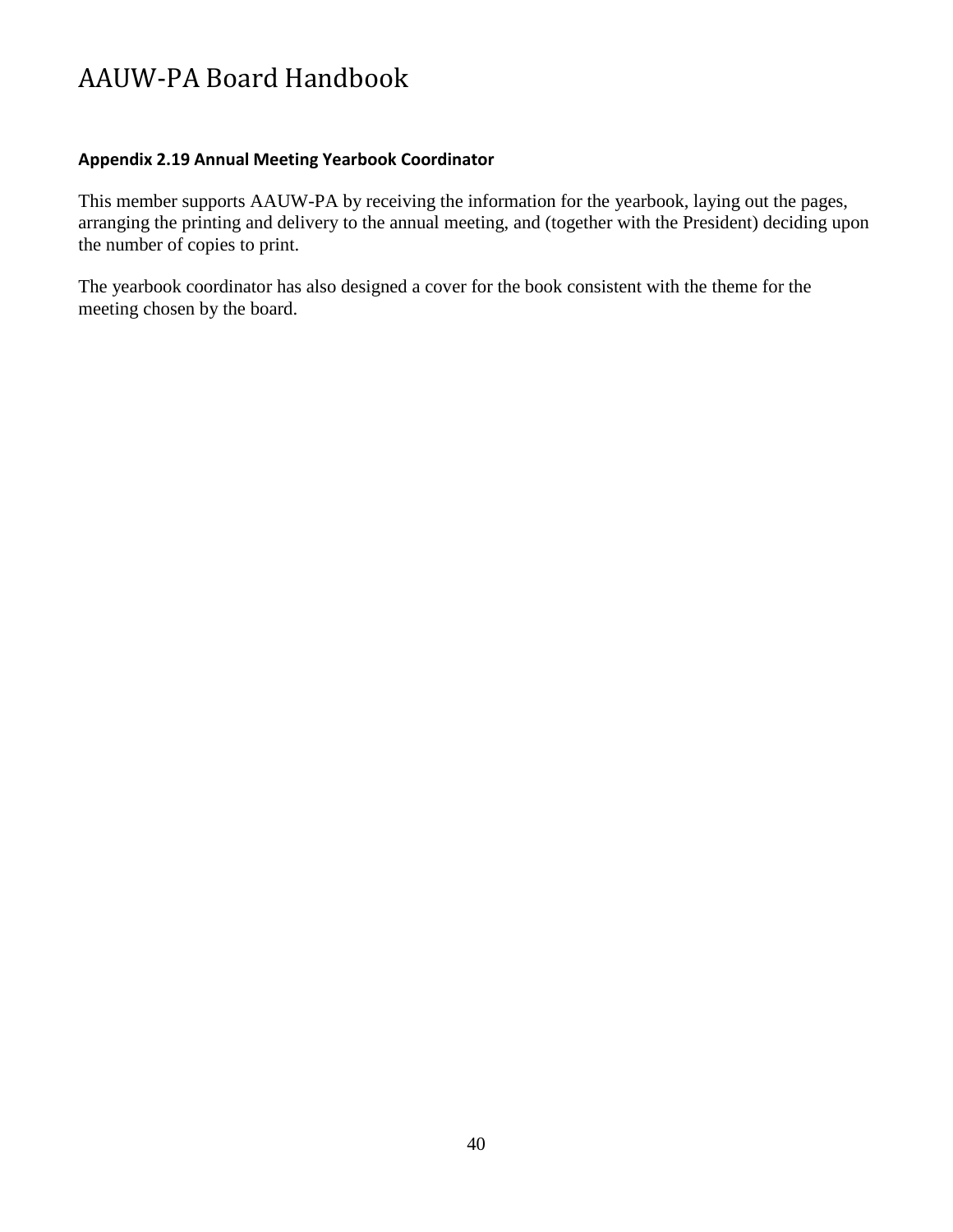# <span id="page-40-0"></span>**Appendix 2.20 Resolutions Chair**

The resolutions chair is appointed by the president to serve in either an on- or off-board capacity.

## **Responsibilities include but are not limited to the following**:

- 1. Notify the branches of the procedure to be followed and the deadline to be met, in a page to be included with the president's summer mailing.
- 2. Meet with the resolutions committee prior to Fall Board meeting. (This meeting should be conducted via telephone call or email.) The committee shall accept, revise, reword, or reject the resolutions submitted.
- 3. Notify those who submitted resolutions in writing of their acceptance, revision, or rejection.
- 4. Present accepted resolutions at the fall state board meeting for board approval.
- 5. Submit a copy of the accepted resolutions to the *Keystoner* editor for inclusion in the preconvention issue and to the branch presidents at least six weeks prior to the State annual business meeting.
- 6. Present resolutions to the annual State business meeting for action.

## **Resolutions Committee:**

- 1. The resolutions committee consists of the chair, a board member appointed by the State president, and two or more active members from the State.
- The resolutions committee does not have the authority to make substantive alterations in the 2. resolution without the sponsor's consent.
- The resolutions committee does have the authority and duty to: 3.
	- a. Determine the adequacy, accuracy, and appropriateness of the proposal and reject any resolutions in conflict with national or State bylaws.
	- b. Put resolutions in correct parliamentary form.
	- c. Help word proposals in a concise and understandable manner.
	- d. Suggest compromises to make recommendations more useful and acceptable.
	- e. Eliminate duplication when similar resolutions are offered.
	- Limit the number of resolutions proposed to a reasonable number f.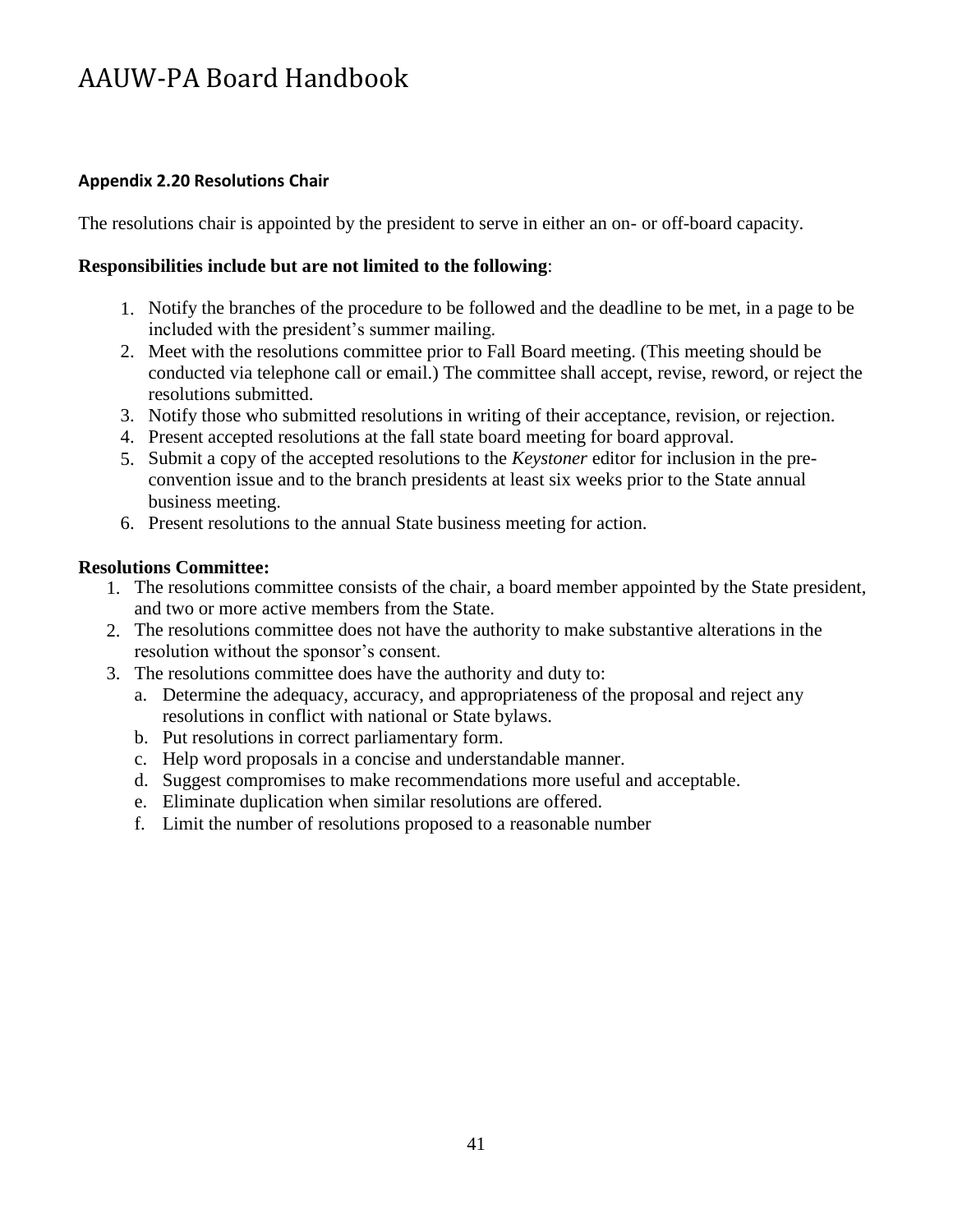# <span id="page-41-0"></span>**Appendix 2.21 Nominations and Elections Committee Chair**

In accordance with the bylaws Article V, the Chair of the Nominating and Elections Committee is appointed from among the committee members by the President with board approval at the first meeting of the fiscal year. (At the same meeting the board elects one member and one alternate to the Committee.)

- 1. Obtain from the district coordinators/ branch liaisons and/or the Secretary the names and contact information for those members of the committee elected in April.
- 2. Distribute at the caucuses a brochure that orients the group to the responsibilities of the nominating committee. Samples of such a brochure should be in the files.
- 3. Call for nominations:
	- a. Obtain mailing labels, stationery, etc., from the administrative director.
	- b. Publicize October 1 as the deadline for nominations.
	- c. Update the candidate application form as necessary. Ensure that it asks for submission of a photo with the application.
	- As soon as possible after convention, send an initial letter with a call for nominations to the d. branch presidents. The (e)mailing should contain the following: a list of the offices to be filled, the necessary qualifications, and the application form. Include the dates of the nominating committee meeting and the deadlines for receipt of the applications and endorsements.
	- e. Post the call for nominations on the AAUW-PA website.
- 4. Arrange for the meeting:
	- a. Keep costs at a minimum by arranging to meet via telephone conference calls and emails.
	- b. Set meeting times and protocol in consultation with committee members.
	- c. Arrange and confirm a conference telephone call for the third Saturday in November with the first Saturday in December as an alternate date.
- 5. Provide advance information:
	- a. Send committee members copies of all nominations, resumes, candidate photos, and letters of endorsement and job descriptions of offices to be filled.
	- b. Notify alternates of the scheduled meeting so that each alternate can step in at the last minute if substitution is necessary.
	- c. Provide alternates copies of job descriptions for offices to be filled and nominations (not endorsement letters).
	- d. Send committee members expense reimbursement forms when needed.
- 6. Chair the nominating committee meeting:
	- a. Serve as a neutral discussion leader during the meeting.
	- b. Encourage the committee to choose the best-qualified individuals, taking into consideration overall geographic representation.
	- c. Allow for a simultaneous vote on the nominees of each office. Majority rules.
- 7. After the meeting, announce the nominees:
	- a. Inform the president of the results.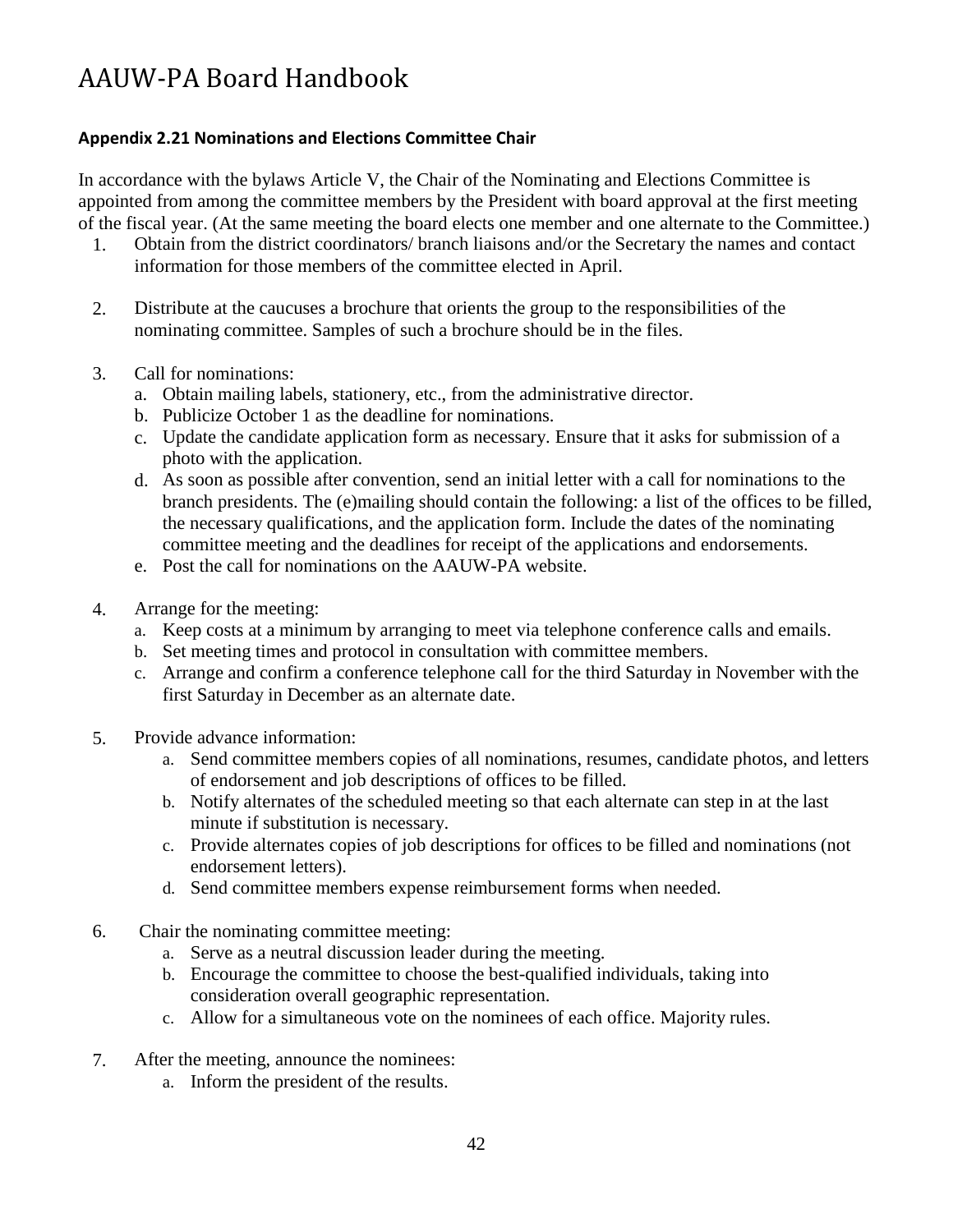- b. Call all nominees (both successful and unsuccessful) with the results on the day of the conference call.
- c. Send follow-up letters to all candidates; letters to the successful nominees should note that they are nominees until the election at convention.
- d. Submit an article about the candidates and their photographs to the *Keystoner* editor for the winter issue.
- 8. Maintain files:
	- Retain the complete nominating committee file until the election has been concluded. a.
	- b. Destroy the endorsements prior to transferring the files to the next committee chair.
	- c. Keep copies of sample letters to branch presidents, application forms, vita forms, job descriptions for all elected offices, letters to candidates, list of past and present committee members, a list of past candidates (successful and unsuccessful), and a brochure on nominating committee responsibilities.
	- d. Give the names and resumes of candidates to the president with any recommendations from the committee about potential board appointments.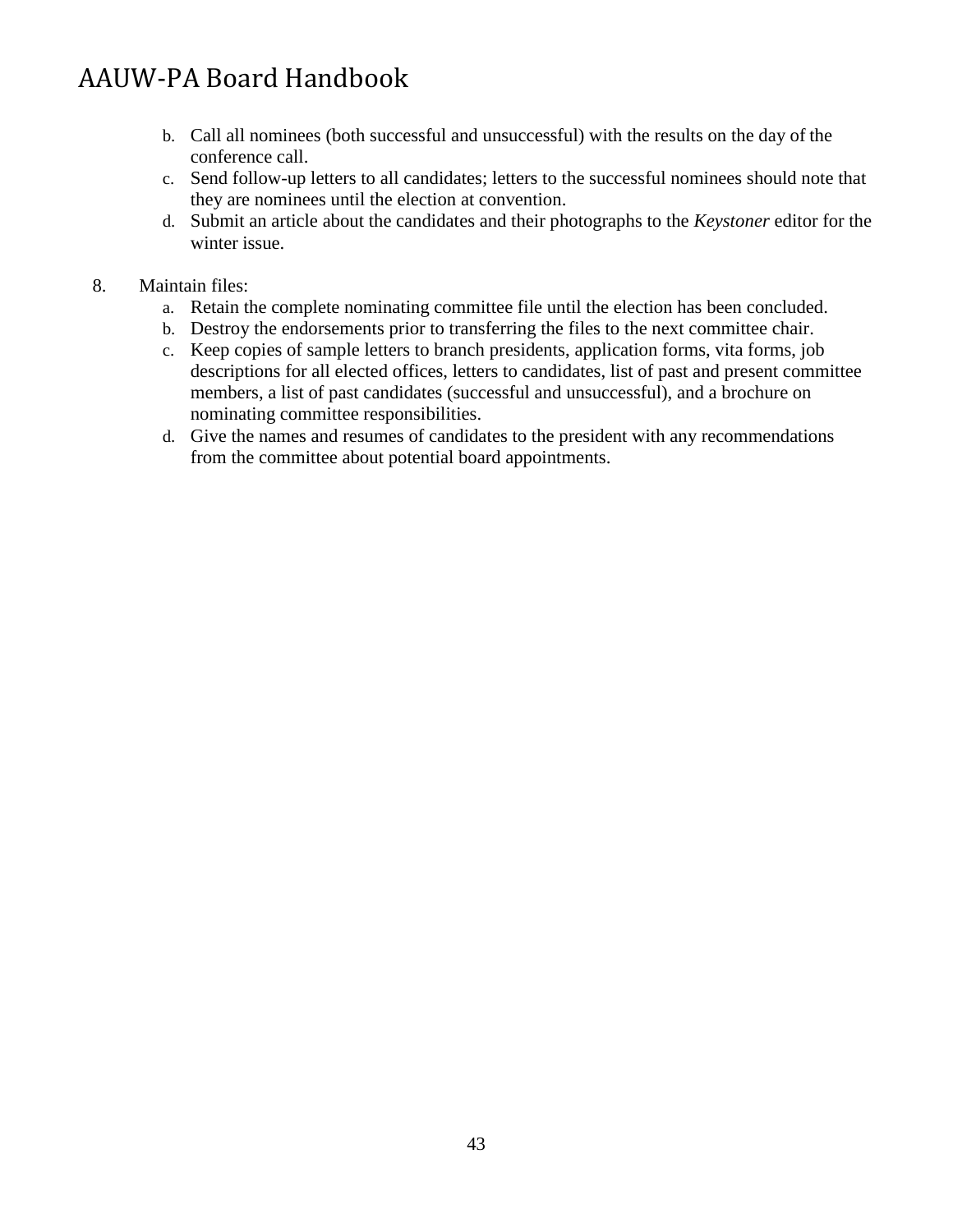# <span id="page-43-0"></span>**Appendix 2.22 Archives**

The AAUW-PA Archives Chair is invaluable to the board by providing guidance on document retention both to state officers and to branches. She also assists with the information on disbanded branches to keep some history of their legacy.

The Archives Chair travels, consults, and encourages branches in their archival processes

A planned and controlled program for record retention and disposal is important to AAUW PA and all branches as a means to preserve our history. The value for future use should be the basic criterion. Too little retention can be unsuccessful and too much can be costly in time and space, as well as in ease of transfer to a successor.

# **Guidelines:**

- 1. Store all permanent records in sturdy plastic stackable boxes
- 2. All current records should be placed on disc/stick a. Yearbook, newsletters, minutes, financial reports
- Date everything and add the date for any updates as well. 3.
- Decide **where, when and how much** is to be stored 4.
	- a. In house
	- b. Ancillary facility (library, county historical site, state historical site)
	- c. No albums, plastic sheaths, binders, or scrapbooks
- 5. Do not use metal staples or paper clips
- **Branch officers should keep no more than 2 terms of information and the remainder should**  6. **be transferred to the historian or archive chair**.

#### **Objectives**

- 1. Identify and preserve important and vital records
- 2. Inventory records every two years to determine what should be stored in the branch and what can be transferred to archives.
- 3. Dispose of obsolete and useless records.

# **Required to be archived**

- 1. Founding documents; correspondence, charter, articles of incorporation, bylaws, revisions,  $501(c)(3)$  or  $501(c)(4)$  and 990 filings and signed affiliate agreements
- 2. Branch Leadership Handbook
- 3. Board of Directors Handbook
- Minutes from board, executive, branch, committee and task force meetings 4.
- 5. Legislative History
- 6. Publications; newsletter and brochures... if produced by branch or state
- 7. Membership Directories and Yearbooks
- 8. Branch or State Awards-only if not recorded in minutes
- 9. Convention records and planning documents
- 10. Financial Records
- 11. President, Program VP, Membership VP and committee written reports to the board that are not in the Yearbook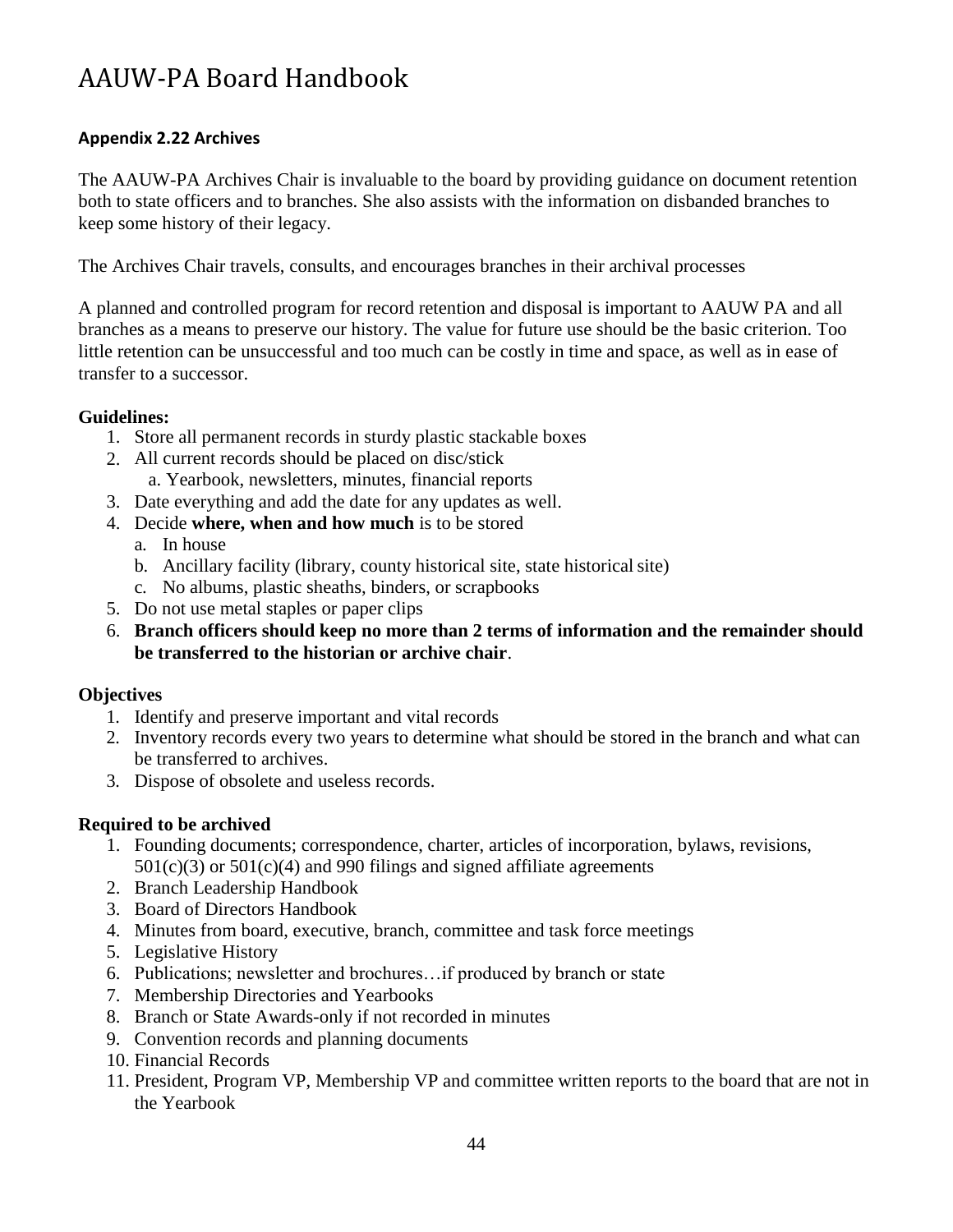# **May be archived**

1. EF/LAF/AAUW Funds programs

# **Do Not Keep**

- 1. Personal accomplishments of members
- 2. Community calendars
- 3. Obituaries
- 4. Information that can be found in another source, newsletter, *Keystoner*
- 5. Branch awards information should be in newsletter (most branches discard after 10 years)
- 6. State awards to branch members- will be put on website

# **Final Dispensation**

- 1. Disbanded branches may organize and prepare records for donation to their local historical society or may forward all records to state archive chair to be prepared for final transfer to PA State Archives in Harrisburg.
- 2. Information transferred to PA State Archives may be viewed, copied, or borrowed.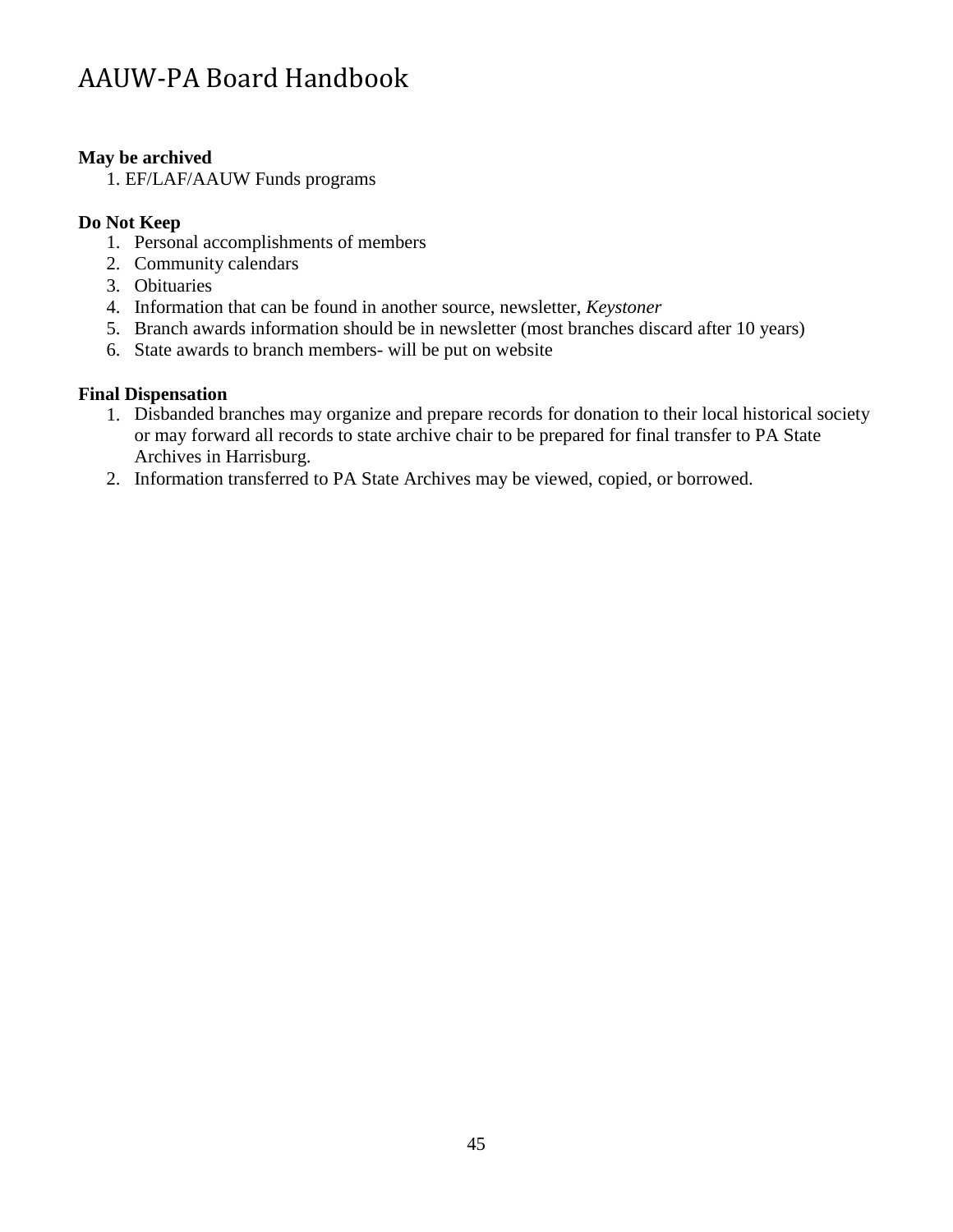## <span id="page-45-0"></span>**Appendix 2.23 Immediate Past President**

The immediate past president is responsible for **assisting the new president as needed.** Co-immediatepast-presidents serving on the state board will divide responsibilities in an equitable manner as agreed upon by the co-immediate-past-presidents. The immediate past president shall serve as a non-voting member of the state board for one year immediately following the expiration of the term as president.

## **Activities and tasks include**:

- 1. Assist the president by advising on general policy concerns and procedures, recommending members for appointments, and handling transitional correspondence and other communications as requested by the president.
- 2. Participate in the Help around the corner program as designated by the program vice president.
- 3. Revise the *Board of Directors Handbook*, as necessary.
- 4. Participate in board discussions and decisions.
- 5. Support State committee work, in accordance with any special interest.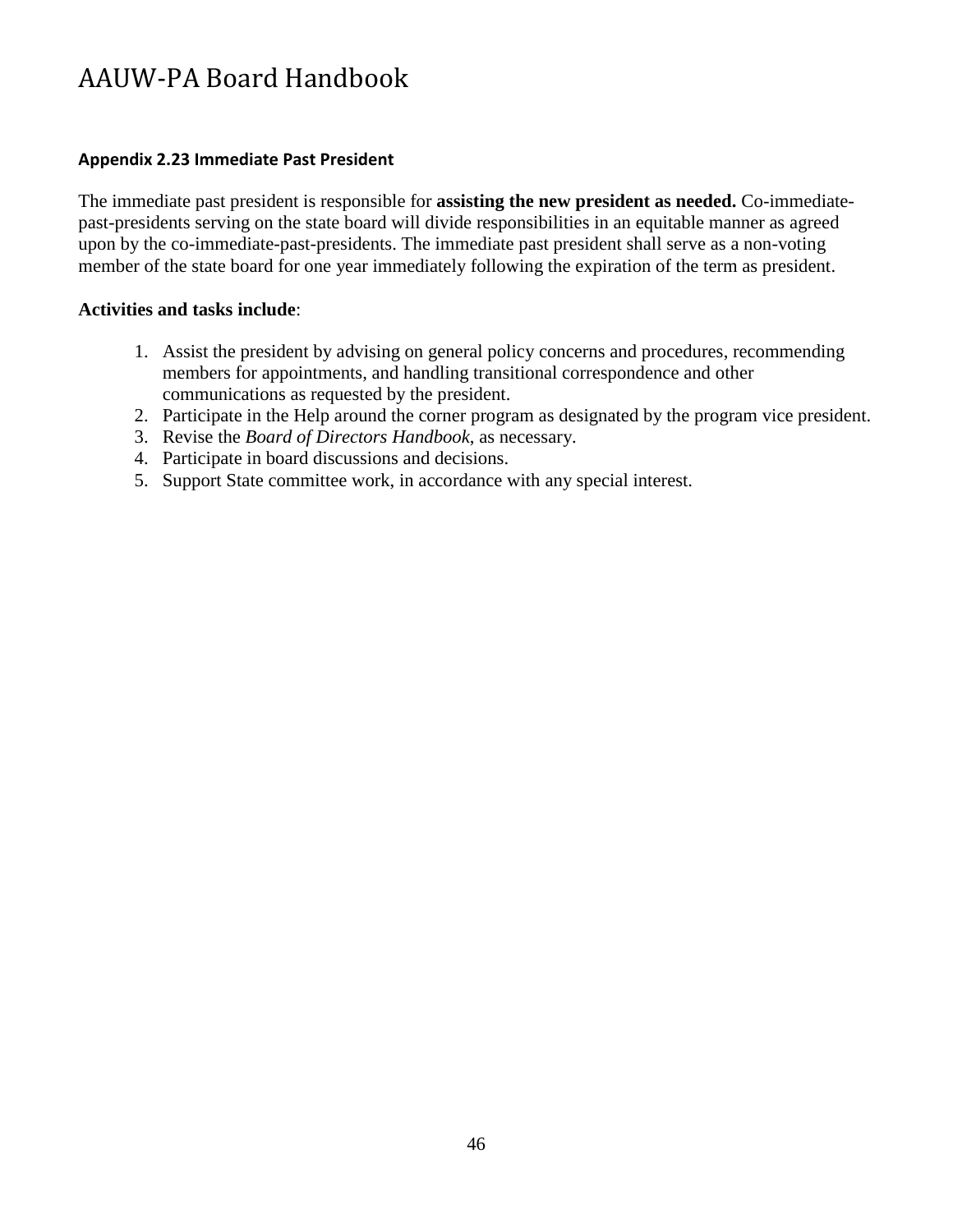## <span id="page-46-0"></span>**Appendix 2.24 Help Around the Corner Coordinator**

Help Around the Corner is the informal replacement for the "Leader on Loan" program. While "LOL" typically provided state board members to help or visit branches, this program has expanded the help to members of AAUW who may have the expertise needed to help, regardless of whether they are on the board.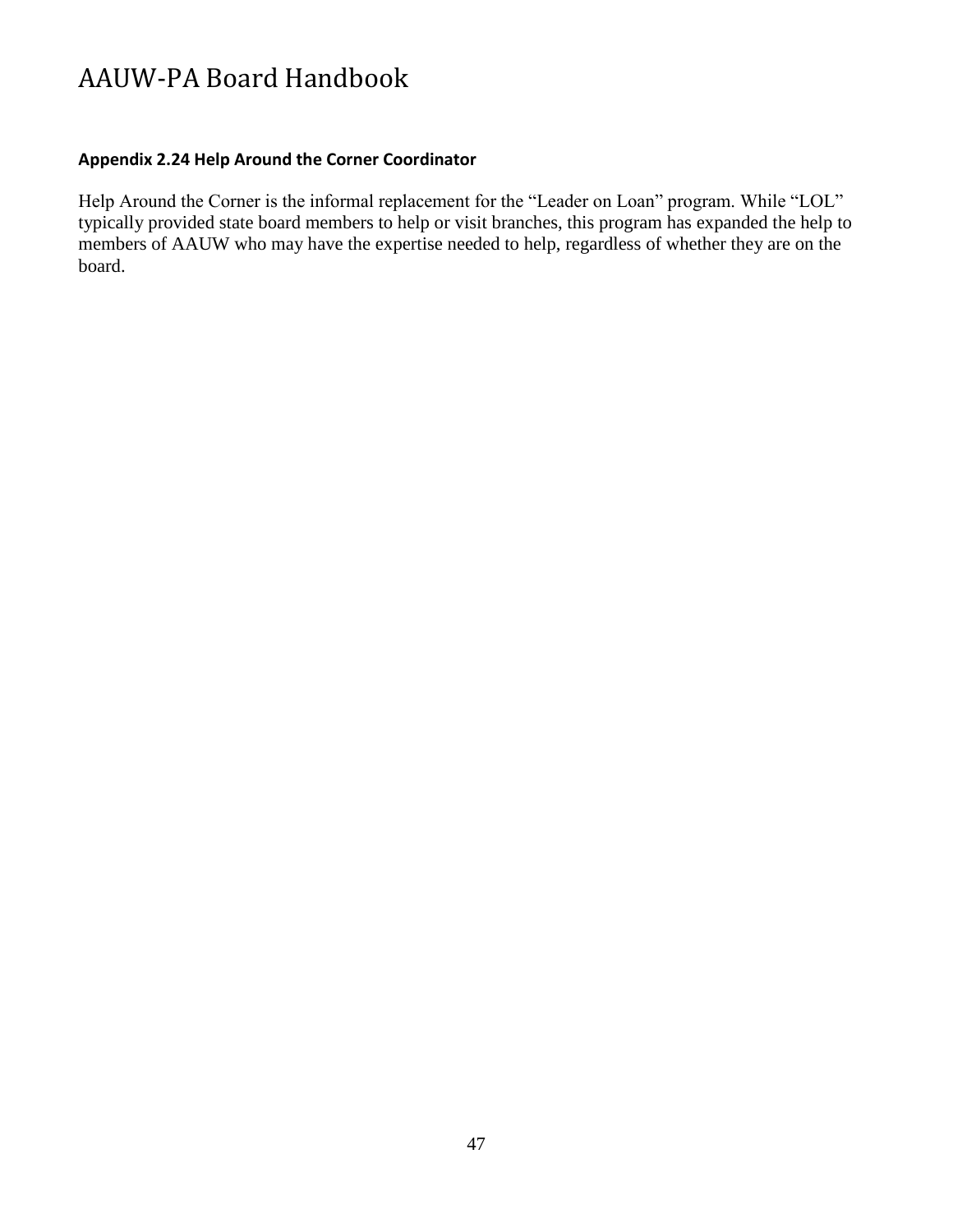## <span id="page-47-0"></span>**Appendix 2.25 Diversity Chair**

The diversity chair is specifically responsible for **ensuring that diversity concerns are considered in all areas of AAUW-PA action.**

## **Responsibilities include but are not limited to the following**:

## **State-level Coordination of Diversity Initiatives:**

- 1. Ensure that diversity is included in the AAUW-PA strategic plan with specific and measurable goals and objectives.
- Participate in all membership planning to ensure that diversity is addressed. 2.
- Explore marketing opportunities that target diverse populations. 3.
- 4. Serve on the state program development committee, chaired by the PVP.
- Work with all board members to be sure that the AAUW Diversity Statement is included on all 5. printed and electronic materials.
- Work with the state board to cultivate diverse leaders and devise alternate paths to state 6. leadership.
- 7. Help plan state and district meetings.
- Ensure that state and regional meetings are fully accessible. 8.

## **Support for Branch Diversity Efforts:**

- 1. Promote the appointment of a branch diversity chair to expand members' awareness of societal diversity.
- 2. Develop branch-programming materials on diversity issues.

#### **Serve as a Help Around the Corner for diversity issues**.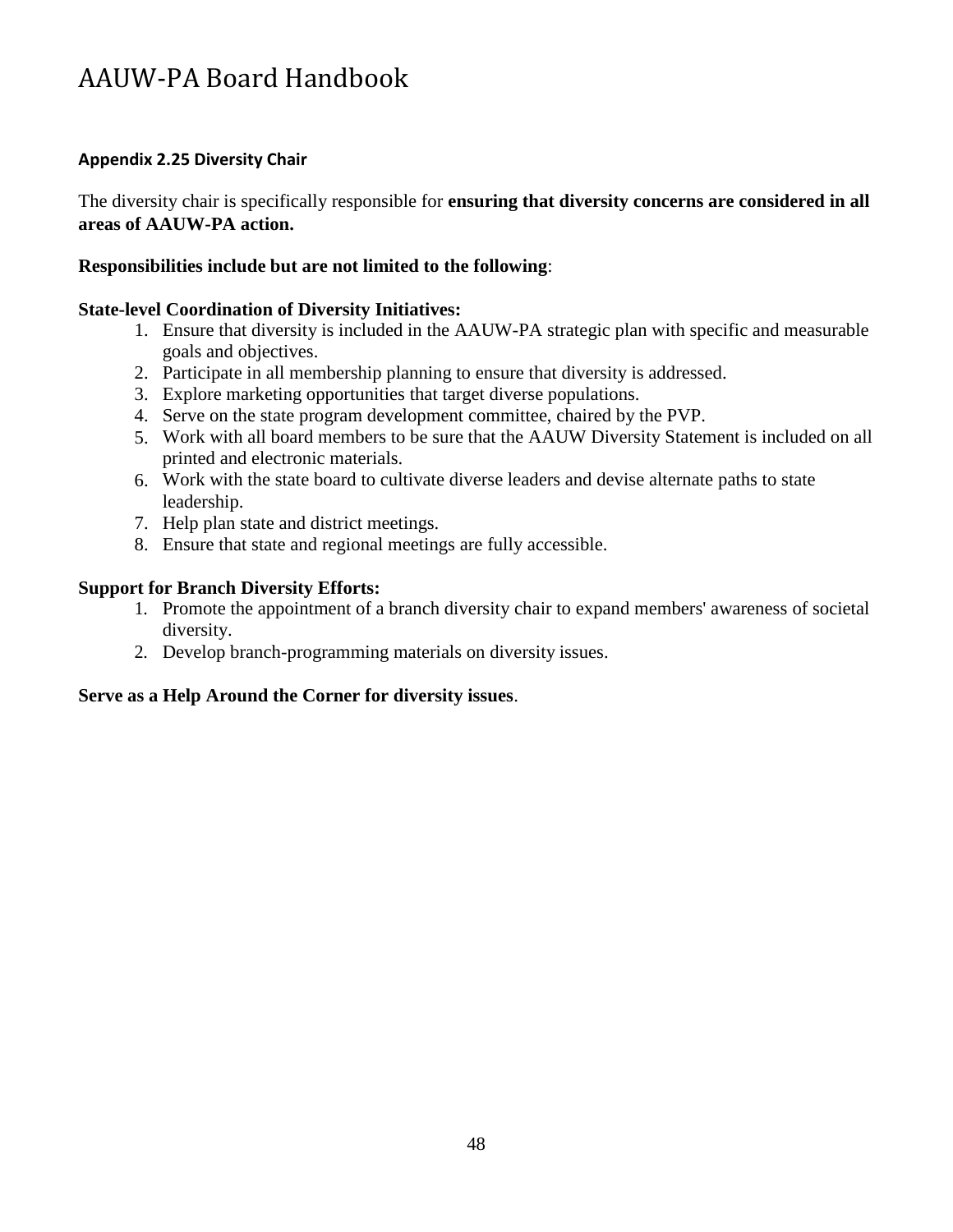# <span id="page-48-0"></span>**Appendix 2.26 Younger Member Chair**

The state YM/Social Media chair is a member of the AAUW-PA membership team, reports to the Membership Vice President (MVP), and works closely with the College/University Relations (C/U) chair.

Activities and tasks include:

- 1. **Fostering and facilitating relationships between younger community members, the state, and their local AAUW branches;**
- **Working closely with branches trying to recruit Student Affiliates (SAFs) and e-SAFs;**  2.
- **Cultivating the Emerging Leader Internship on campuses and within branches.** 3.

# **State:**

- 1. Help to develop the AAUW-PA Emerging Leader Intern (ELI) program by creating and revising applications, as well as reviewing applications with other board members.
- Distribute literature, such as AAUW-PA Opportunities for College and Graduate Students 2. handbook, to local branch MVPs/YM chairs.
- Brainstorm and implement ways to attract recent graduates, young professionals and/or 3. parents, and thirty-something members to branches.
- Post events, documents, etc. on AAUW-PA Facebook and Twitter 4.
- 5. With the C/U Relations chair, choose the recipients of the AAUW-PA NCCWSL scholarships.

# **Branch Support:**

- 1. Consult with branches on Younger Membership, e.g.: how to recruit, develop plan of action, etc.
- 2. Visit and consult with branches on implementing the ELI program.

# **C/U Support:**

- 1. Work closely with C/U Relations chair on strategies for C/U partnerships.
- 2. Communicate with AAUW about SAF/e-SAF problems/concerns.
- 3. Work closely with the MVP on student membership transition from SAF/e-SAF to Member at Large (MAL).
- 4. Assist the C/U Relations chair in recruiting student members and fundraising for NCCWSL.

# **Resources:**

- 1. **AAUW-PA SAF/ e-SAF Handbook (Opportunities for College and Graduate Students: Student Affiliations and Emerging Leader Internships):** [http://aauwpa.org/content/wp](http://aauwpa.org/content/wp-)content/uploads/2010/06/AAUWPA-Opportunities-for-College-and-Graduate-Students-2010.pdf
- **AAUW Student Affiliate Brochure:** <http://www.aauw.org/about/join/upload/Student->2. Affiliate-Brochure.pdf
- **AAUW Give-a-Grad-a-Gift Program:** <https://svc.aauw.org/join/gradgift.cfml> 3.
- Brochures are available on the aauw.org website or may be ordered in quantity from Shop 4. AAUW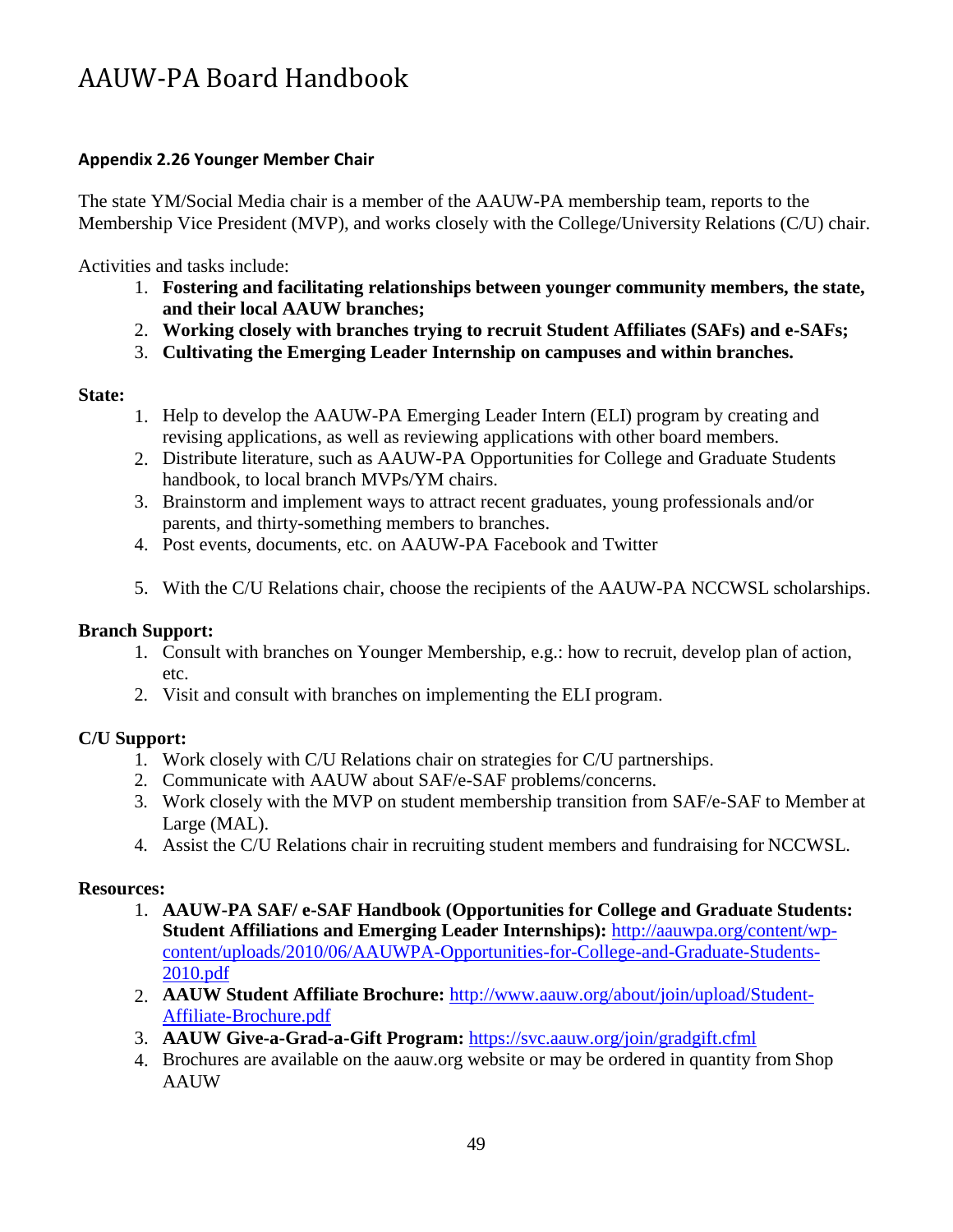# <span id="page-49-0"></span>**Appendix 2.27 International Relations Liaison**

The International Relations Liaison is specifically responsible for increasing the visibility of **international community issues among AAUW members and external audiences statewide.** The international relations liaison should be interested in promoting international issues, especially as they concern women and girls worldwide in all phases of the life continuum.

Co-chairs serving on the state board will divide responsibilities in an equitable manner as agreed upon by the co-chairs.

# **State Responsibilities:**

- 1. Work with national staff member(s) designated by the AAUW board and/or the executive director to link AAUW-PA and AAUW international efforts and networks.
- 2. Publicize national links with international organizations:
	- a. National Council of Women's Organizations
	- b. U.S. Global Leadership
	- c. Virginia Gildersleeve International Fund
	- d. Women Graduates-USA
	- e. International Federation of University Women
- 3. Work with AAUW to strengthen relationships with the United Nations, especially the following:
	- a. United Nations Association of America (UNA-USA)
	- b. United Nations Economic and Social Affairs (ECOSOC)
- Utilize the expertise of the AAUW representative to the United Nations in state and inter-4. branch meetings.
- 5. Promote AAUW support for passing the Convention to Eliminate All Forms of Discrimination Against Women (CEDAW).
- Encourage members to support the Millennium Development Goals (MDGs) organized by 6. the United Nations leadership.

#### **Important Dates on the United Nations Calendar:**

- 1. September: Meeting of the Department of Public Information for Non-Governmental Organizations (NGOs)
- 2. March 8: International Women's Day
- 3. March 1-13: Commission on the Status of Women meeting in New York City

#### **Branch Responsibilities:**

- 1. Share AAUW international information with branches.
- 2. Support branch international programs and projects.
- 3. Encourage branches to:
	- a. Appoint an international relations representative.
	- b. Devote at least one meeting a year to an international topic.
	- c. Use the international resources in their communities (individuals, universities, colleges, ethnic organizations, organizations that focus on international affairs).
	- d. Seek International Fellows who are in the area to present a branch program or work with the branch on an internationally focused project.
	- Be alert to AAUW issues through the website, e-mails, and national conventions. e.